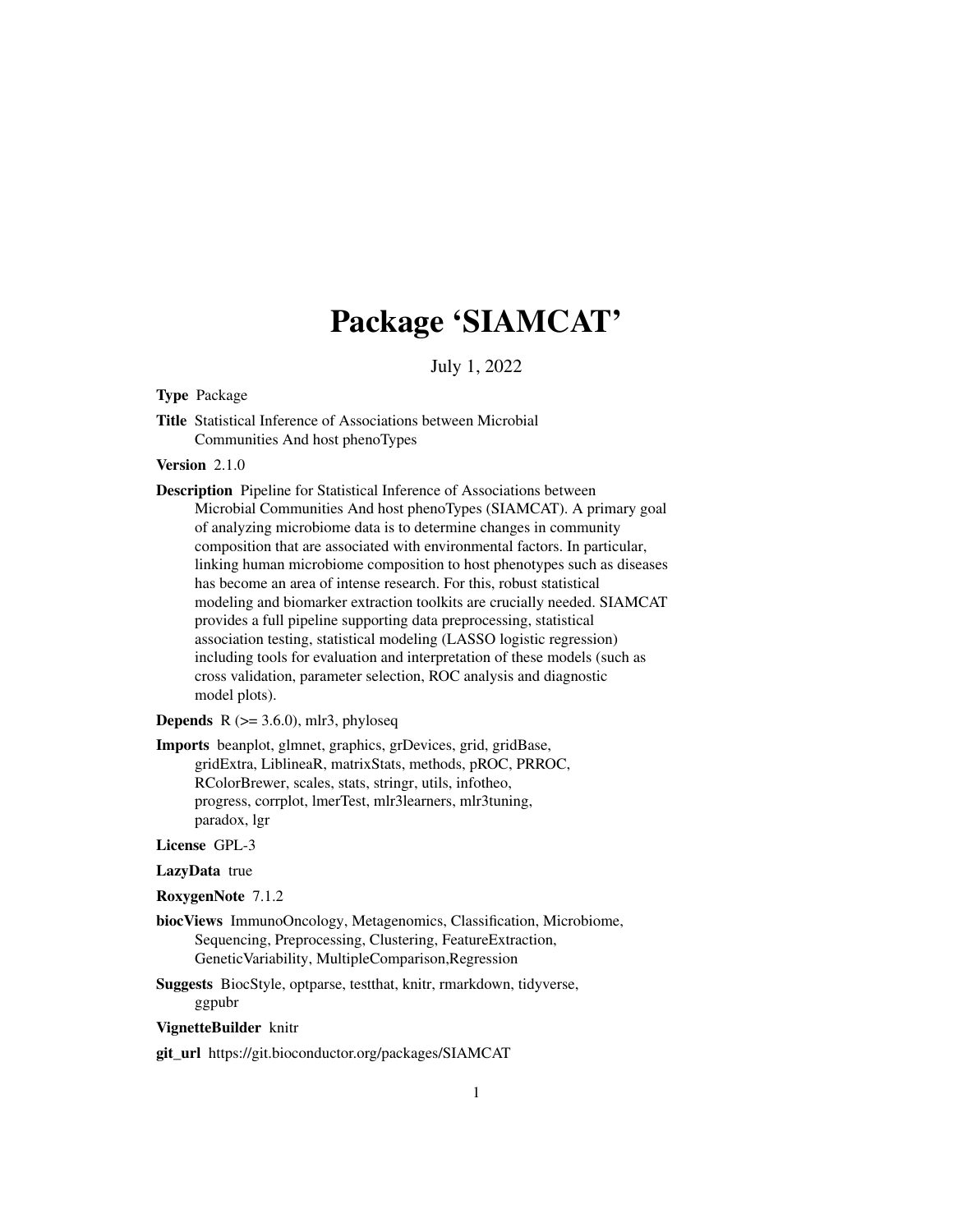git\_branch master

git\_last\_commit 079818d

git\_last\_commit\_date 2022-04-26

Date/Publication 2022-07-01

Author Konrad Zych [aut] (<<https://orcid.org/0000-0001-7426-0516>>), Jakob Wirbel [aut, cre] (<<https://orcid.org/0000-0002-4073-3562>>), Georg Zeller [aut] (<<https://orcid.org/0000-0003-1429-7485>>), Morgan Essex [ctb], Nicolai Karcher [ctb], Kersten Breuer [ctb]

Maintainer Jakob Wirbel <jakob.wirbel@embl.de>

# R topics documented:

| 3              |
|----------------|
| $\overline{4}$ |
| 5              |
| 6              |
| $\overline{7}$ |
| 8              |
| 9              |
| 10             |
| 12             |
| 13             |
| 14             |
| 15             |
| 16             |
| 16             |
| 18             |
| 19             |
| 19             |
| 20             |
| 20             |
| 21             |
| 23             |
| 24             |
| 25             |
| 25             |
| 26             |
| 27             |
| 27             |
| 28             |
| 29             |
| 29             |
|                |
|                |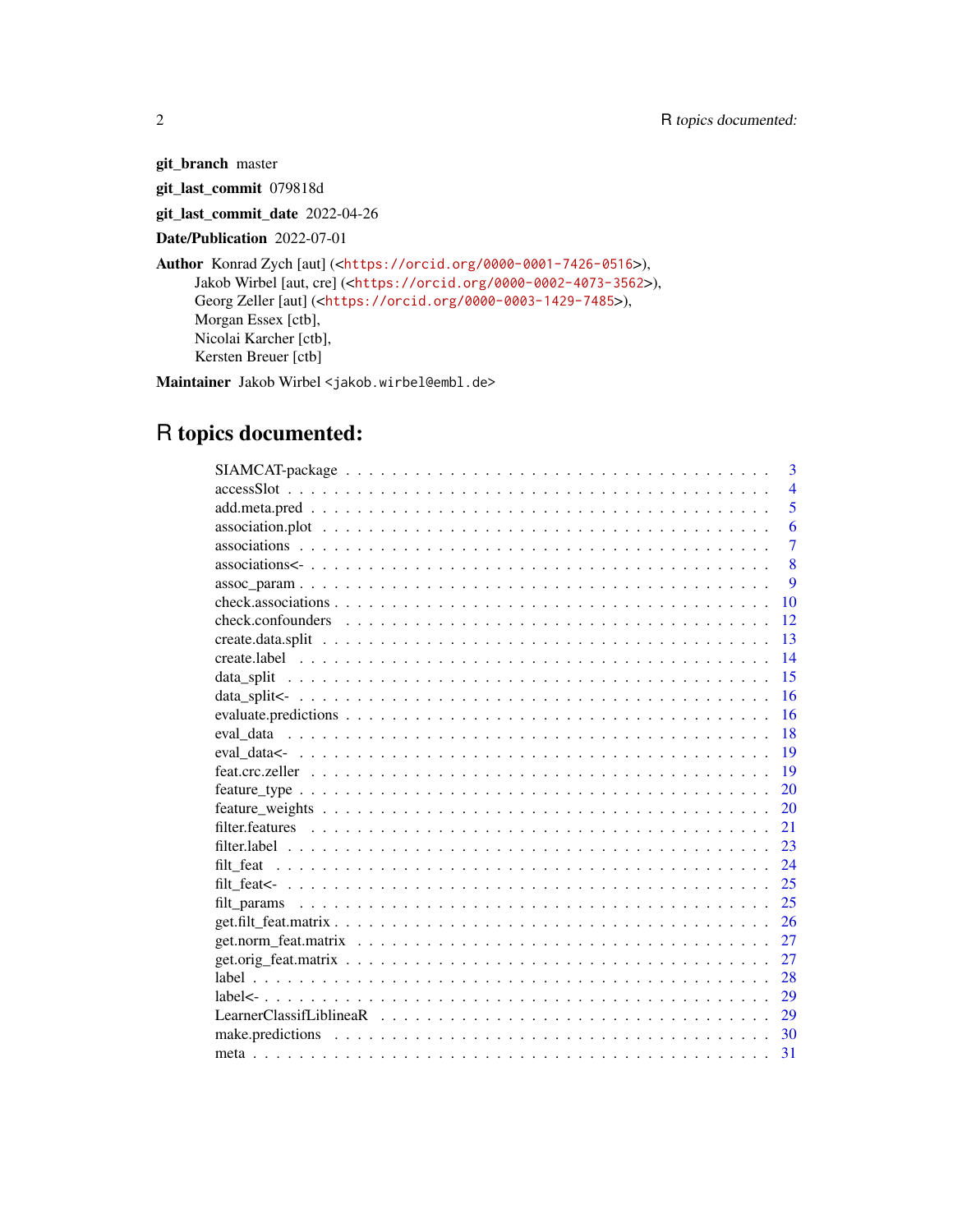<span id="page-2-0"></span>

|                                                                                                                    | -33 |
|--------------------------------------------------------------------------------------------------------------------|-----|
| model.evaluation.plot $\ldots \ldots \ldots \ldots \ldots \ldots \ldots \ldots \ldots \ldots \ldots \ldots \ldots$ | 33  |
|                                                                                                                    | 35  |
|                                                                                                                    | 36  |
|                                                                                                                    | 37  |
|                                                                                                                    | 38  |
|                                                                                                                    | 38  |
|                                                                                                                    | 39  |
|                                                                                                                    | 41  |
|                                                                                                                    | 42  |
|                                                                                                                    | 42  |
|                                                                                                                    | 43  |
|                                                                                                                    | 44  |
|                                                                                                                    | 44  |
|                                                                                                                    | 45  |
|                                                                                                                    | 46  |
|                                                                                                                    | 46  |
|                                                                                                                    | 47  |
|                                                                                                                    | 48  |
|                                                                                                                    | 49  |
|                                                                                                                    | 50  |
|                                                                                                                    | 52  |
|                                                                                                                    | 53  |
|                                                                                                                    | 53  |
|                                                                                                                    | 54  |
|                                                                                                                    | 56  |
|                                                                                                                    | 57  |
|                                                                                                                    | 58  |
|                                                                                                                    | 59  |

SIAMCAT-package *SIAMCAT: Statistical Inference of Associations between Microbial Communities And host phenoTypes*

#### Description

Pipeline for Statistical Inference of Associations between Microbial Communities And host phenoTypes (SIAMCAT). A primary goal of analyzing microbiome data is to determine changes in community composition that are associated with environmental factors. In particular, linking human microbiome composition to host phenotypes such as diseases has become an area of intense research. For this, robust statistical modeling and biomarker extraction toolkits are crucially needed. SIAMCAT provides a full pipeline supporting data preprocessing, statistical association testing, statistical modeling (LASSO logistic regression) including tools for evaluation and interpretation of these models (such as cross validation, parameter selection, ROC analysis and diagnostic model plots).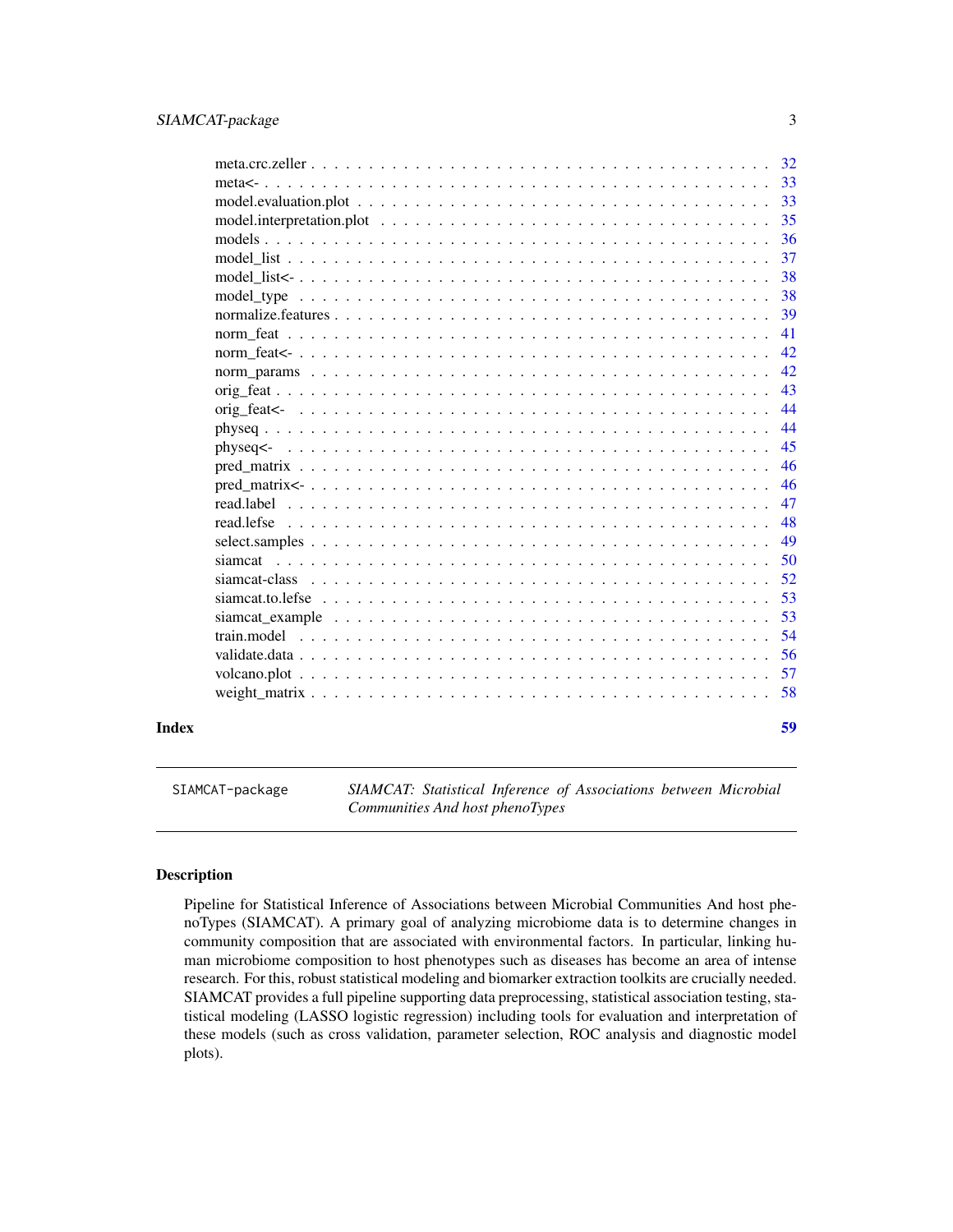# <span id="page-3-0"></span>Details

SIAMCAT is a pipeline for Statistical Inference of Associations between Microbial Communities And host phenoTypes. A primary goal of analyzing microbiome data is to determine changes in community composition that are associated with environmental factors. In particular, linking human microbiome composition to host phenotypes such as diseases has become an area of intense research. For this, robust statistical modeling and biomarker extraction toolkits are crucially needed!

# Author(s)

Maintainer: Jakob Wirbel <jakob.wirbel@embl.de> [\(ORCID\)](https://orcid.org/0000-0002-4073-3562)

Authors:

- Konrad Zych <konrad.zych@embl.de> [\(ORCID\)](https://orcid.org/0000-0001-7426-0516)
- Georg Zeller <zeller@embl.de> [\(ORCID\)](https://orcid.org/0000-0003-1429-7485)

#### Other contributors:

- Morgan Essex <morgan.essex@embl.de>[contributor]
- Nicolai Karcher [contributor]
- Kersten Breuer [contributor]

accessSlot *Universal slot accessor function for siamcat-class.*

#### Description

This function is used internally by many accessors.

# Usage

```
accessSlot(siamcat, slot, verbose=1)
```
#### Arguments

| siamcat | an object of siame at-class.                                                                                  |
|---------|---------------------------------------------------------------------------------------------------------------|
| slot    | A character string indicating the slot (not data class) of the component data type<br>that is desired.        |
| verbose | If the slot is empty, should a message be printed? values can be either 0 (no<br>output) or 1 (print message) |

#### Value

Returns the component object specified by the argument slot. Returns NULL if slot does not exist.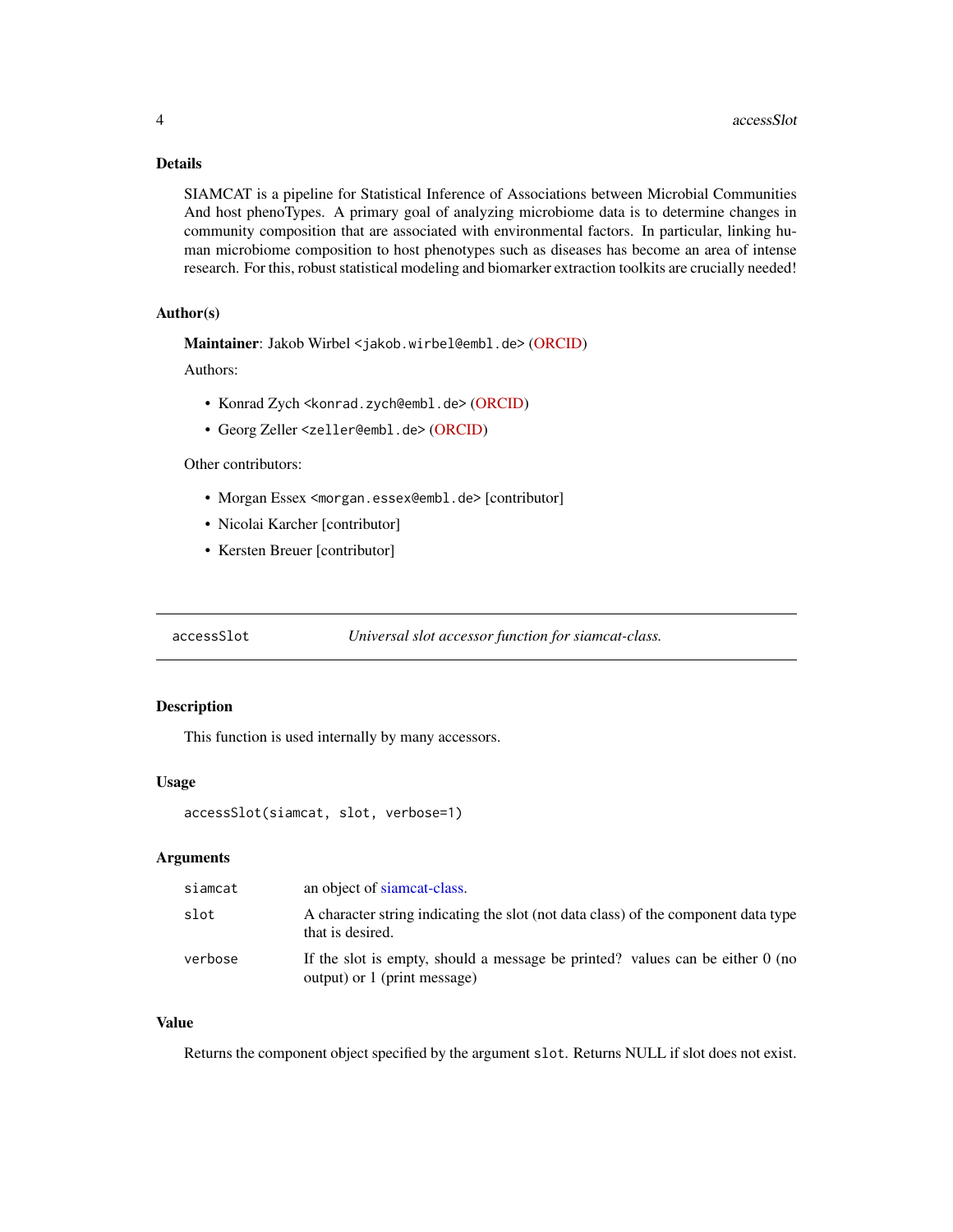# <span id="page-4-0"></span>add.meta.pred 5

# Examples

```
#
data(siamcat_example)
accessSlot(siamcat_example, "label")
accessSlot(siamcat_example, "model_list")
```
add.meta.pred *Add metadata as predictors*

#### Description

This function adds metadata to the feature matrix to be later used as predictors

# Usage

```
add.meta.pred(siamcat, pred.names, std.meta = TRUE,
feature.type='normalized', verbose = 1)
```
#### Arguments

| siamcat      | object of class siamcat-class                                                                                                                                                                      |
|--------------|----------------------------------------------------------------------------------------------------------------------------------------------------------------------------------------------------|
| pred.names   | vector of names of the variables within the metadata to be added to the feature<br>matrix as predictors                                                                                            |
| std.meta     | boolean, should added metadata features be standardized?, defaults to TRUE                                                                                                                         |
| feature.type | string, on which type of features should the function work? Can be either<br>"original", "filtered", or "normalized". Please only change this paramter<br>if you know what you are doing!          |
| verbose      | integer, control output: $\theta$ for no output at all, 1 for only information about<br>progress and success, 2 for normal level of information and 3 for full debug<br>information, defaults to 1 |

#### Details

This functions adds one or several metadata variables to the set of features, so that they can be included for model training.

Usually, this function should be called before [train.model.](#page-53-1)

Numerical meta-variables are added as z-scores to the feature matrix unless specified otherwise.

Please be aware, that non-numerical metadata variables will be converted to numerical values by using as.numeric() and could therefore lead to errors. Thus, it makes sense to encode non-numerical metadata variables to numerically before you start the SIAMCAT workflow.

# Value

an object of class [siamcat-class](#page-51-1) with metadata added to the features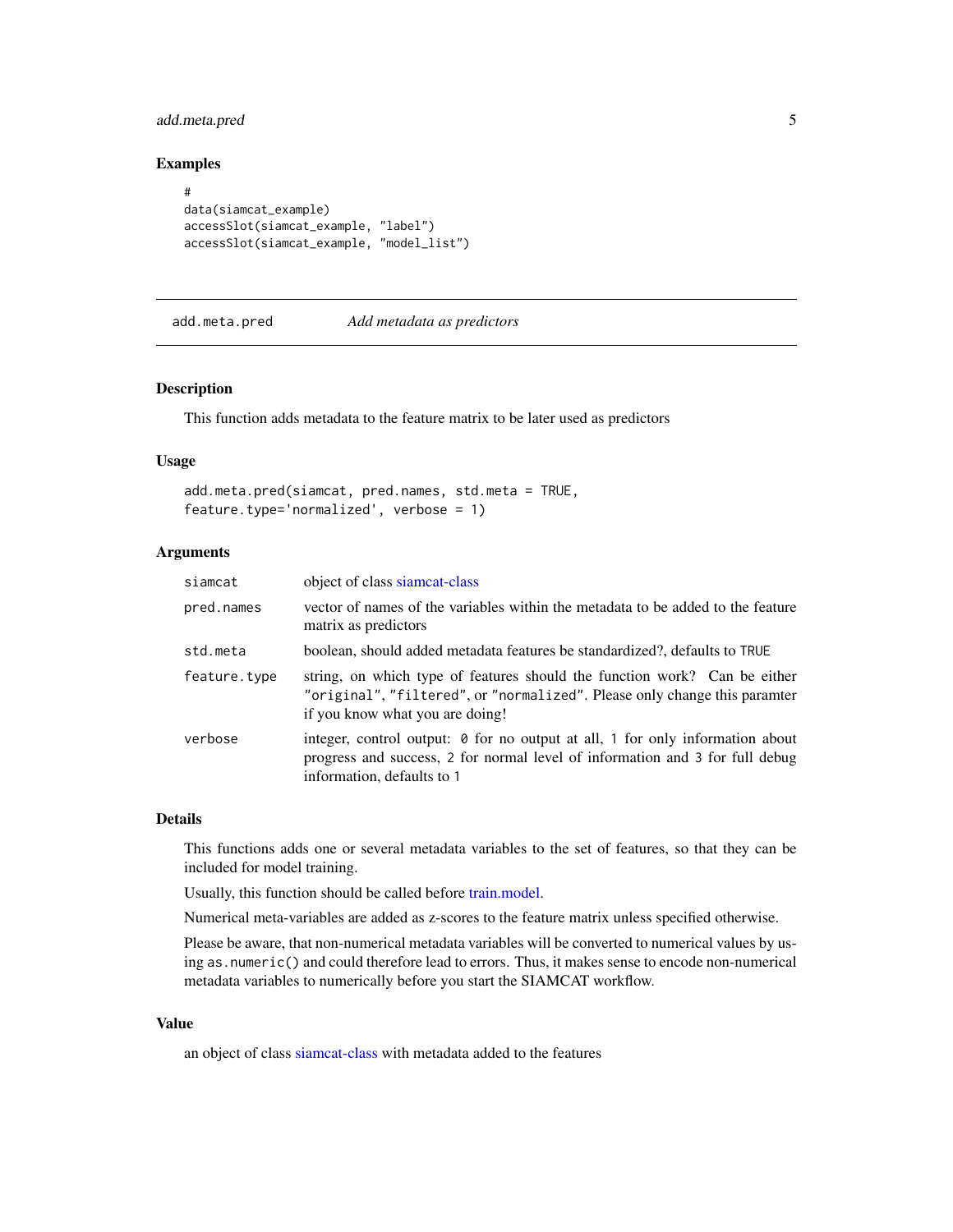#### Examples

```
data(siamcat_example)
# Add the Age of the patients as potential predictor
siamcat_age_added <- add.meta.pred(siamcat_example, pred.names=c('Age'))
# Add Age and BMI as potential predictors
# Additionally, prevent standardization of the added features
siamcat_meta_added <- add.meta.pred(siamcat_example,
pred.names=c('Age', 'BMI'), std.meta=FALSE)
```
association.plot *Visualize associations between features and classes*

# Description

This function visualizes different measures of association between features and the label, computed previously with the [check.associations](#page-9-1) function

# Usage

```
association.plot(siamcat, fn.plot=NULL, color.scheme = "RdYlBu",
sort.by = "fc", max.show = 50, plot.type = "quantile.box",
panels = c("fc", "auroc"), prompt=TRUE, verbose = 1)
```
#### Arguments

| siamcat      | object of class siamcat-class                                                                                                                                                               |
|--------------|---------------------------------------------------------------------------------------------------------------------------------------------------------------------------------------------|
| fn.plot      | string, filename for the pdf-plot. If fn. plot is NULL, the plot will be produced<br>in the active graphics device.                                                                         |
| color.scheme | valid R color scheme or vector of valid R colors (must be of the same length as<br>the number of classes), defaults to 'RdYlBu'                                                             |
| sort.by      | string, sort features by p-value ("p.val"), by fold change ("fc") or by preva-<br>lence shift ("pr. shift"), defaults to "fc"                                                               |
| max.show     | integer, how many associated features should be shown, defaults to 50                                                                                                                       |
| plot.type    | string, specify how the abundance should be plotted, must be one of these:<br>c("bean", "box", "quantile.box", "quantile.rect"), defaults to "quantile.box"                                 |
| panels       | vector, name of the panels to be plotted next to the abundances, possible entries<br>are c("fc", "auroc", "prevalence"), defaults to c("fc", "auroc")                                       |
| prompt       | boolean, turn on/off prompting user input when not plotting into a pdf-file, de-<br>faults to TRUE                                                                                          |
| verbose      | integer, control output: 0 for no output at all, 1 for only information about<br>progress and success, 2 for normal level of information and 3 for full debug<br>information, defaults to 1 |

<span id="page-5-0"></span>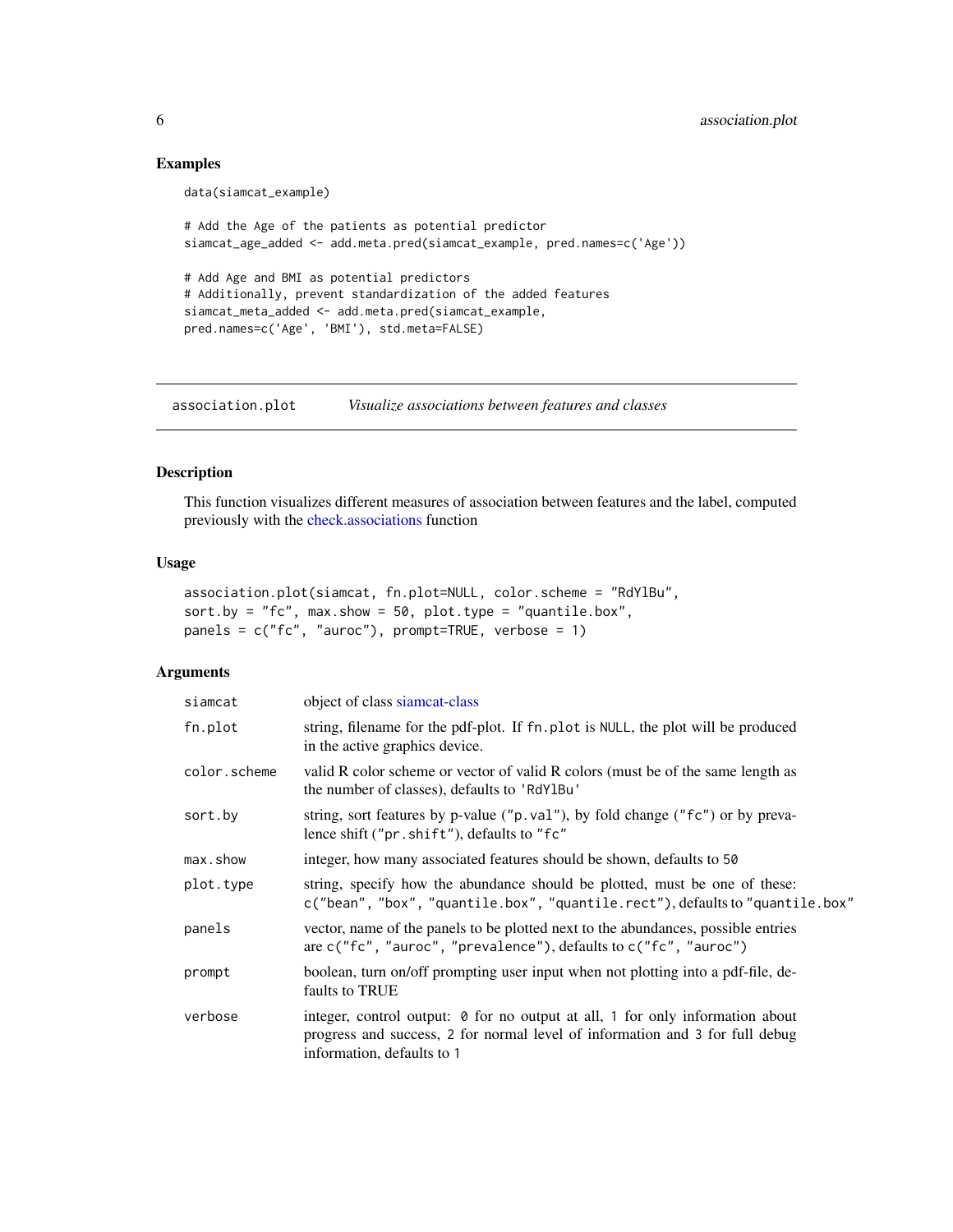#### <span id="page-6-0"></span>associations **7**

# Details

This function visualizes the results of the computations carried out in the [check.associations](#page-9-1) function. It produces a plot of the top max. show associated features at a user-specified significance level alpha.

For binary classification problems, the plot will show the distribution of the log10-transformed abundances for both classes, a P-value from the significance test, and user-selected panels for the effect size (AU-ROC, prevalence shift, or generalized fold change). For regression problems, the plot will show the Spearman correlation, the significance, and the linear model effect size.

# Value

Does not return anything, but instead produces association plot

# Examples

```
# Example data
data(siamcat_example)
# Simple example
association.plot(siamcat_example, fn.plot = "./assoc_plot.pdf")
# Plot associations as box plot
association.plot(siamcat_example,
    fn.plot = "./assoc_plot_box.pdf",
    plot.type = "box"
\lambda# Additionally, sort by p-value instead of by fold change
association.plot(siamcat_example,
    fn.plot = "./assoc_plot_fc.pdf",
    plot.type = "box", sort.by = "p.val"
)
# Custom colors
association.plot(siamcat_example,
    fn.plot = "./assoc_plot_blue_yellow.pdf",
    plot.type = "box", color.scheme = c("cornflowerblue", "#ffc125")
\lambda
```
associations *Retrieve the results of association testing from a SIAMCAT object*

#### **Description**

Function to retrieve the results of association testing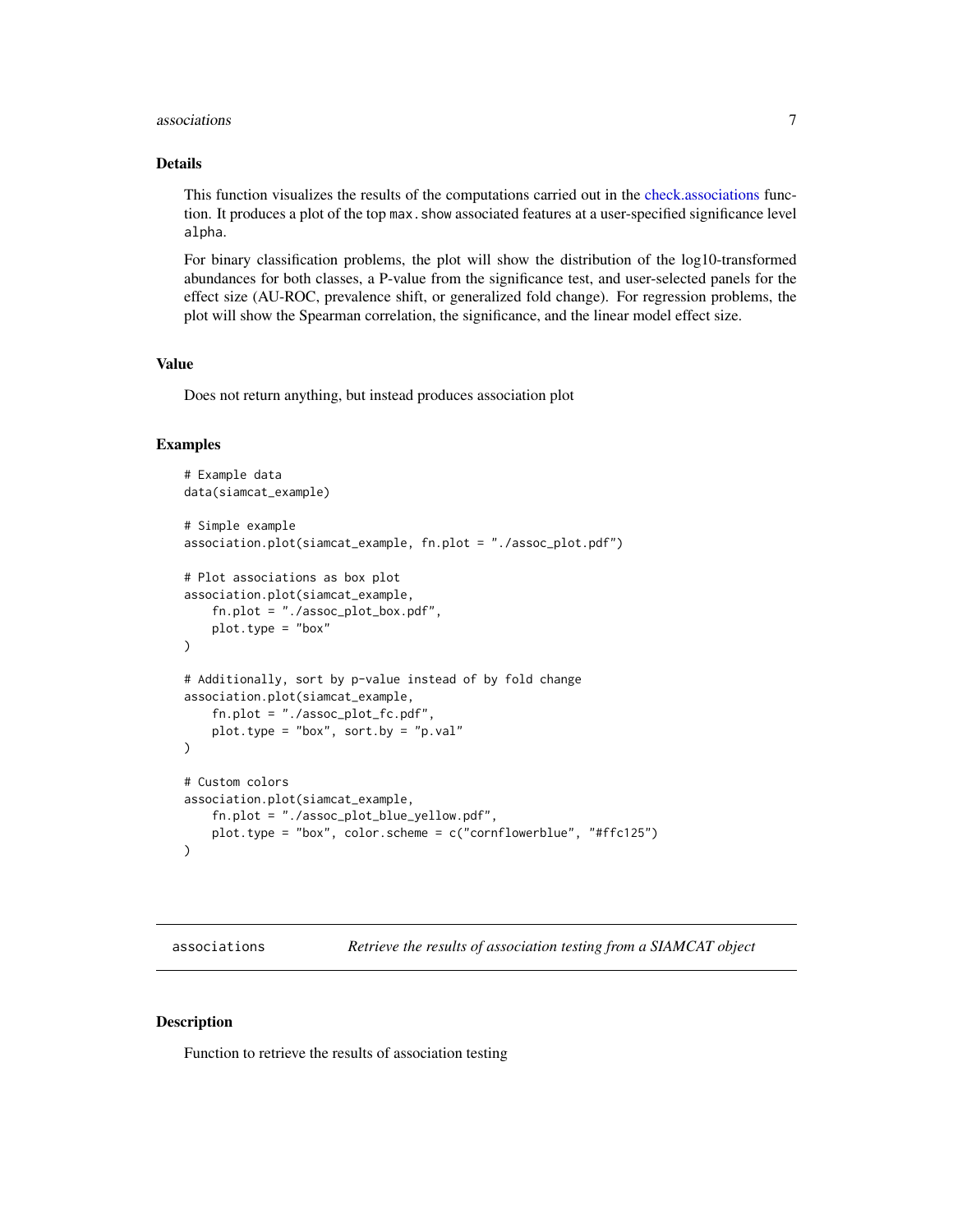#### <span id="page-7-0"></span>Usage

```
associations(siamcat, verbose=1)
```

```
## S4 method for signature 'siamcat'
associations(siamcat, verbose = 1)
```
# Arguments

| siamcat | (Required). An instance of siamcat-class containing the results of association<br>testing                              |
|---------|------------------------------------------------------------------------------------------------------------------------|
| verbose | integer, if the slot is empty, should a message be printed? values can be either 0<br>(no output) or 1 (print message) |

# Details

The function returns the results of the association testing procedure as dataframe. See [check.associations](#page-9-1) for more details.

#### Value

A data.frame of association testing results or NULL

# Examples

```
data(siamcat_example)
temp <- associations(siamcat_example)
head(temp)
```
associations<- *Assign a new assocications object to* x

# Description

Assign a new assocications object to x

#### Usage

associations $(x)$  <- value

## S4 replacement method for signature 'siamcat,list'  $associations(x) < - value$ 

#### Arguments

| x     | an object of class siamcat-class |
|-------|----------------------------------|
| value | an associations object           |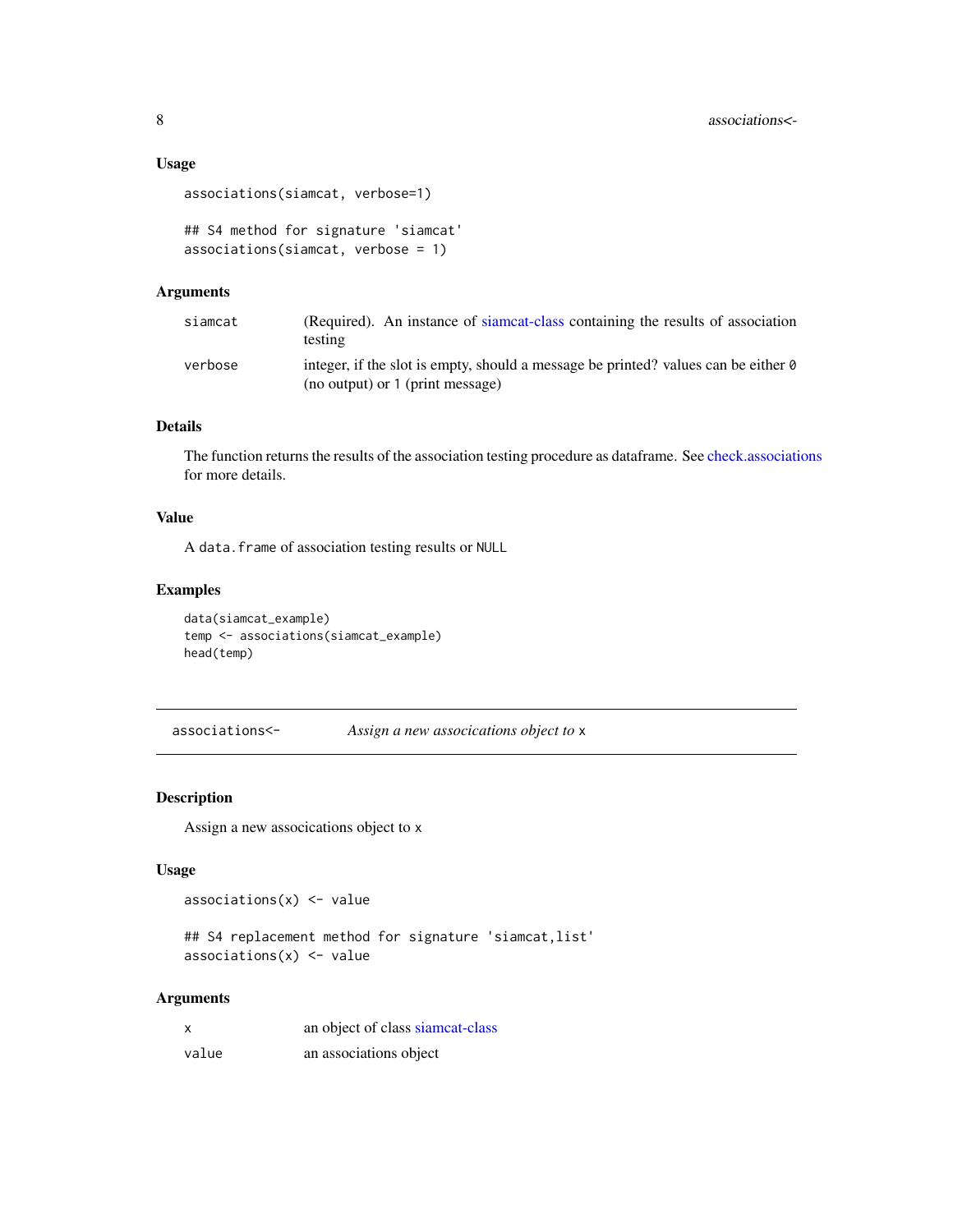# <span id="page-8-0"></span>assoc\_param 9

#### Value

none

#### Examples

```
data(siamcat_example)
associations(siamcat_example) <- list(
    'assoc.results'=associations(siamcat_example),
    'assoc.param'=assoc_param(siamcat_example))
```

| assoc_param | Retrieve the list of parameters for association testing from a SIAMCAT |
|-------------|------------------------------------------------------------------------|
|             | object                                                                 |

# Description

Function to retrieve the list of parameters for association testing

#### Usage

```
assoc_param(siamcat, verbose=1)
```

```
## S4 method for signature 'siamcat'
assoc_param(siamcat, verbose = 1)
```
# Arguments

| siamcat | (Required). An instance of siamcat-class containing the results from association<br>testing                            |
|---------|------------------------------------------------------------------------------------------------------------------------|
| verbose | integer, if the slot is empty, should a message be printed? values can be either 0<br>(no output) or 1 (print message) |

# Details

The function returns the list of parameters used in association testing. See [check.associations](#page-9-1) for more details.

#### Value

A list of parameters for association testing or NULL

```
data(siamcat_example)
temp <- assoc_param(siamcat_example)
names(temp)
```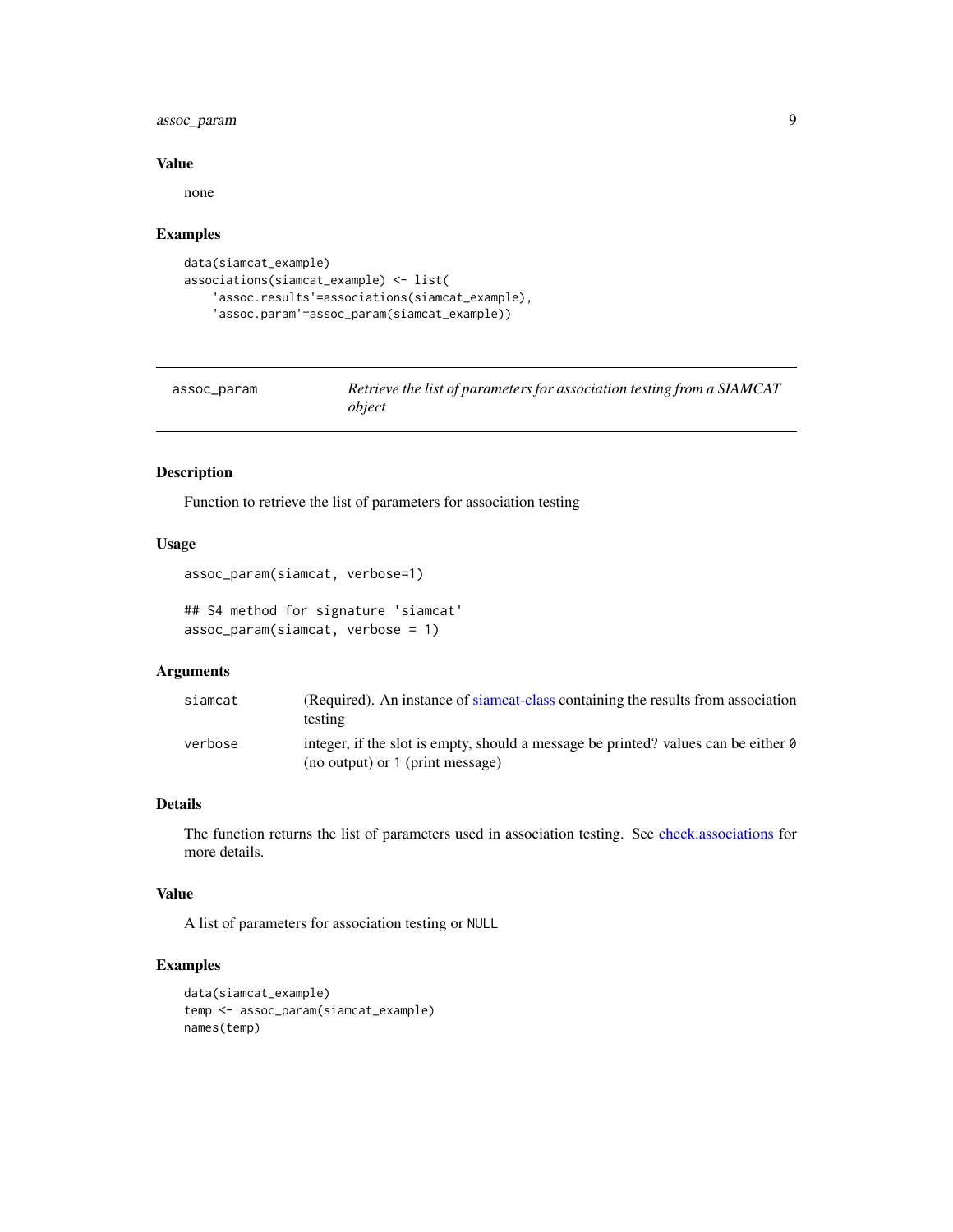<span id="page-9-1"></span><span id="page-9-0"></span>check.associations *Check and visualize associations between features and classes*

#### Description

This function computes different measures of association between features and the label and stores the results in the association slot of the SIAMCAT object

# Usage

```
check.associations(siamcat, formula="feat~label", test='wilcoxon',
alpha=0.05, mult.corr="fdr", log.n0=1e-06, pr.cutoff=1e-06,
probs.fc=seq(.1, .9, .05), paired=NULL, feature.type='filtered',
verbose = 1)
```
# Arguments

| siamcat      | object of class siamcat-class                                                                                                                                                                  |
|--------------|------------------------------------------------------------------------------------------------------------------------------------------------------------------------------------------------|
| formula      | string, formula used for testing, see Details for more information, defaults to<br>"feat~label"                                                                                                |
| test         | string, statistical test used for the association testing, can be either 'wilcoxon'<br>or '1m', see Details for more information, defaults to 'wilcoxon'                                       |
| alpha        | float, significance level, defaults to 0.05                                                                                                                                                    |
| mult.corr    | string, multiple hypothesis correction method, see p. adjust, defaults to "fdr"                                                                                                                |
| log.n0       | float, pseudo-count to be added before log-transformation of the data, defaults<br>to 1e-06. Will be ignored if feature. type is "normalized".                                                 |
| pr.cutoff    | float, cutoff for the prevalence computation, defaults to 1e-06                                                                                                                                |
| probs.fc     | numeric vector, quantiles used to calculate the generalized fold change between<br>groups, see Details for more information, defaults to seq(.1, .9, .05)                                      |
| paired       | character, column name of the meta-variable containing information for a paired<br>test, defaults to NULL                                                                                      |
| feature.type | string, on which type of features should the function work? Can be either<br>c()"original", "filtered", or "normalized"). Please only change this<br>parameter if you know what you are doing! |
|              | If feature. type is "normalized", the normalized abundances will not be $log 10$ -<br>transformed.                                                                                             |
| verbose      | integer, control output: 0 for no output at all, 1 for only information about<br>progress and success, 2 for normal level of information and 3 for full debug<br>information, defaults to 1    |

# Value

object of class [siamcat-class](#page-51-1) with the slot associations filled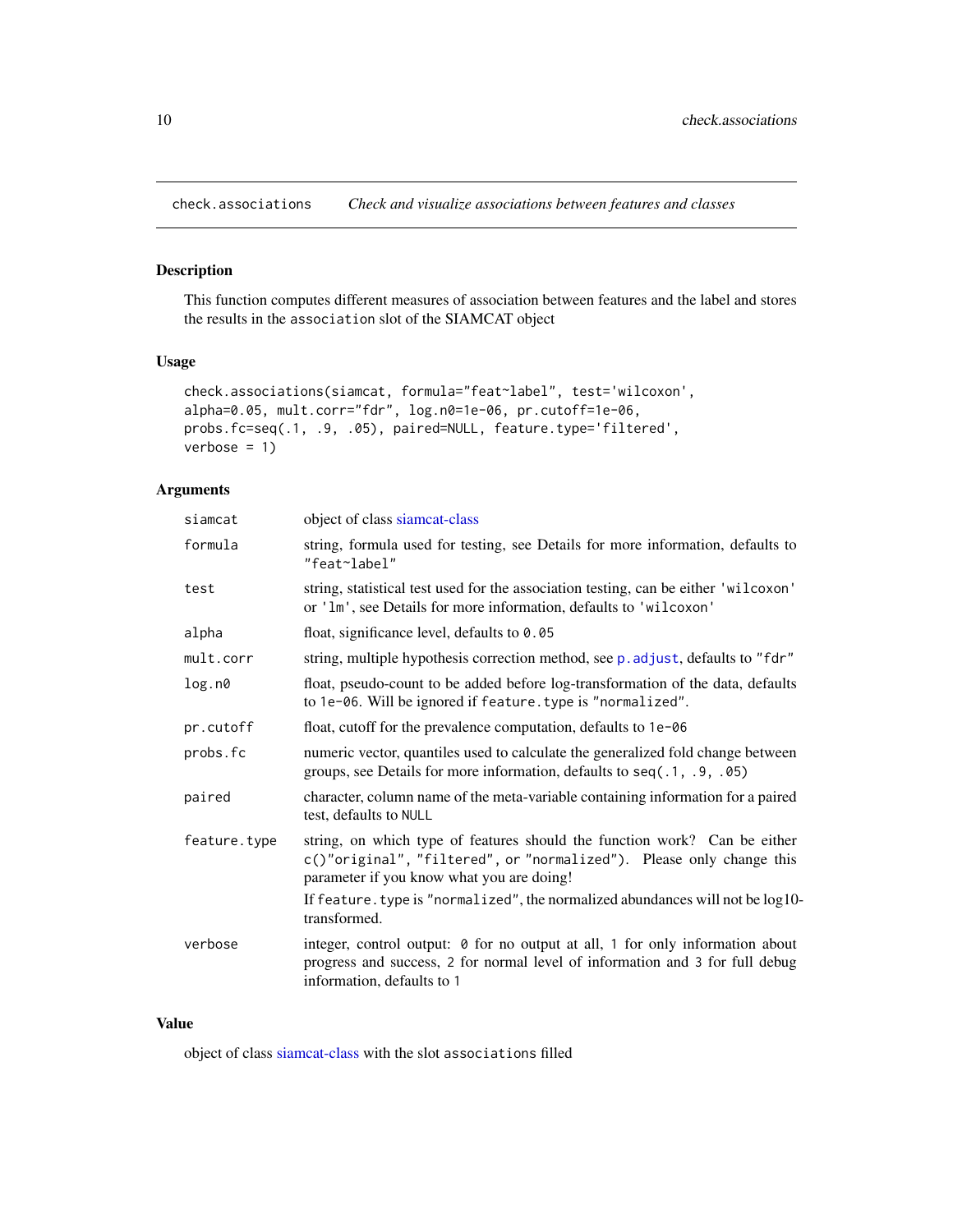#### <span id="page-10-0"></span>Statistical testing

The function uses the Wilcoxon test as default statistical test for binary classification problems. Alternatively, a simple linear model (as implemented in  $lm$ ) can be used as well. For regression problems, the function defaults to the linear model.

#### Effect sizes

The function calculates several measures for the effect size of the assocations between microbial features and the label. For binary classification problems, these associations are:

- AUROC (area under the Receiver Operating Characteristics curve) as a non-parametric measure of enrichment,
- the generalized fold change (gFC), a pseudo-fold change which is calculated as geometric mean of the differences between quantiles across both groups,
- prevalence shift (difference in prevalence between the two groups).

For regression problems, the effect sizes are:

• Spearman correlation between the feature and the label.

#### Confounder-corrected testing

To correct for possible confounders while testing for association, the function uses linear mixed effect models as implemented in the [lmerTest](#page-0-0) package. To do so, the test formula needs to be adjusted to include the confounder. For example, when correcting for the metadata information Gender, the formula would be: 'feat~label+(1|Gender)' (see also the example below).

Please note that modifying the formula parameter in this function might lead to unexpected results!

```
# Example data
data(siamcat_example)
# Simple example
siamcat_example <- check.associations(siamcat_example)
# Confounder-corrected testing (corrected for Gender)
siamcat_example <- check.associations(siamcat_example,
   formula='feat~label+(1|Gender)', test='lm')
# Paired testing
siamcat_paired <- check.associations(siamcat_paired,
   paired='Individual_ID')
```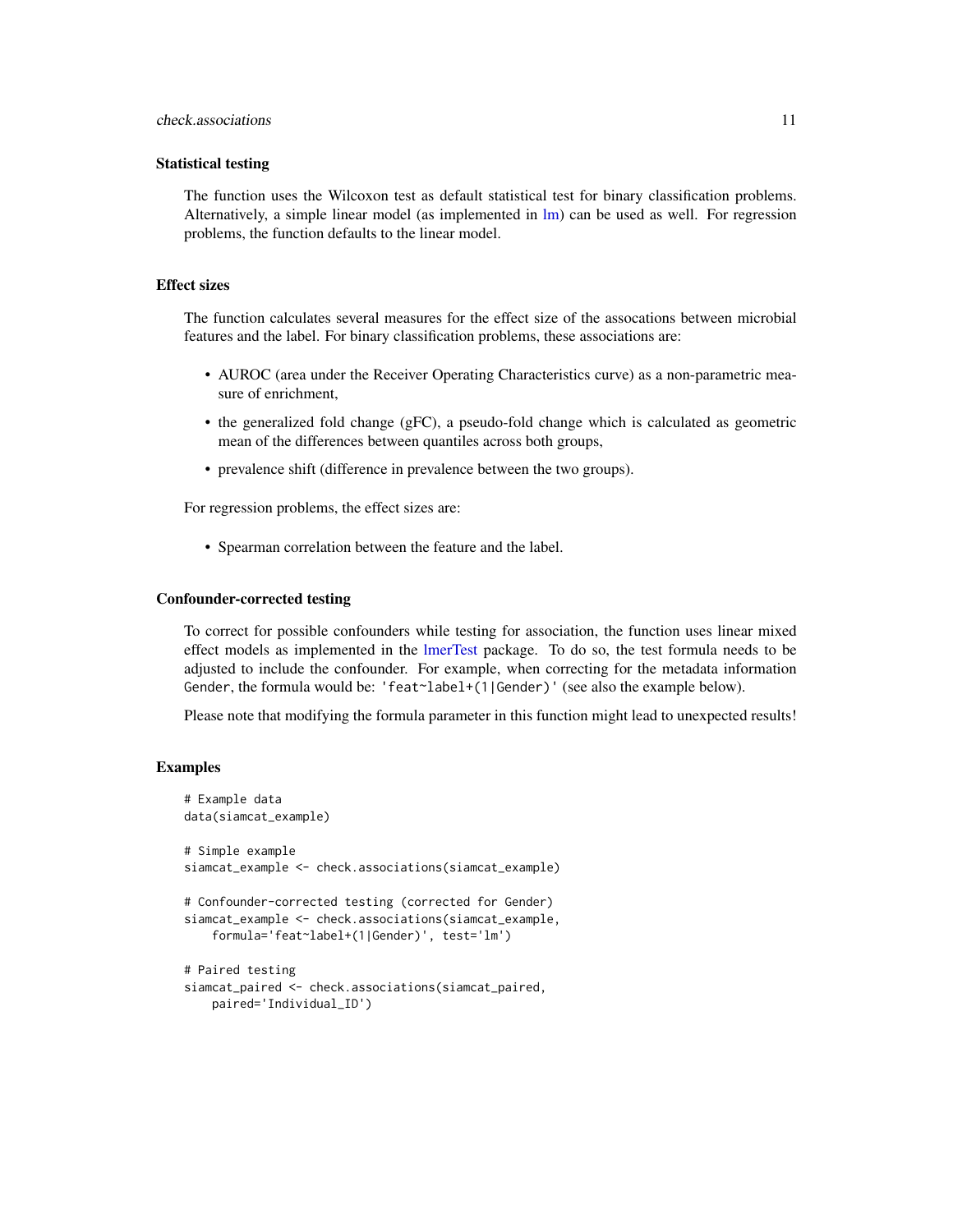<span id="page-11-0"></span>

Checks potential confounders in the metadata and visualize the results

#### Usage

```
check.confounders(siamcat, fn.plot, meta.in = NULL,
feature.type='filtered', verbose = 1)
```
#### Arguments

| siamcat      | an object of class siamcat-class                                                                                                                                                                   |
|--------------|----------------------------------------------------------------------------------------------------------------------------------------------------------------------------------------------------|
| fn.plot      | string, filename for the pdf-plot                                                                                                                                                                  |
| meta.in      | vector, specific metadata variable names to analyze, defaults to NULL (all meta-<br>data variables will be analyzed)                                                                               |
| feature.type | string, on which type of features should the function work? Can be either<br>c()"original", "filtered", or "normalized"). Please only change this<br>paramter if you know what you are doing!      |
| verbose      | integer, control output: $\theta$ for no output at all, 1 for only information about<br>progress and success, 2 for normal level of information and 3 for full debug<br>information, defaults to 1 |

# Details

This function checks for associations between class labels and potential confounders (e.g. Age, Sex, or BMI) that are present in the metadata. Statistical testing is performed with Fisher's exact test or Wilcoxon test, while associations are visualized either as barplot or Q-Q plot, depending on the type of metadata.

Additionally, it evaluates associations among metadata variables using conditional entropy and associations with the label using generalized linear models, producing a correlation heatmap and appropriate quantitative barplots, respectively.

Please note that the confounder check is currently only available for binary classification problems!

#### Value

Does not return anything, but outputs plots to specified pdf file

```
# Example data
data(siamcat_example)
# Simple working example
check.confounders(siamcat_example, './conf_plot.pdf')
```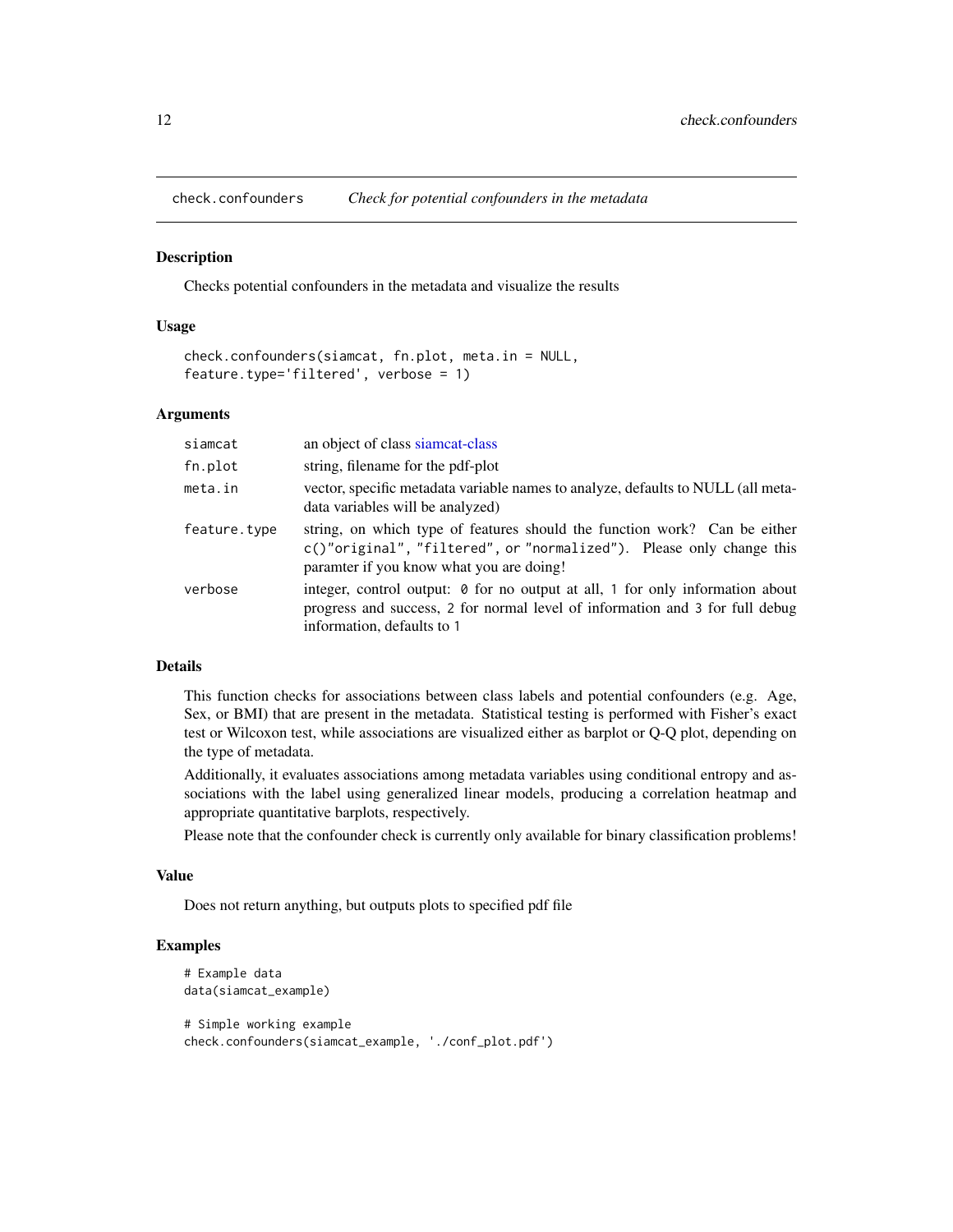<span id="page-12-1"></span><span id="page-12-0"></span>create.data.split *Split a dataset into training and a test sets.*

#### **Description**

This function prepares the cross-validation by splitting the data into num.folds training and test folds for num.resample times.

#### Usage

```
create.data.split(siamcat, num.folds = 2, num.resample = 1,
stratify = TRUE, inseparable = NULL, verbose = 1)
```
#### Arguments

| siamcat      | object of class siamcat-class                                                                                                                                                                      |
|--------------|----------------------------------------------------------------------------------------------------------------------------------------------------------------------------------------------------|
| num.folds    | integer number of cross-validation folds (needs to be $\ge$ =2), defaults to 2                                                                                                                     |
| num.resample | integer, resampling rounds (values $\leq$ 1 deactivate resampling), defaults to 1                                                                                                                  |
| stratify     | boolean, should the splits be stratified so that an equal proportion of classes are<br>present in each fold?, will be ignored for regression tasks, defaults to TRUE                               |
| inseparable  | string, name of metadata variable to be inseparable, defaults to NULL, see Details<br>below                                                                                                        |
| verbose      | integer, control output: $\theta$ for no output at all, 1 for only information about<br>progress and success, 2 for normal level of information and 3 for full debug<br>information, defaults to 1 |

# Details

This function splits the labels within a [siamcat-class](#page-51-1) object and prepares the internal cross-validation for the model training (see [train.model\)](#page-53-1).

The function saves the training and test instances for the different cross-validation folds within a list in the data\_split-slot of the [siamcat-class](#page-51-1) object, which is a list with four entries:

- num.folds the number of cross-validation folds
- num.resample the number of repetitions for the cross-validation
- training.folds a list containing the indices for the training instances
- test.folds a list containing the indices for the test instances

If provided, the data split will take into account a metadata variable for the data split (by providing the inseparable argument). For example, if the data contains several samples for the same individual, it makes sense to keep data from the same individual within the same fold.

If inseparable is given, the stratify argument will be ignored.

#### Value

object of class [siamcat-class](#page-51-1) with the data\_split-slot filled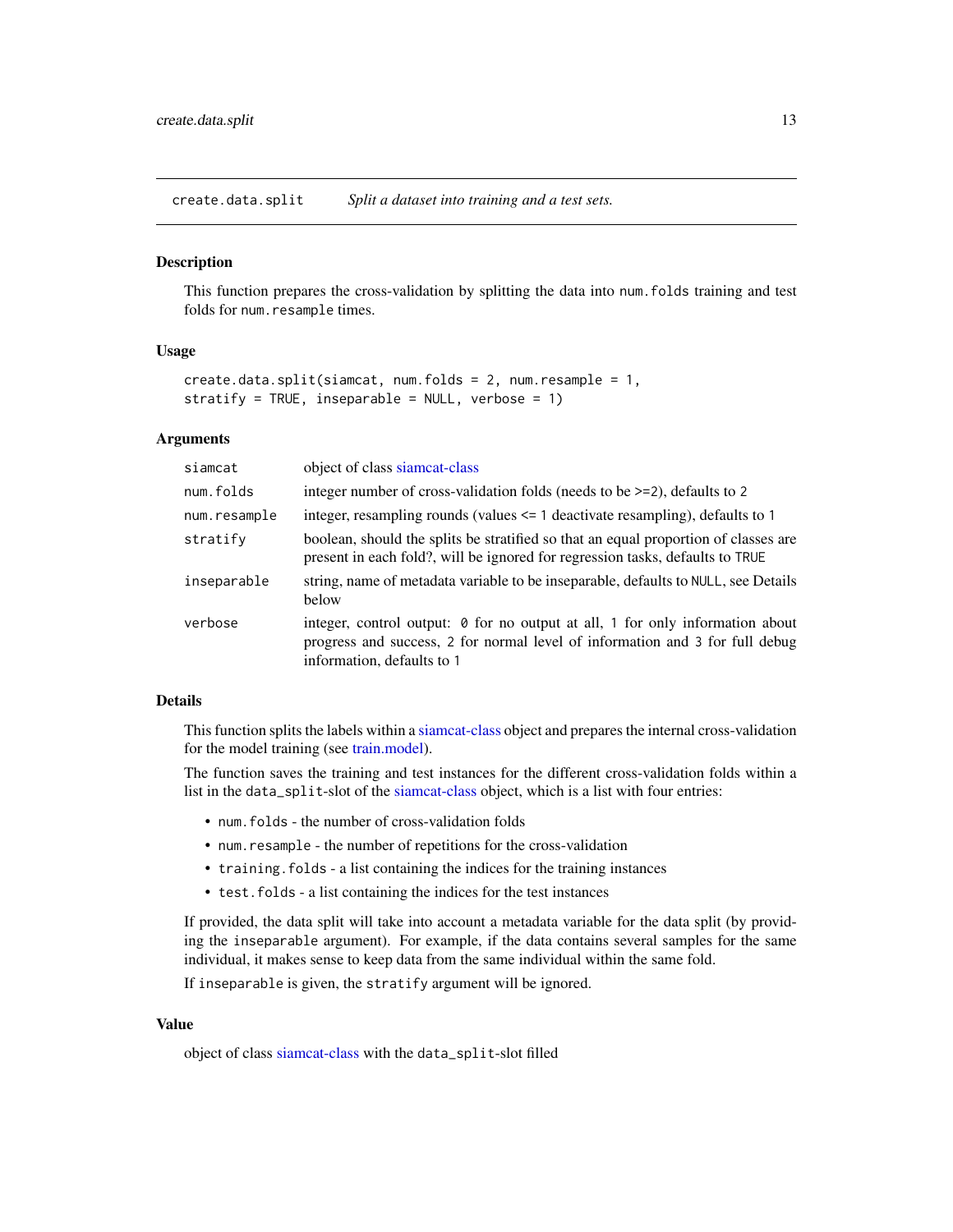# Examples

```
data(siamcat_example)
```

```
# simple working example
siamcat_split <- create.data.split(siamcat_example, num.folds=10,
num.resample=5, stratify=TRUE)
```
<span id="page-13-1"></span>create.label *Create a label list*

# Description

This function creates a label object from metadata or an atomic vector

# Usage

create.label(label, case, meta=NULL, control=NULL, p.lab = NULL, n.lab = NULL, remove.meta.column=FALSE, verbose=1)

# Arguments

| label              | named vector to create the label or the name of the metadata column that will be<br>used to create the label                                                                                                                                                                                                                                                                                           |
|--------------------|--------------------------------------------------------------------------------------------------------------------------------------------------------------------------------------------------------------------------------------------------------------------------------------------------------------------------------------------------------------------------------------------------------|
| case               | name of the group that will be used as a positive label. If the variable is binary,<br>the other label will be used as a negative one. If the variable has multiple values,<br>all the other values will be used a negative label (testing one vs rest).                                                                                                                                               |
| meta               | metadata dataframe object or an object of class sample_data-class                                                                                                                                                                                                                                                                                                                                      |
| control            | name of a label or vector with names that will be used as a negative label. All<br>values that are nor equal to case and control will be dropped. Default to NULL<br>in which case: If the variable is binary, the value not equal to case will be used<br>as negative. If the variable has multiple values, all the values not equal to cases<br>will be used a negative label (testing one vs rest). |
| p.lab              | name of the positive group (useful mostly for visualizations). Default to NULL<br>in which case the value of the positive group will be used.                                                                                                                                                                                                                                                          |
| n.lab              | name of the negative group (useful mostly for visualizations). Default to NULL<br>in which case the value of the negative group will be used for binary variables<br>and "rest" will be used for variables with multiple values.                                                                                                                                                                       |
| remove.meta.column |                                                                                                                                                                                                                                                                                                                                                                                                        |
|                    | boolean indicating if the label column in the metadata should be retained. Please<br>note that if this is set to TRUE, the function will return a list as result. Defaults to<br><b>FALSE</b>                                                                                                                                                                                                          |
| verbose            | integer, control output: 0 for no output at all, 1 for only information about<br>progress and success, 2 for normal level of information and 3 for full debug<br>information, defaults to 1                                                                                                                                                                                                            |

<span id="page-13-0"></span>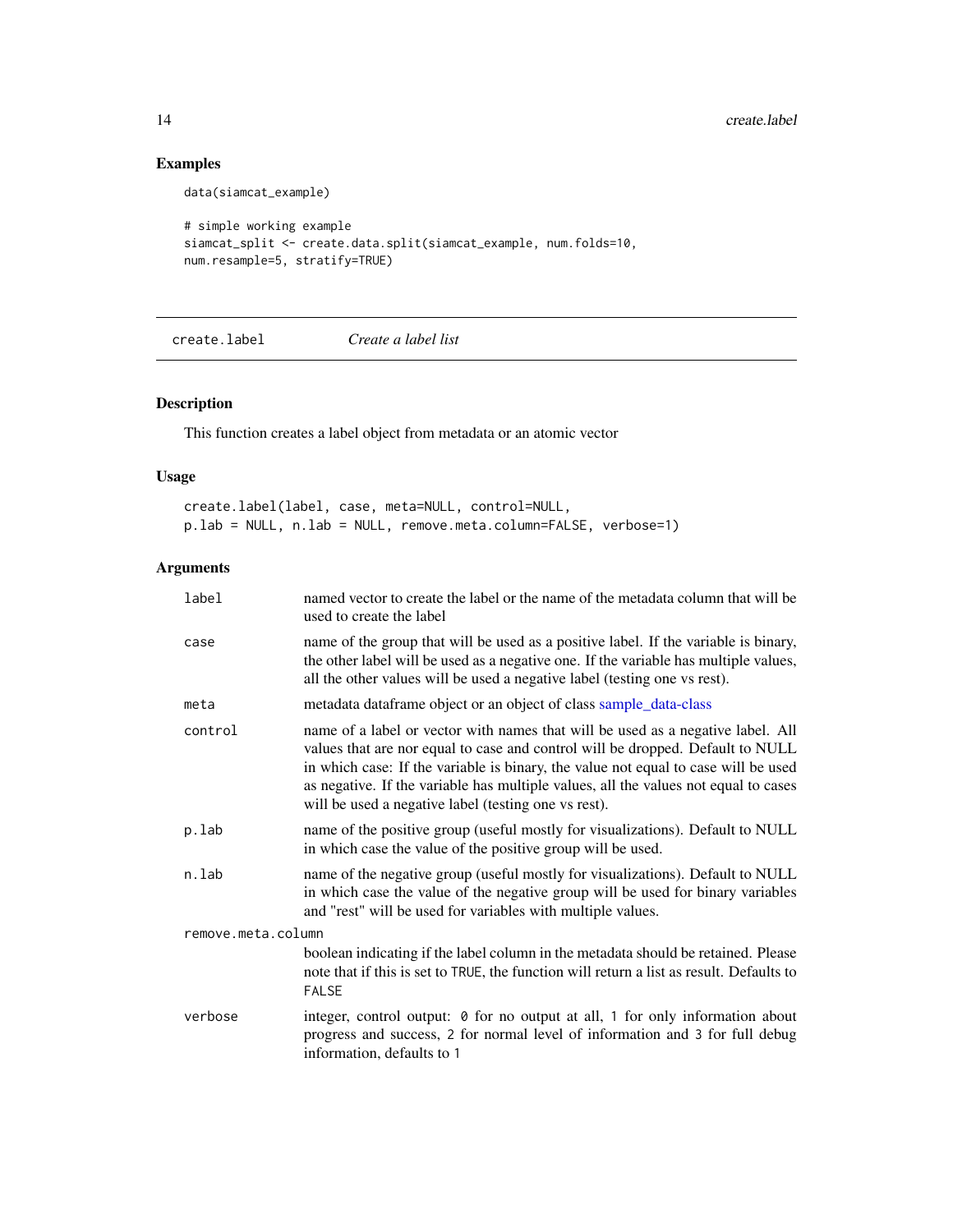#### <span id="page-14-0"></span>data\_split 15

# Details

The function creates a list to be used as label in a SIAMCAT object. Mainly for interal use, but it can be used to customize your label (p.lab and n.lab will be used as labels during plotting, for example).

The input for the function can be either a named vector encoding the label or the name of a column in the metadata (needs to be provided as well) which contains the label information.

# Value

return either

- a list to be used in a SIMCAT object OR
- a list with entries meta and label, if remove.meta.column is set to TRUE

# Examples

data('meta\_crc\_zeller')

```
label <- create.label(label='Group', case='CRC', meta=meta.crc.zeller)
```
data\_split *Retrieve the data split from a SIAMCAT object*

#### Description

Function to retrieve the data split stored in the data\_split slot within a SIAMCAT object

#### Usage

```
data_split(siamcat, verbose=1)
```

```
## S4 method for signature 'siamcat'
data_split(siamcat, verbose = 1)
```
#### Arguments

| siamcat | (Required). An instance of siamcat-class containing a data split                          |
|---------|-------------------------------------------------------------------------------------------|
| verbose | integer, if the slot is empty, should a message be printed? values can be either $\theta$ |
|         | (no output) or 1 (print message)                                                          |

# Details

The function returns a list containing information about the data split. See [create.data.split](#page-12-1) for more details.

# Value

A list containing the data split information or NULL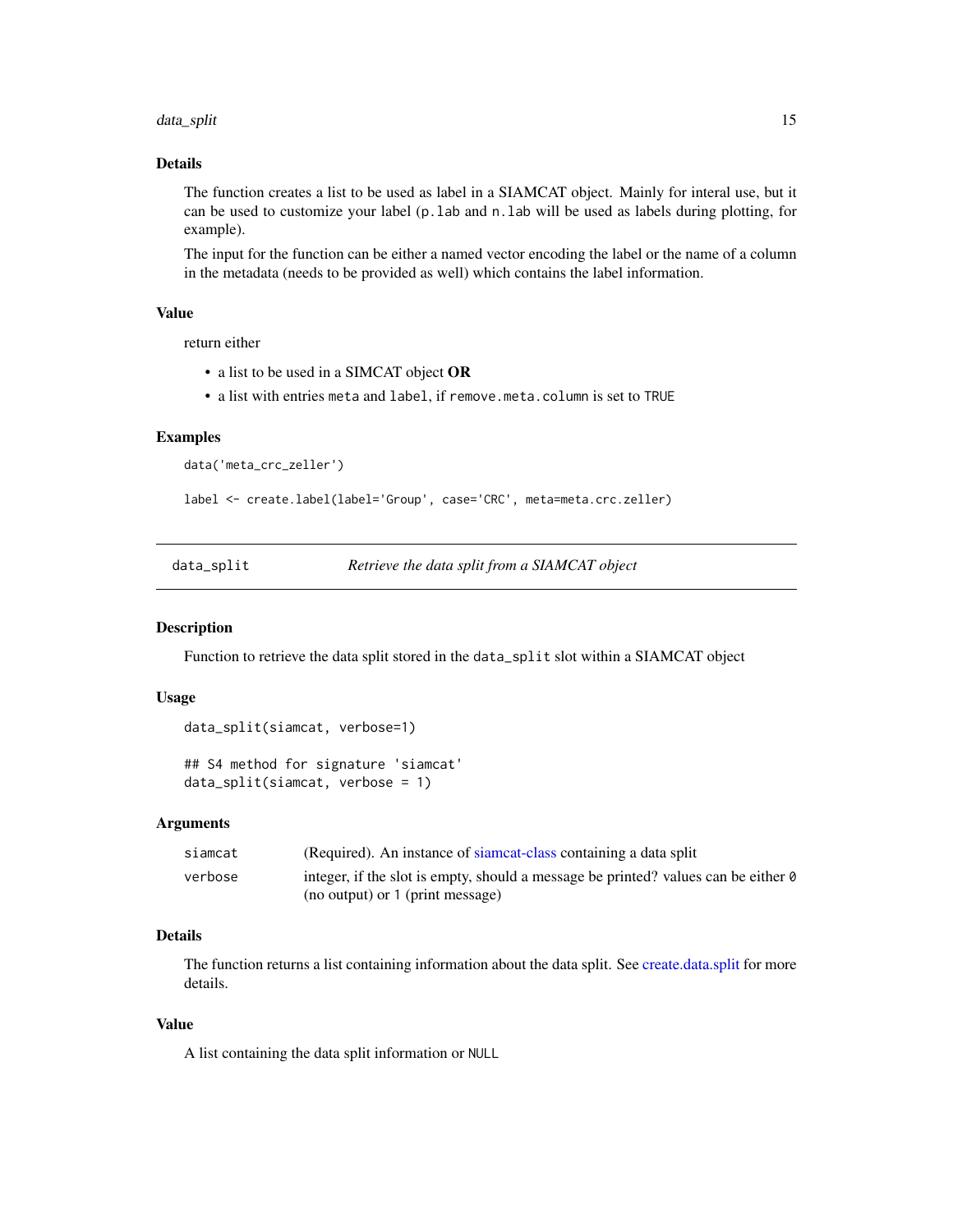# Examples

```
data(siamcat_example)
temp <- data_split(siamcat_example)
names(temp)
```

| data_split<- | Assign a new list containing a cross-validation split to a SIAMCAT |
|--------------|--------------------------------------------------------------------|
|              | object                                                             |

# Description

Assign a new list containing a cross-validation split to a SIAMCAT object

#### Usage

```
data_split(x) <- value
```
## S4 replacement method for signature 'siamcat,list' data\_split(x) <- value

# Arguments

| X     | an object of class siamcat-class         |
|-------|------------------------------------------|
| value | list containing a cross-validation split |

#### Value

none

# Examples

```
data(siamcat_example)
data_split(siamcat_example) <- data_split(siamcat_example)
```
<span id="page-15-1"></span>evaluate.predictions *Evaluate prediction results*

# Description

This function compares the predictions (from [make.predictions]) and true labels for all samples and evaluates the results.

#### Usage

```
evaluate.predictions(siamcat, verbose = 1)
```
<span id="page-15-0"></span>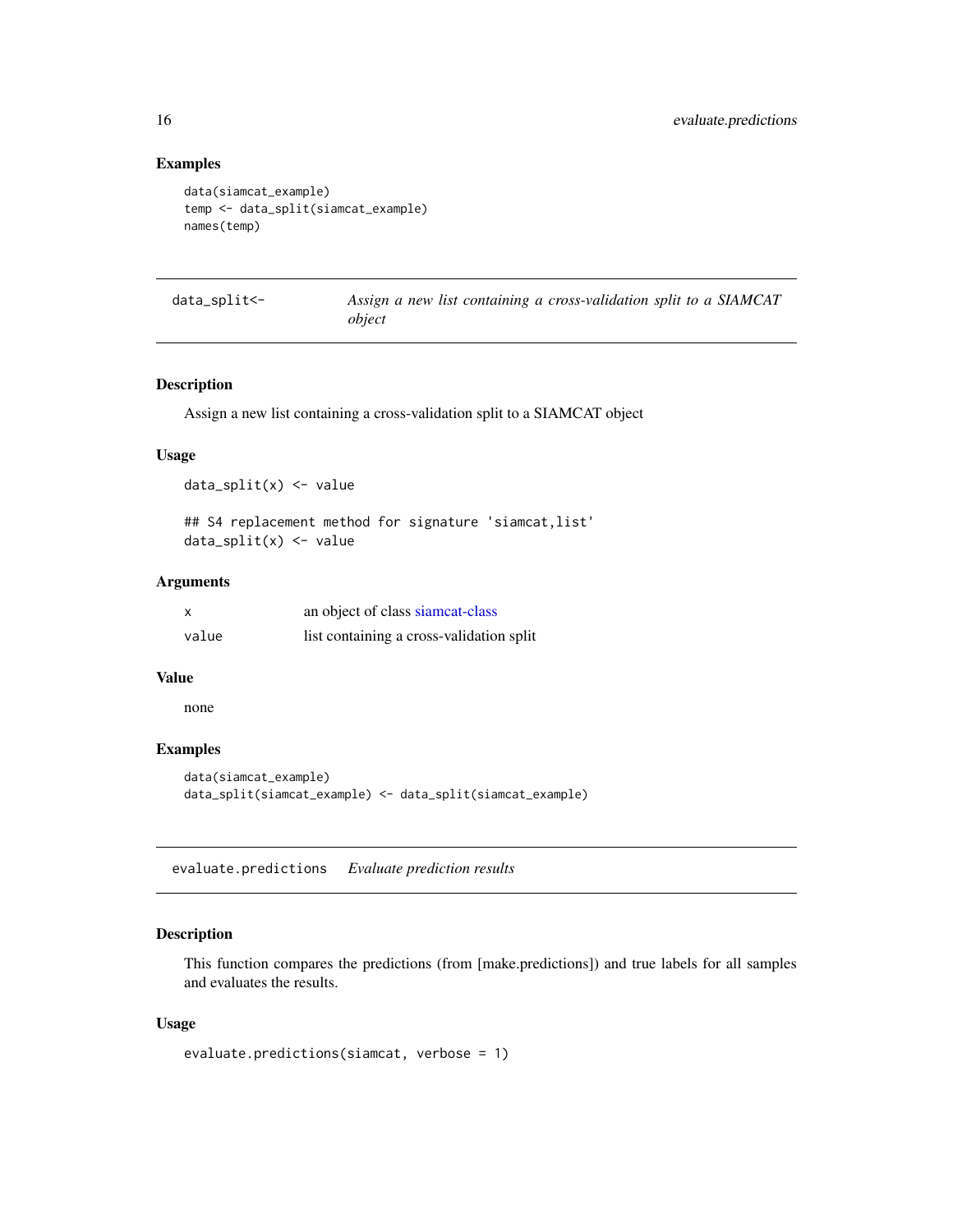#### <span id="page-16-0"></span>**Arguments**

| siamcat | object of class siamcat-class                                                                                                                                                               |
|---------|---------------------------------------------------------------------------------------------------------------------------------------------------------------------------------------------|
| verbose | integer, control output: 0 for no output at all, 1 for only information about<br>progress and success, 2 for normal level of information and 3 for full debug<br>information, defaults to 1 |

#### Value

object of class [siamcat-class](#page-51-1) with the slot eval\_data filled

#### Binary classification problems

This function calculates several metrics for the predictions in the pred\_matrix-slot of the [siamcat](#page-51-1)[class-](#page-51-1)object. The Area Under the Receiver Operating Characteristic (ROC) Curve (AU-ROC) and the Precision-Recall Curve will be evaluated and the results will be saved in the eval\_data-slot of the supplied [siamcat-class-](#page-51-1) object. The eval\_data-slot contains a list with several entries:

- \$roc average ROC-curve across repeats or a single ROC-curve on complete dataset (see [roc\)](#page-0-0);
- \$auroc AUC value for the average ROC-curve;
- \$prc list containing the positive predictive value (precision) and true positive rate (recall) values used to plot the mean PR curve;
- \$auprc AUC value for the mean PR curve;
- \$ev list containing for different decision thresholds the number of false positives, false negatives, true negatives, and true positives.

For the case of repeated cross-validation, the function will additionally return

- \$roc.all list of roc objects (see [roc\)](#page-0-0) for every repeat;
- \$auroc.all vector of AUC values for the ROC curves for every repeat;
- \$prc.all list of PR curves for every repeat;
- \$auprc.all vector of AUC values for the PR curves for every repeat;
- \$ev.all list of ev lists (see above) for every repeat.

#### Regression problems

This function calculates several metrics for the evaluation of predictions and will store the results in the eval\_data-slot of the supplied [siamcat-class](#page-51-1) objects. The eval\_data-slot will contain:

- r2 the mean R squared value across repeats or a single R-squared value on the complete dataset;
- mae them mean absolute error of the predictions;
- mse the mean squared error of the predictions.

For the case of repeated cross-validation, the function will additionally compute all three of these measures for the individual cross-validation repeats and will store the results in the eval\_data slot as r2.all, mae.all, and mse.all.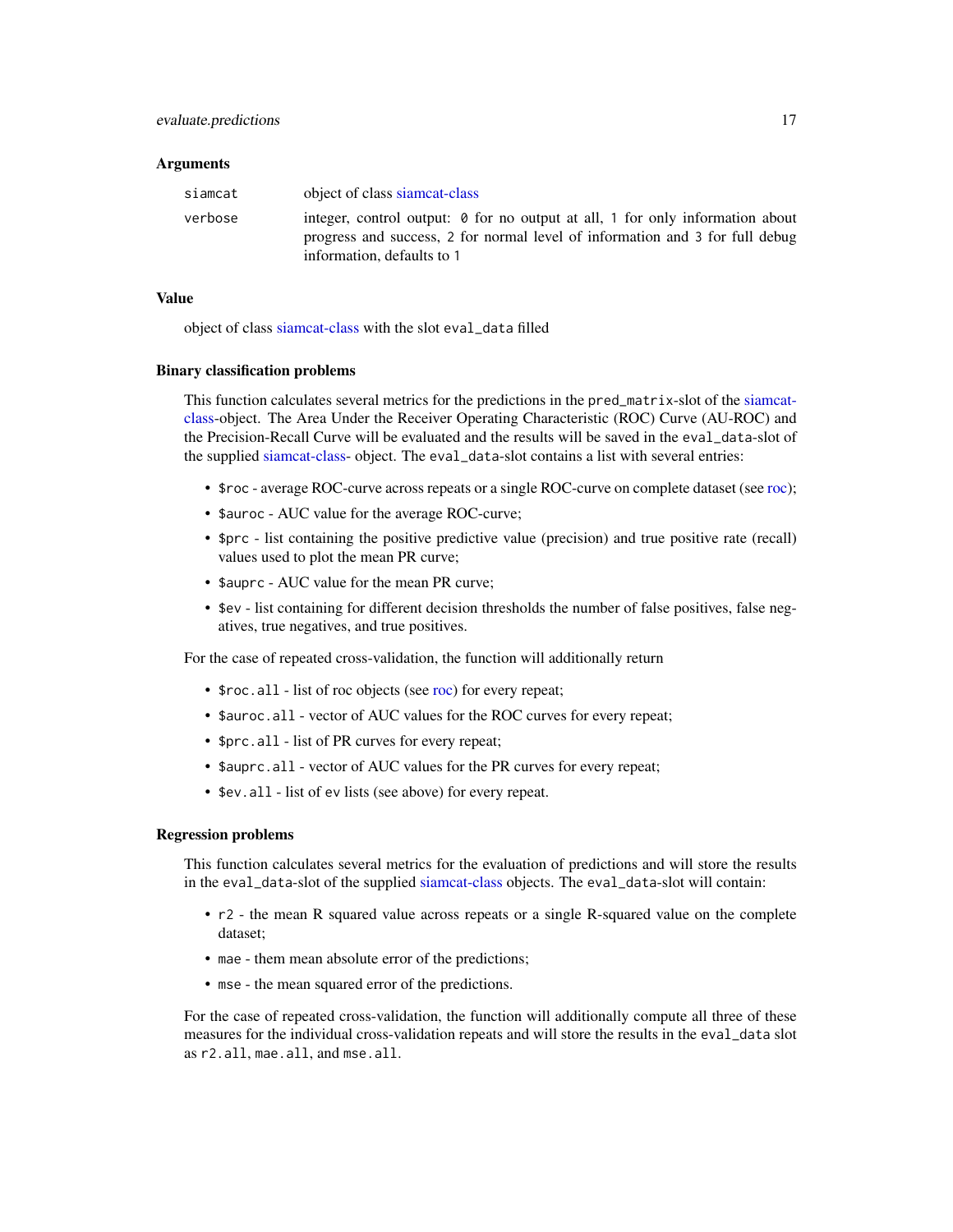# Examples

data(siamcat\_example)

siamcat\_evaluated <- evaluate.predictions(siamcat\_example)

eval\_data *Retrieve the evaluation metrics from a SIAMCAT object*

# Description

Function to retrieve the evaluation metrics from a SIAMCAT object

#### Usage

```
eval_data(siamcat, verbose=1)
## S4 method for signature 'siamcat'
eval_data(siamcat, verbose = 1)
```
#### Arguments

| siamcat | (Required). A siameat-class object that contains evaluation data                   |
|---------|------------------------------------------------------------------------------------|
| verbose | integer, if the slot is empty, should a message be printed? values can be either 0 |
|         | (no output) or 1 (print message)                                                   |

# Details

The functions returns a list containing the evaluation metrics from a SIAMCAT object. See [evalu](#page-15-1)[ate.predictions](#page-15-1) for more information on evaluation data.

# Value

The list of evaluation data or NULL

```
data(siamcat_example)
temp <- eval_data(siamcat_example)
names(temp)
temp$auroc
```
<span id="page-17-0"></span>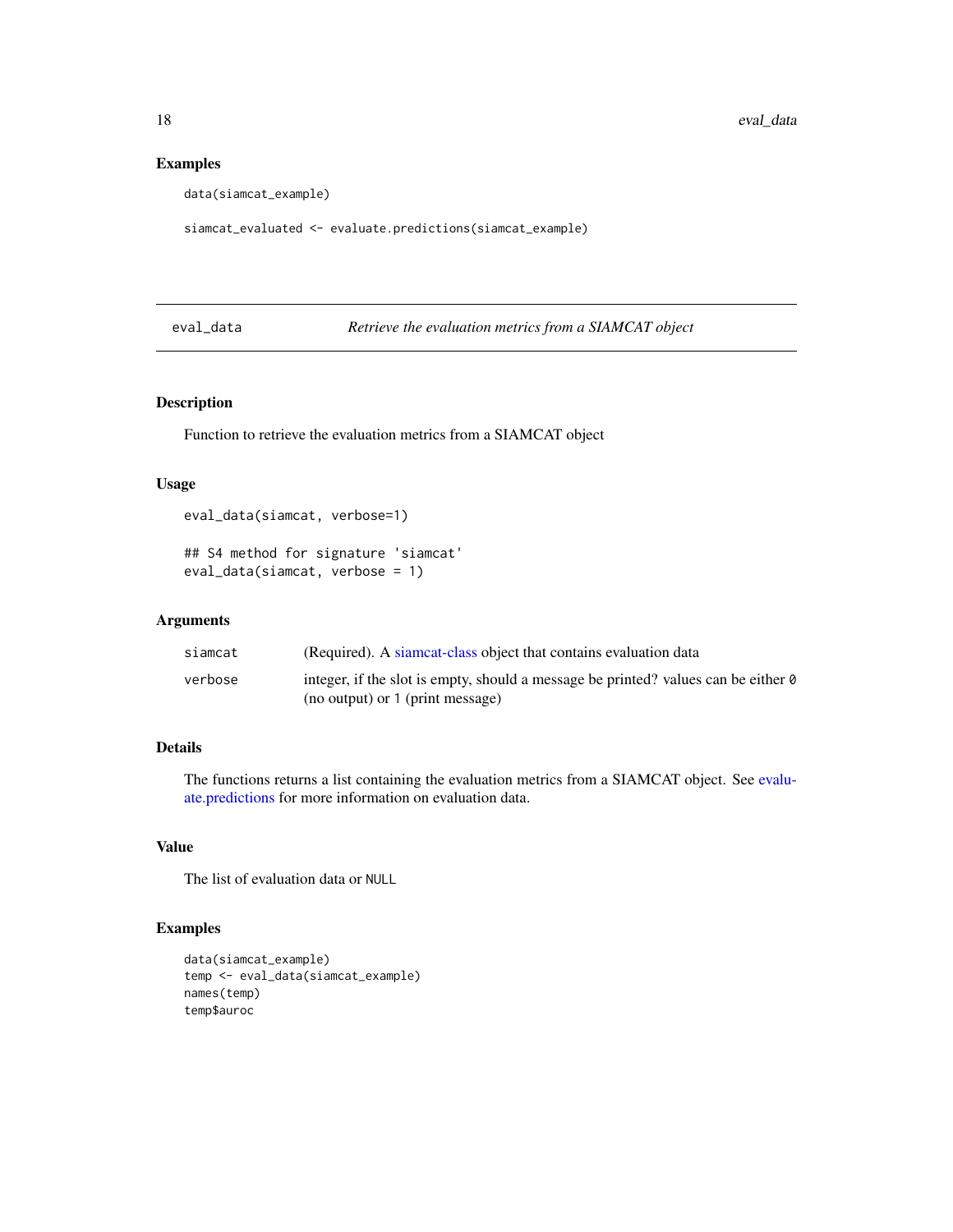<span id="page-18-0"></span>

Assign a new list with evaluation data to a SIAMCAT object

#### Usage

```
eval_data(x) <- value
```
## S4 replacement method for signature 'siamcat,list' eval\_data(x) <- value

# Arguments

| x     | an object of class siamcat-class |
|-------|----------------------------------|
| value | a list of evaluation data        |

# Value

none

# Examples

data(siamcat\_example) eval\_data(siamcat\_example) <- eval\_data(siamcat\_example)

feat.crc.zeller *Example feature matrix*

# Description

Feature matrix (as data.frame) of the CRC dataset from Zeller et al. MSB 2014 (see [http://](http://msb.embopress.org/content/10/11/766) [msb.embopress.org/content/10/11/766](http://msb.embopress.org/content/10/11/766)), containing 141 samples and 1754 bacterial species (features).

# Source

<http://msb.embopress.org/content/10/11/766>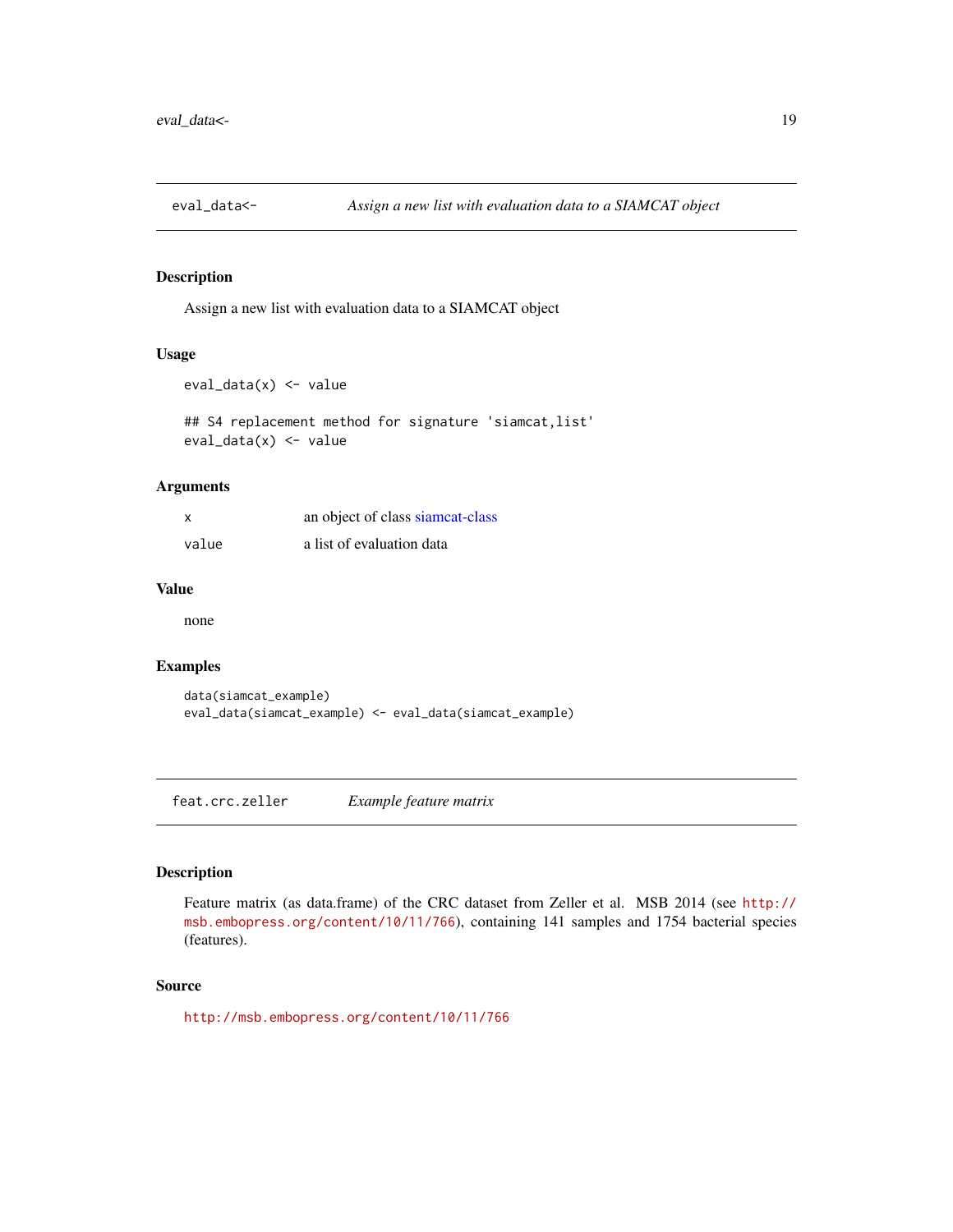<span id="page-19-0"></span>

Function to retrieve information on which type of features the models were trained

# Usage

```
feature_type(siamcat, verbose=1)
```

```
## S4 method for signature 'siamcat'
feature_type(siamcat, verbose = 1)
```
# **Arguments**

| siamcat | (Required). An instance of siamcat-class that contains trained models                     |
|---------|-------------------------------------------------------------------------------------------|
| verbose | integer, if the slot is empty, should a message be printed? values can be either $\theta$ |
|         | (no output) or 1 (print message)                                                          |

### Details

The function extracts the information on which type of features the models were trained.

# Value

The string describing type of feature used for the model training or NULL

# Examples

```
data(siamcat_example)
feature_type(siamcat_example)
```
feature\_weights *Retrieve the matrix of feature weights from a SIAMCAT object*

# Description

Function to extract the feature weights from a SIAMCAT object

# Usage

```
feature_weights(siamcat, verbose=1)
## S4 method for signature 'siamcat'
feature_weights(siamcat, verbose = 1)
```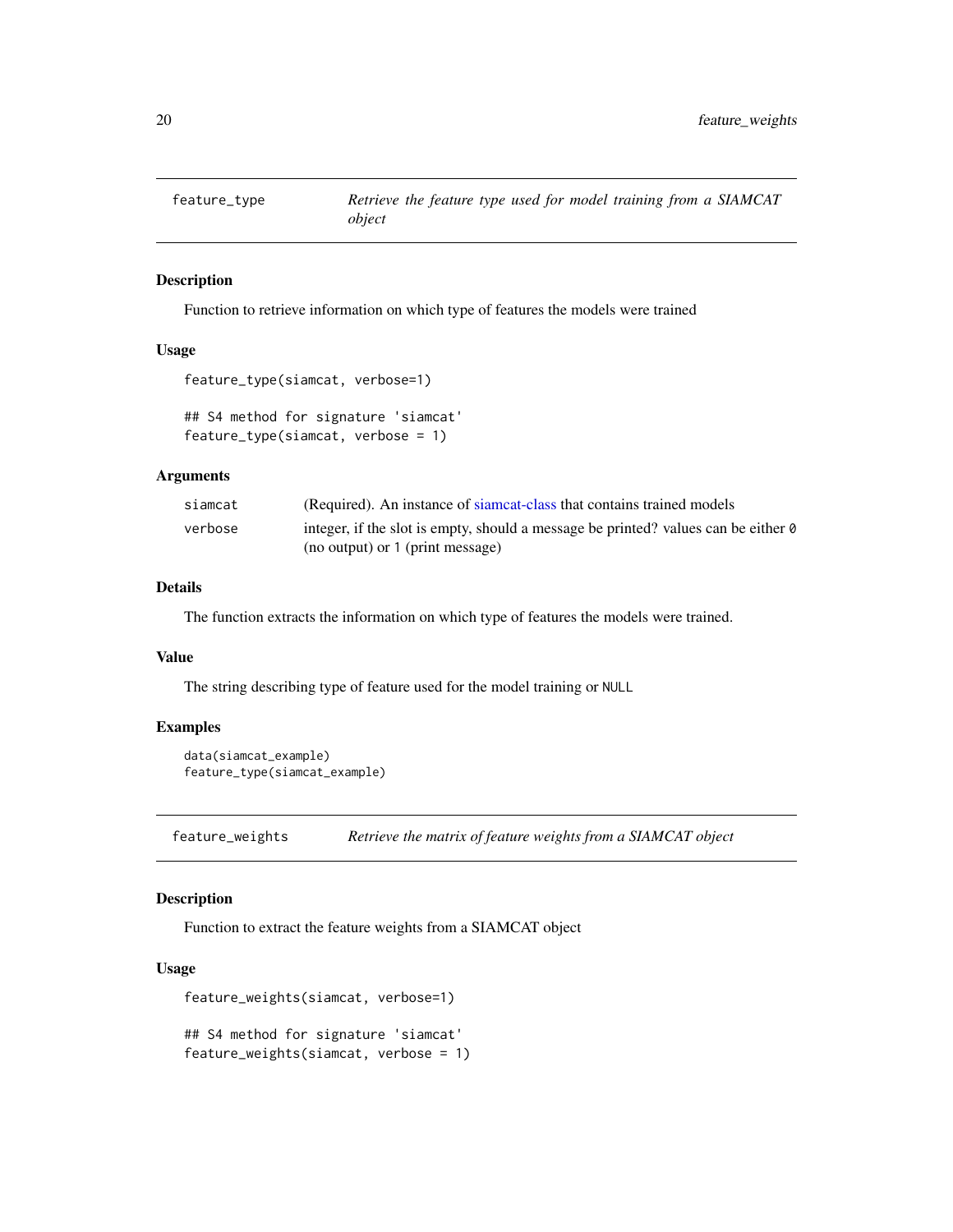#### <span id="page-20-0"></span>filter.features 21

#### **Arguments**

| siamcat | (Required). A siamcat-class object that contains trained models                                                               |
|---------|-------------------------------------------------------------------------------------------------------------------------------|
| verbose | integer, if the slot is empty, should a message be printed? values can be either $\theta$<br>(no output) or 1 (print message) |

#### Details

The function extracts the weight matrix from all trained models (see [weight\\_matrix\)](#page-57-1) and computes several metrics on the feature weights:

- mean.weight mean weight across trained models
- median.weight median weight across trained models
- sd.weight standard deviation of the weight across trained models
- mean.rel.weight mean relative weight across trained models (each model is normalized by the absolute of all weights)
- median.rel.weight median relative weight across trained models
- sd.rel.weight standard deviation of the relative weight across trained models
- percentage percentage of models in which this feature was selected (i.e. non-zero)

# Value

A dataframe containing mean/median feature weight and additional info or NULL

#### Examples

```
data(siamcat_example)
temp <- feature_weights(siamcat_example)
head(temp)
```
<span id="page-20-1"></span>filter.features *Perform unsupervised feature filtering.*

# Description

This function performs unsupervised feature filtering.

#### Usage

```
filter.features(siamcat, filter.method = "abundance",
cutoff = 0.001, rm.unmapped = TRUE, feature.type='original', verbose = 1)
```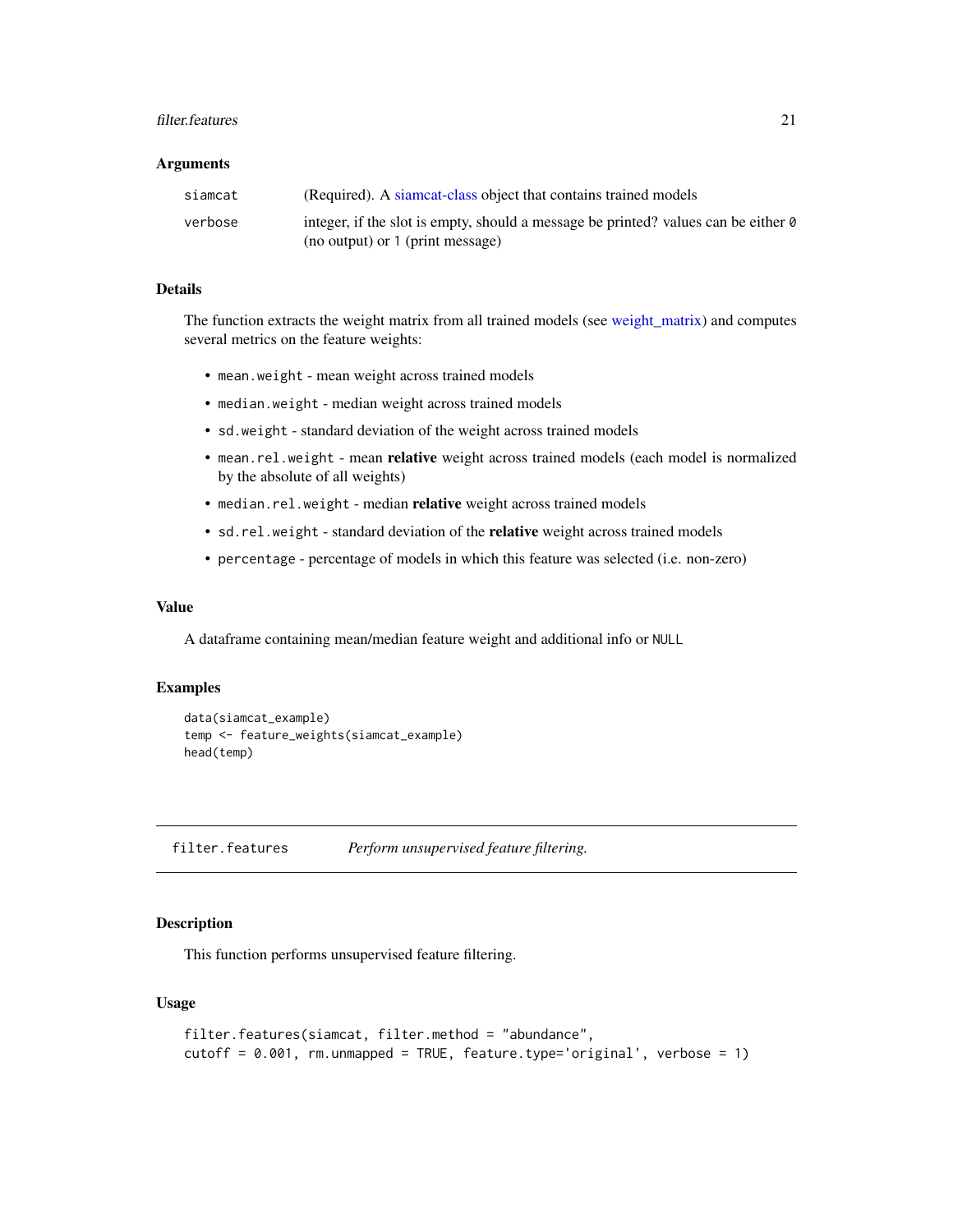#### **Arguments**

| siamcat       | an object of class siamcat-class                                                                                                                                                                   |
|---------------|----------------------------------------------------------------------------------------------------------------------------------------------------------------------------------------------------|
| filter.method | string, method used for filtering the features, can be one of these: c('abundance',<br>'cum.abundance', 'prevalence', 'variance', 'pass'), defaults to 'abundance'                                 |
| cutoff        | float, abundace, prevalence, or variance cutoff, defaults to 0.001 (see Details<br>below)                                                                                                          |
| rm.unmapped   | boolean, should unmapped reads be discarded?, defaults to TRUE                                                                                                                                     |
| feature.type  | string, on which type of features should the function work? Can be either<br>"original", "filtered", or "normalized". Please only change this paramter<br>if you know what you are doing!          |
| verbose       | integer, control output: $\theta$ for no output at all, 1 for only information about<br>progress and success, 2 for normal level of information and 3 for full debug<br>information, defaults to 1 |

#### Details

This function filters the features in a [siamcat-class](#page-51-1) object in a unsupervised manner.

The different filter methods work in the following way:

- 'abundace' remove features whose maximum abundance is never above the threshold value in any of the samples
- 'cum.abundance' remove features with very low abundance in all samples, i.e. those that are never among the most abundant entities that collectively make up (1-cutoff) of the reads in any sample
- 'prevalence' remove features with low prevalence across samples, i.e. those that are undetected (relative abundance of 0) in more than 1 - cutoff percent of samples.
- 'variance' remove features with low variance across samples, i.e. those that have a variance lower than cutoff
- 'pass' pass-through filtering will not change the features

Features can also be filtered repeatedly with different methods, e.g. first using the maximum abundance filtering and then using prevalence filtering. However, if a filtering method has already been applied to the dataset, SIAMCAT will default back on the original features for filtering.

#### Value

siamcat an object of class [siamcat-class](#page-51-1)

```
# Example dataset
data(siamcat_example)
# Simple examples
siamcat_filtered <- filter.features(siamcat_example,
    filter.method='abundance',
   cutoff=1e-03)
```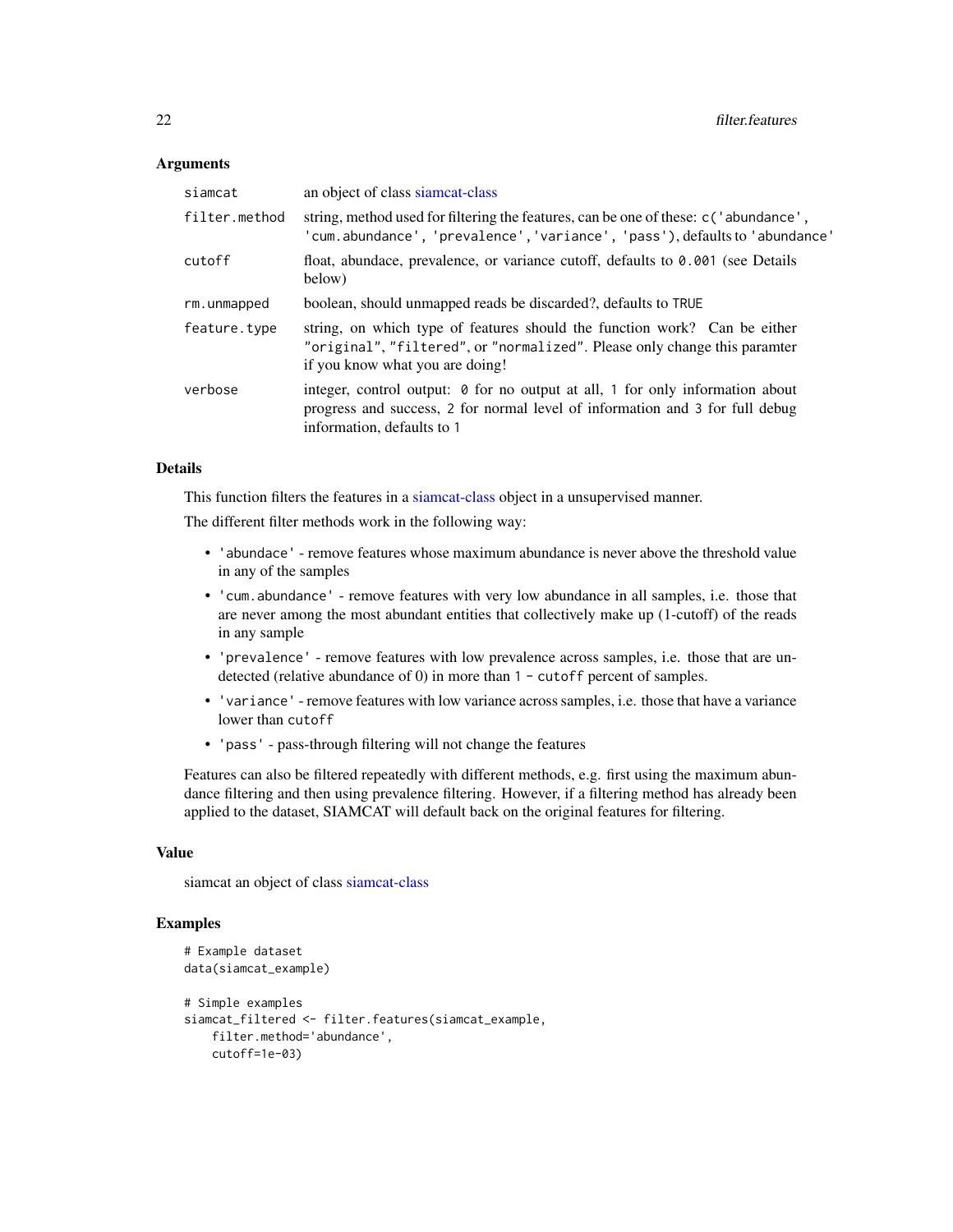#### <span id="page-22-0"></span>filter.label 23

```
# 5% prevalence filtering
siamcat_filtered <- filter.features(siamcat_example,
    filter.method='prevalence',
   cutoff=0.05)
# filter first for abundance and then for prevalence
siamcat_filt <- filter.features(siamcat_example,
    filter.method='abundance', cutoff=1e-03)
siamcat_filt <- filter.features(siamcat_filt, filter.method='prevalence',
   cutoff=0.05, feature.type='filtered')
```
filter.label *Filter the label of a SIMACAT object*

#### Description

This functions filters the label in a SIAMCAT object

# Usage

filter.label(siamcat, ids, verbose = 1)

#### Arguments

| siamcat | an object of class siame at-class                                                                                                                                                           |
|---------|---------------------------------------------------------------------------------------------------------------------------------------------------------------------------------------------|
| ids     | vector, can contain either names or indices of samples to be retained                                                                                                                       |
| verbose | integer, control output: 0 for no output at all, 1 for only information about<br>progress and success, 2 for normal level of information and 3 for full debug<br>information, defaults to 1 |

# Details

This function filters the label contained in a SIAMCAT object, based on the provided ids. The IDs can be either sample names or indices to be retained.

Predominantly for internal use...

Please note: It makes sense to run [validate.data](#page-55-1) after filtering the label.

# Value

siamcat an object of class [siamcat-class](#page-51-1)

```
data(siamcat_example)
# simple working example
siamcat_filtered <- filter.label(siamcat_example, ids=c(1:20))
```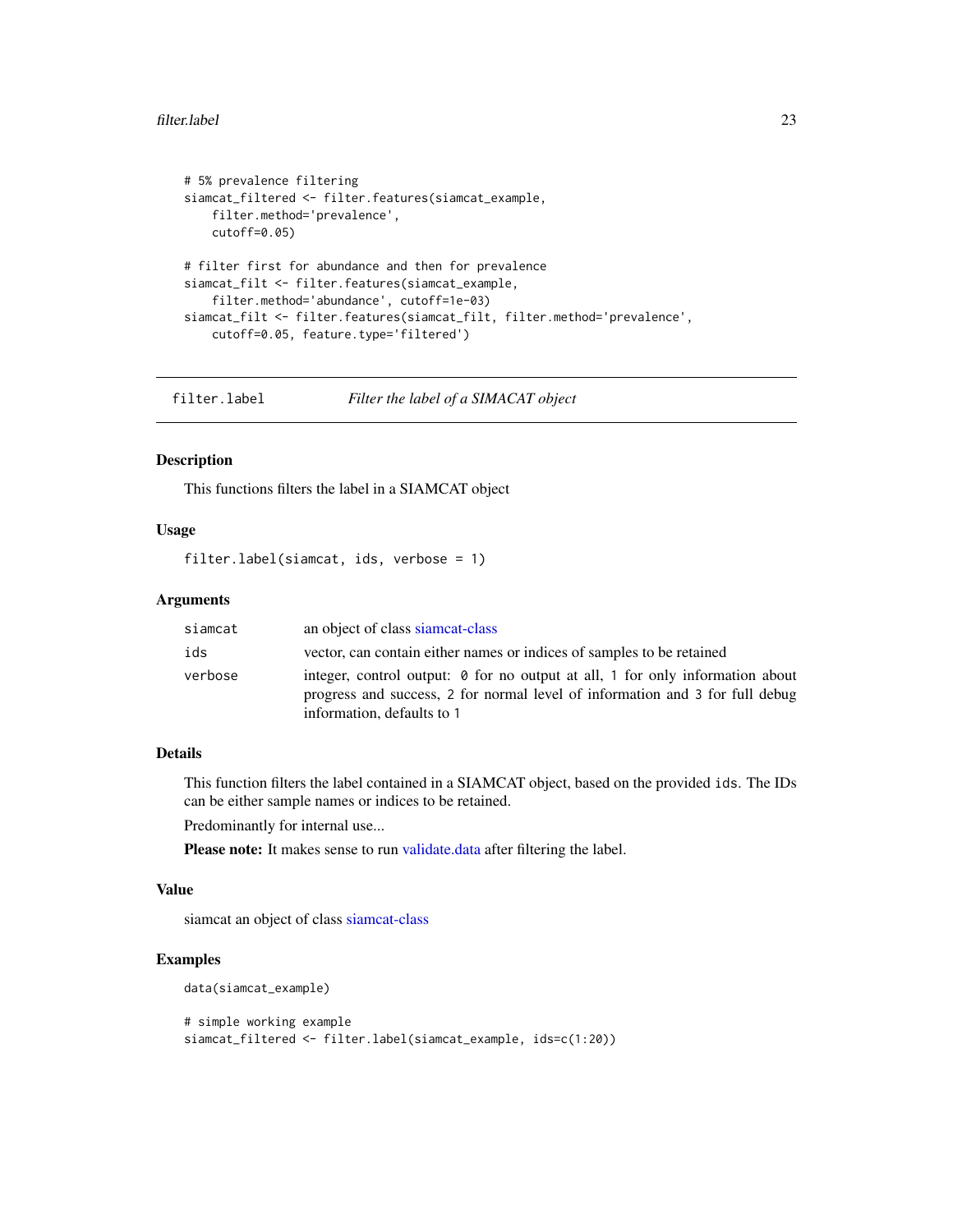<span id="page-23-0"></span>

Function to retrieve the information stored in the filt\_feat slot within a SIAMCAT object

#### Usage

```
filt_feat(siamcat, verbose=1)
## S4 method for signature 'siamcat'
filt_feat(siamcat, verbose = 1)
```
# Arguments

| siamcat | (Required). An instance of siamcat-class that contains filtered features                  |
|---------|-------------------------------------------------------------------------------------------|
| verbose | integer, if the slot is empty, should a message be printed? values can be either $\theta$ |
|         | (no output) or 1 (print message)                                                          |

#### Details

The function will return a list containing the information stored in the filt\_feat slot of a SIAM-CAT object. This list contains:

- filt.feat filtered features as matrix, see [get.filt\\_feat.matrix](#page-25-1)
- filt.param parameters used for feature filtering, see [get.filt\\_feat.matrix](#page-25-1)

# Value

The list stored in the filt\_feat slot of the SIAMCAT object or NULL

```
data(siamcat_example)
temp <- filt_feat(siamcat_example)
names(temp)
```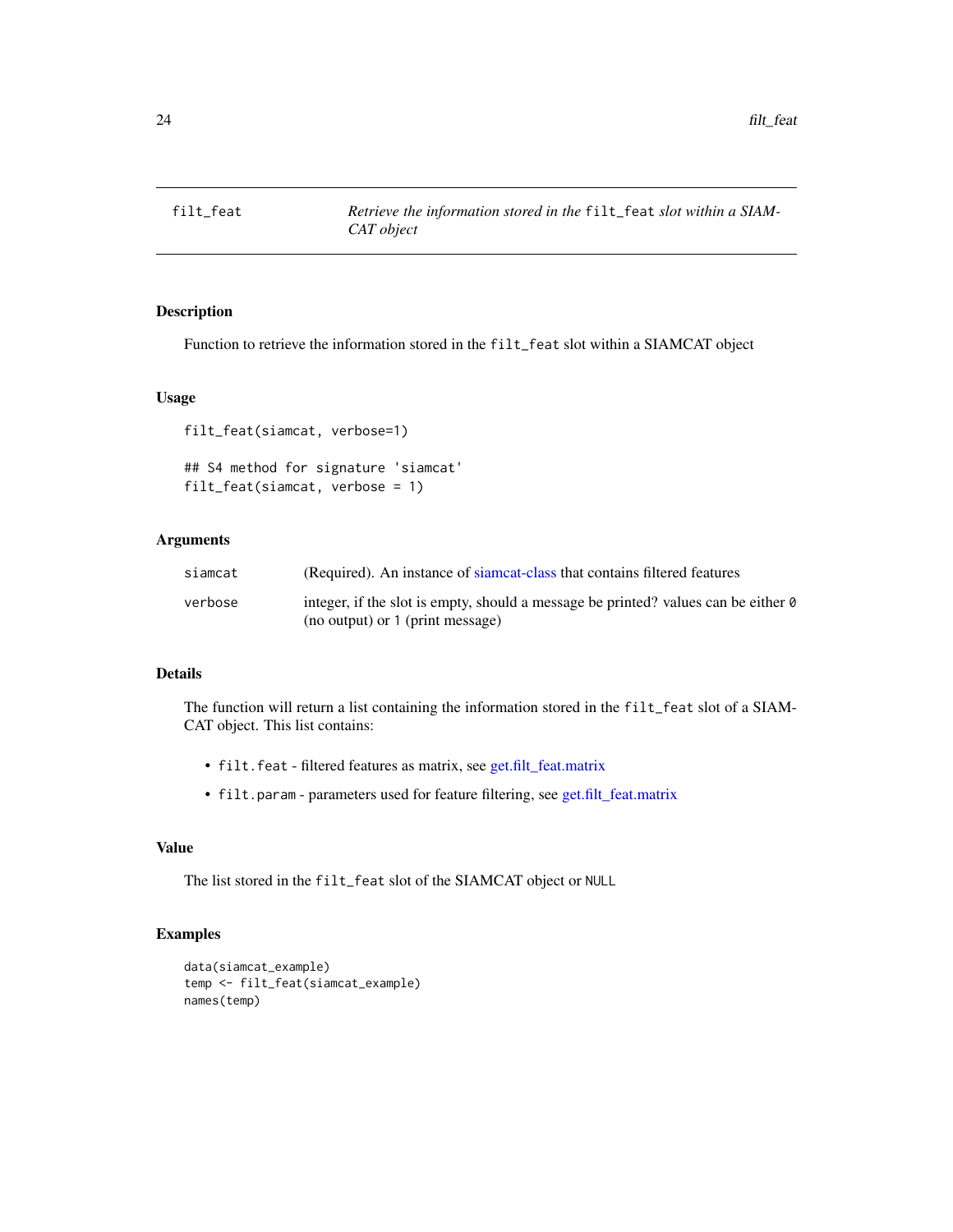<span id="page-24-0"></span>

Assign a new filt\_feat object to x

# Usage

filt\_feat(x) <- value

## S4 replacement method for signature 'siamcat,list'  $filt_feat(x) < -$  value

# Arguments

| X     | an object of class siamcat-class |
|-------|----------------------------------|
| value | an filt_feat object              |

# Value

none

# Examples

```
data(siamcat_example)
filt_feat(siamcat_example) <- list(
    filt.feat=filt_feat(siamcat_example),
    filt.param=filt_params(siamcat_example))
```

| filt_params | Retrieve the list of parameters for feature filtering from a SIAMCAT |
|-------------|----------------------------------------------------------------------|
|             | object                                                               |

# Description

Function to retrieve the list of parameters for feature filtering

# Usage

```
filt_params(siamcat, verbose=1)
## S4 method for signature 'siamcat'
filt_params(siamcat, verbose = 1)
```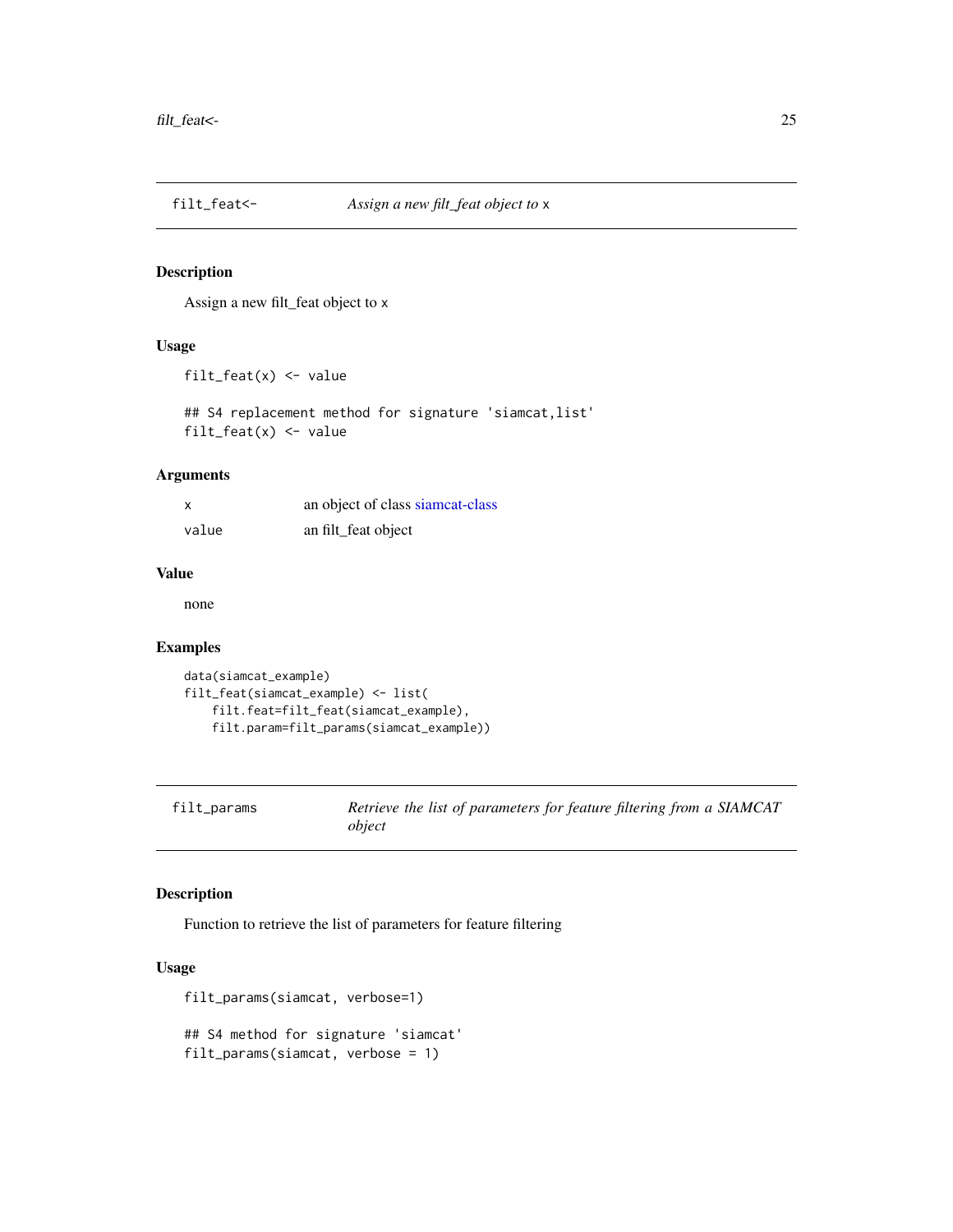#### <span id="page-25-0"></span>Arguments

| siamcat | (Required). An instance of siamcat-class containing filtered features                     |
|---------|-------------------------------------------------------------------------------------------|
| verbose | integer, if the slot is empty, should a message be printed? values can be either $\theta$ |
|         | (no output) or 1 (print message)                                                          |

# Details

The function returns the list of feature filtering parameters. See [filter.features](#page-20-1) for more details.

#### Value

A list of feature filtering parameters or NULL

#### Examples

```
data(siamcat_example)
temp <- filt_params(siamcat_example)
names(temp)
```
<span id="page-25-1"></span>get.filt\_feat.matrix *Retrieve the filtered features from a SIAMCAT object*

# Description

Function to retrieve the filtered features from a SIAMCAT object

# Usage

```
get.filt_feat.matrix(siamcat)
```
# Arguments

siamcat (Required). An instance of [siamcat-class](#page-51-1) containing filtered features

# Details

The function returns the filtered features as matrix. See [filter.features](#page-20-1) for more details.

# Value

A matrix containing the filtered features

```
data(siamcat_example)
feat.filt <- get.filt_feat.matrix(siamcat_example)
feat.filt[1:3, 1:3]
```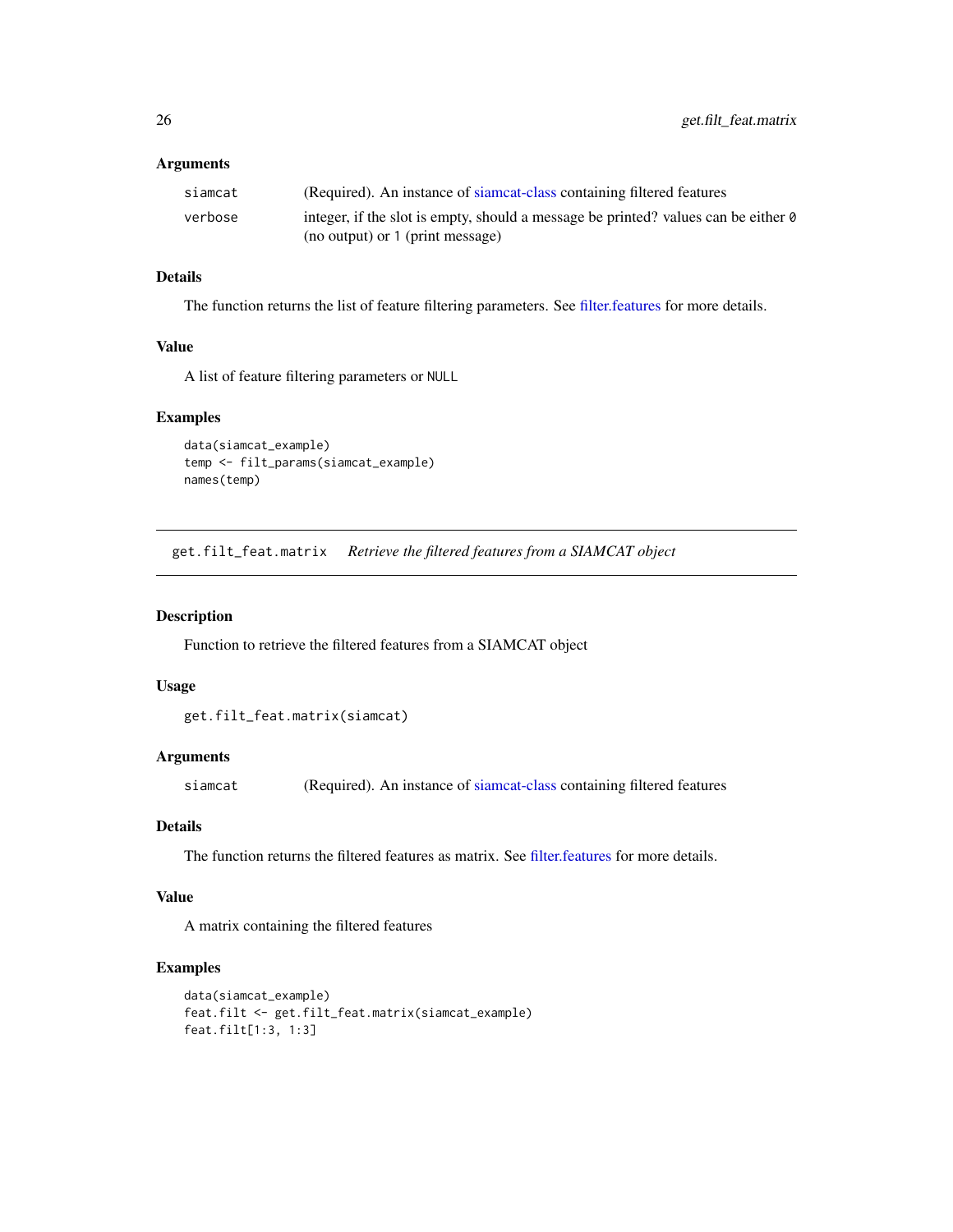<span id="page-26-1"></span><span id="page-26-0"></span>get.norm\_feat.matrix *Retrieve the normalized features from a SIAMCAT object*

#### Description

Function to retrieve the normalized features from a SIAMCAT object

#### Usage

```
get.norm_feat.matrix(siamcat)
```
#### Arguments

siamcat (Required). An instance of [siamcat-class](#page-51-1) containing normalized features

#### Details

The function returns the normalized features as matrix. See [normalize.features](#page-38-1) for more details.

#### Value

A matrix containing the normalized features

#### Examples

```
data(siamcat_example)
feat.norm <- get.norm_feat.matrix(siamcat_example)
feat.norm[1:3, 1:3]
```
get.orig\_feat.matrix *Retrieve the original features from a SIAMCAT object*

#### Description

Function to retrieve the original features from a SIAMCAT object

#### Usage

get.orig\_feat.matrix(siamcat)

# Arguments

siamcat (Required). An instance of [siamcat-class](#page-51-1)

# Details

The function returns the original features as matrix.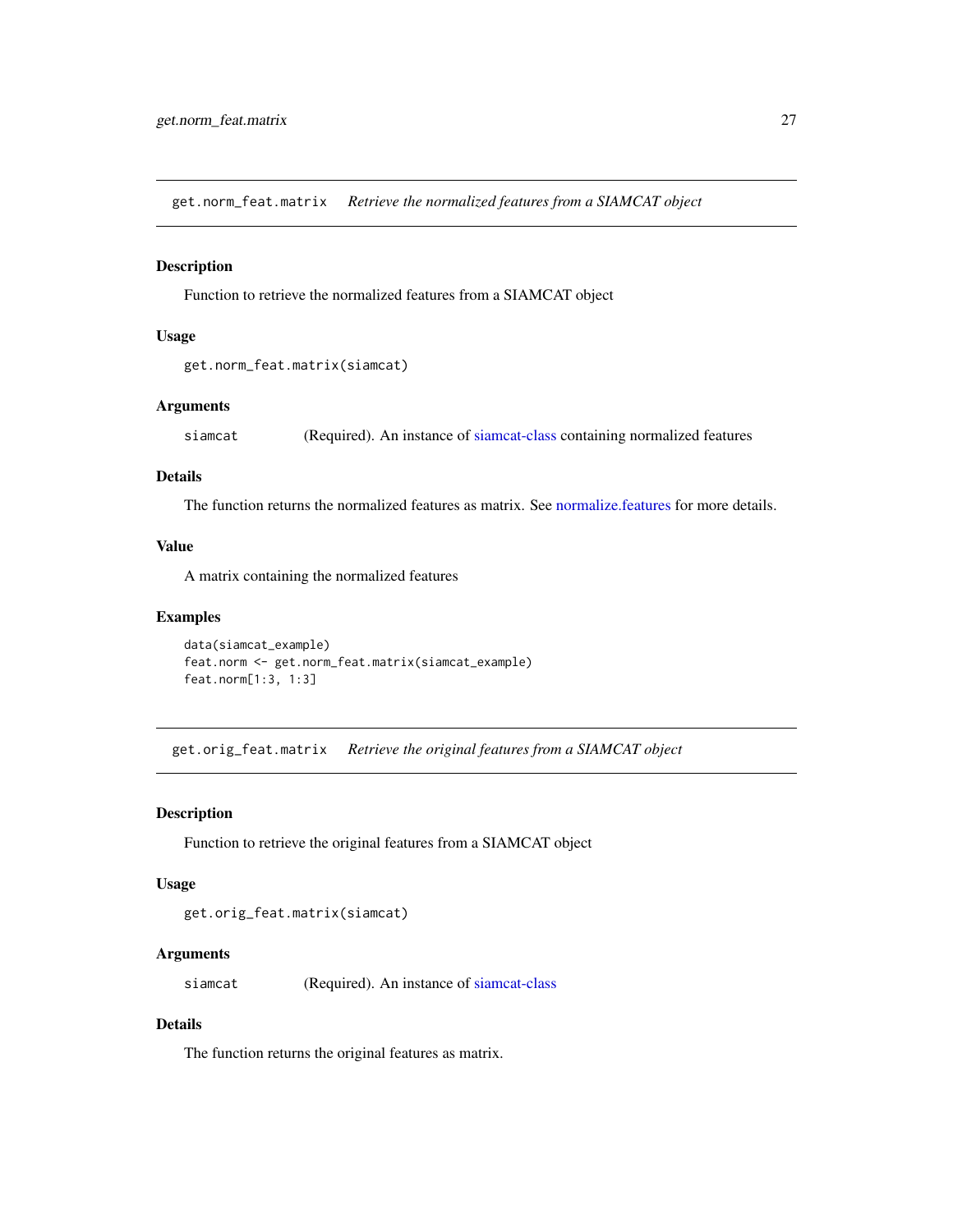# Value

A matrix containing the original features

#### Examples

```
data(siamcat_example)
feat.original <- get.orig_feat.matrix(siamcat_example)
feat.original[1:3, 1:3]
```
label *Retrieve the label from a SIAMCAT object*

# Description

Retrieve the label from a SIAMCAT object

#### Usage

```
label(siamcat, verbose=1)
```

```
## S4 method for signature 'siamcat'
label(siamcat, verbose = 1)
```
#### Arguments

| siamcat | (Required). A siamcat-class object                                                        |
|---------|-------------------------------------------------------------------------------------------|
| verbose | integer, if the slot is empty, should a message be printed? values can be either $\theta$ |
|         | (no output) or 1 (print message)                                                          |

#### Details

This function will retrieve the label information from a SIAMCAT object. The label will contain three entries:

- label: The label as named vector, in which the classes are encoded numerically
- info: Information about the different classes
- type: What kind of label is it?

# Value

The label or NULL.

```
data(siamcat_example)
temp <- label(siamcat_example)
head(temp$label)
temp$info
temp$type
```
<span id="page-27-0"></span>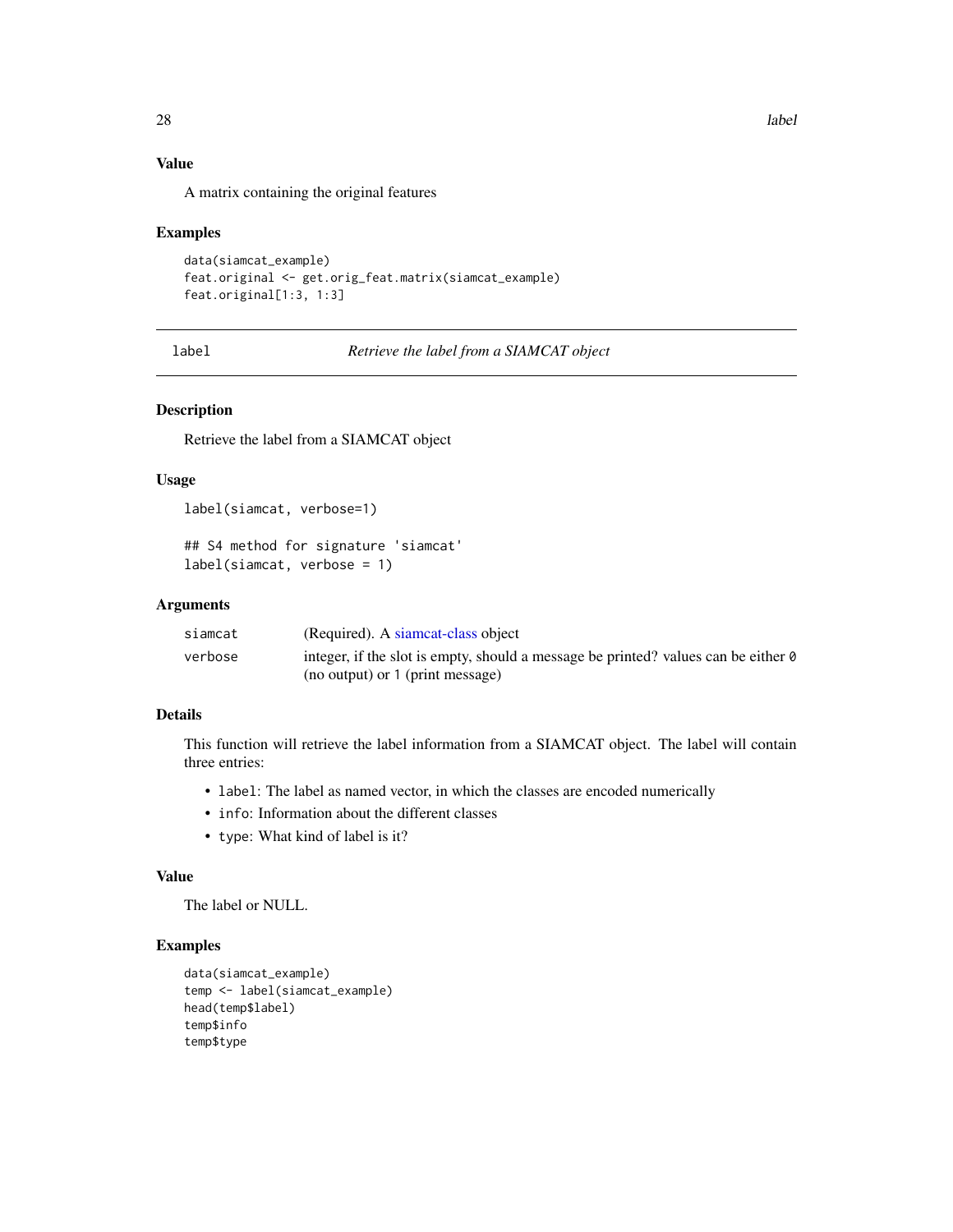<span id="page-28-0"></span>

Assign a new label object to a SIAMCAT object

#### Usage

```
label(x) <- value
```
## S4 replacement method for signature 'siamcat,list'  $label(x) < -$  value

# Arguments

| X     | an object of class siamcat-class |
|-------|----------------------------------|
| value | an list (in label format)        |

# Value

none

# Examples

data(siamcat\_example) label(siamcat\_example) <- label(siamcat\_example)

LearnerClassifLiblineaR

*LiblineaR Classification Learner*

#### Description

LiblineaR Classification Learner LiblineaR Classification Learner

#### Details

Type of SVC depends on type argument:

- 0 L2-regularized logistic regression (primal)
- 1 L2-regularized L2-loss support vector classification (dual)
- 3 L2-regularized L1-loss support vector classification (dual)
- 2 L2-regularized L2-loss support vector classification (primal)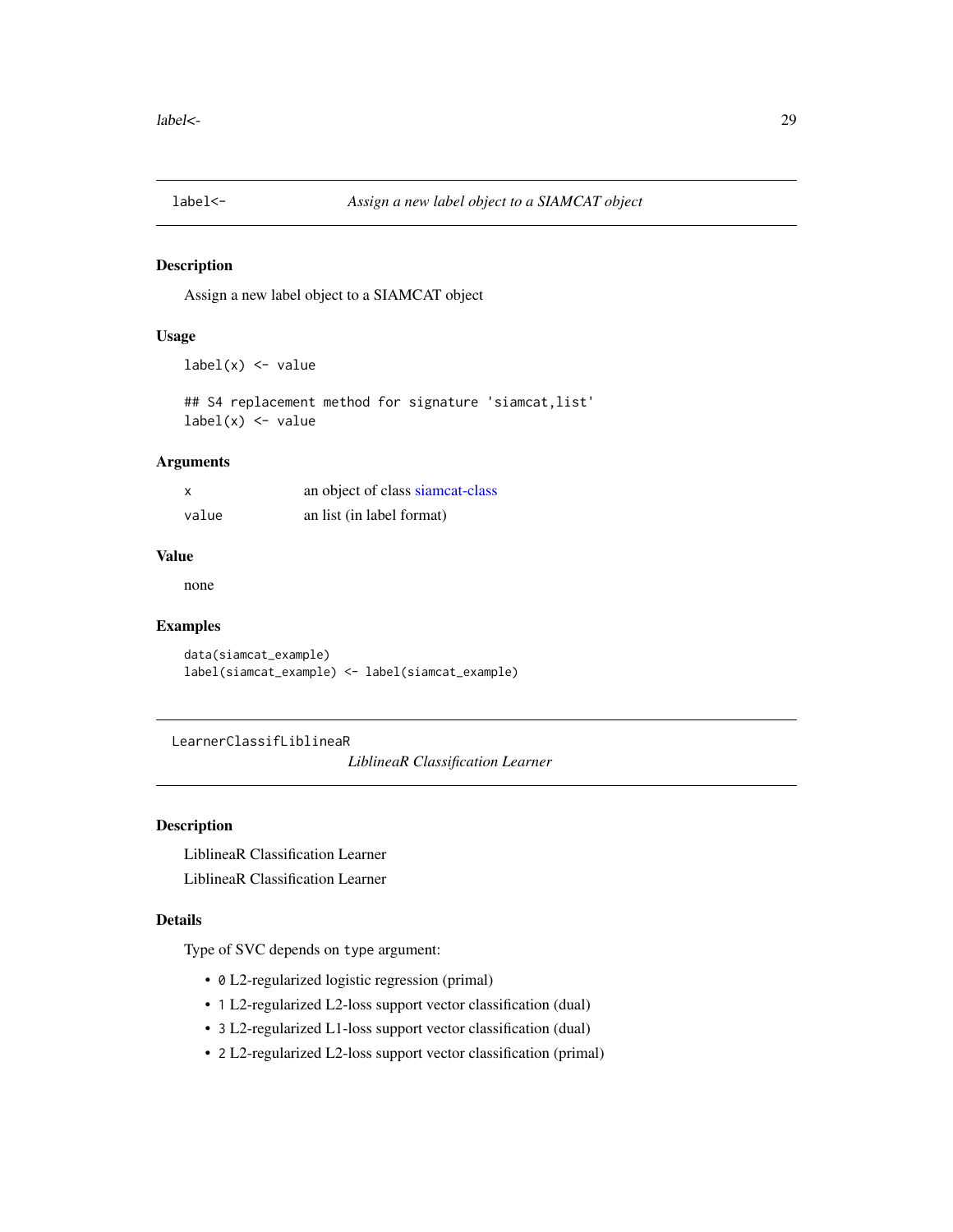- <span id="page-29-0"></span>• 4 Support vector classification by Crammer and Singer
- 5 L1-regularized L2-loss support vector classification
- 6 L1-regularized logistic regression
- 7 L2-regularized logistic regression (dual)

If number of records  $>$  number of features, type = 2 is faster than type = 1 (Hsu et al. 2003).

Note that probabilistic predictions are only available for types 0, 6, and 7. The default epsilon value depends on the type parameter, see [LiblineaR::LiblineaR].

# Super classes

```
mlr3::Learner -> mlr3::LearnerClassif -> LearnerClassifLiblineaR
```
### Methods

#### Public methods:

- [LearnerClassifLiblineaR\\$new\(\)](#page-29-1)
- [LearnerClassifLiblineaR\\$clone\(\)](#page-29-2)

<span id="page-29-1"></span>Method new(): #' Creates a new instance of this [R6][R6::R6Class] class.

*Usage:*

LearnerClassifLiblineaR\$new()

<span id="page-29-2"></span>Method clone(): The objects of this class are cloneable with this method.

```
Usage:
LearnerClassifLiblineaR$clone(deep = FALSE)
```
*Arguments:*

deep Whether to make a deep clone.

<span id="page-29-3"></span>make.predictions *Make predictions on a test set*

#### Description

This function takes a [siamcat-class-](#page-51-1)object containing a model trained by [train.model](#page-53-1) and performs predictions on a given test-set.

#### Usage

```
make.predictions(siamcat, siamcat.holdout = NULL,
normalize.holdout = TRUE, verbose = 1)
```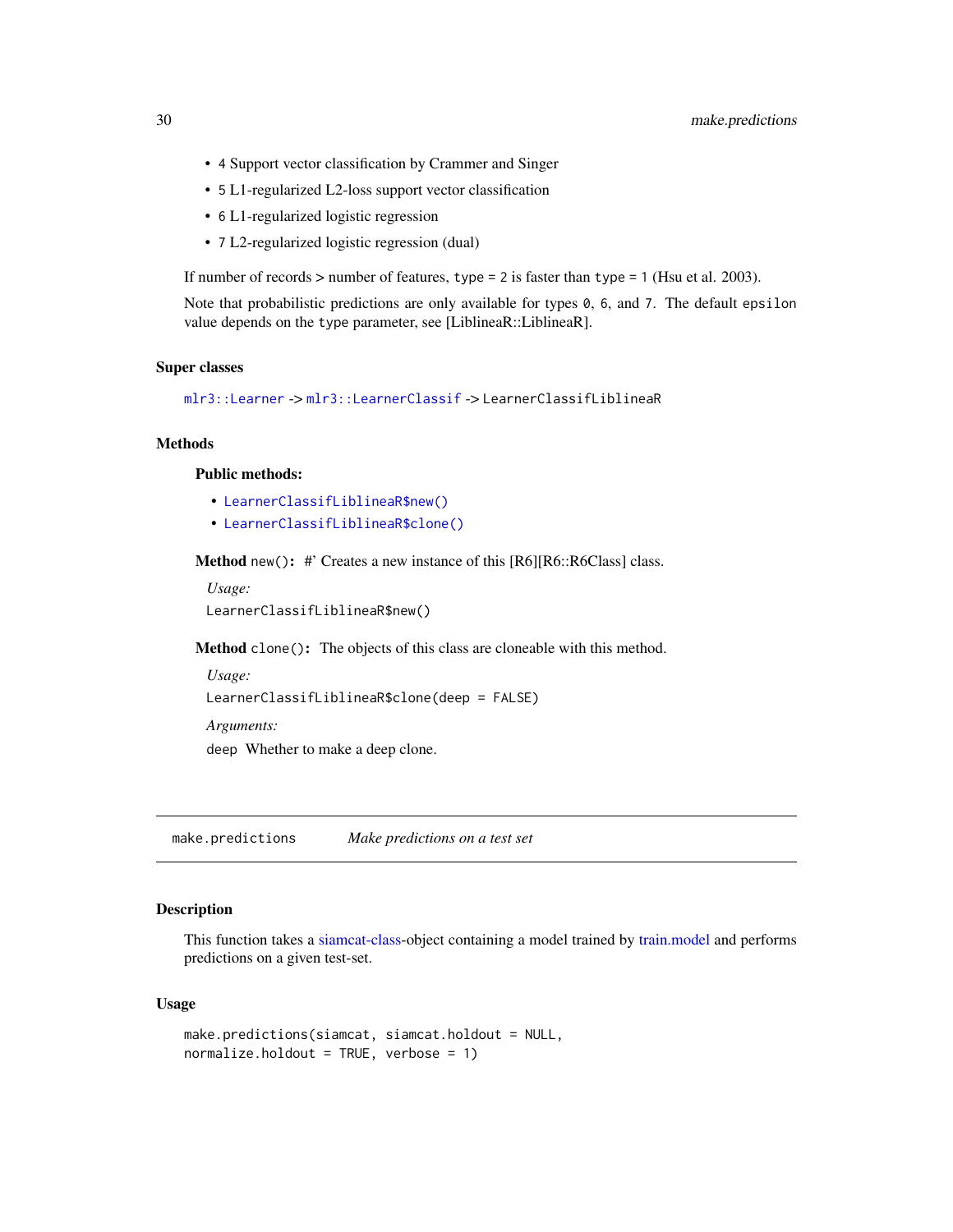#### <span id="page-30-0"></span> $meta$  31

#### Arguments

| siamcat           | object of class siamcat-class                                                                                                                                                                      |  |
|-------------------|----------------------------------------------------------------------------------------------------------------------------------------------------------------------------------------------------|--|
| siamcat.holdout   |                                                                                                                                                                                                    |  |
|                   | optional, object of class siamcat-class on which to make predictions, defaults to<br><b>NULL</b>                                                                                                   |  |
| normalize.holdout |                                                                                                                                                                                                    |  |
|                   | boolean, should the holdout features be normalized with a frozen normaliza-<br>tion (see normalize.features) using the normalization parameters in siamcat?,<br>defaults to TRUE                   |  |
| verbose           | integer, control output: $\theta$ for no output at all, 1 for only information about<br>progress and success, 2 for normal level of information and 3 for full debug<br>information, defaults to 1 |  |
|                   |                                                                                                                                                                                                    |  |

# Details

This functions uses the model in the model\_list-slot of the siamcat object to make predictions on a given test set. The test set can either consist of the test instances in the cross-validation, saved in the data\_split-slot of the same siamcat object, or a completely external feature set, given in the form of another siamcat object (siamcat.holdout).

# Value

object of class [siamcat-class](#page-51-1) with the slot pred\_matrix filled

#### Examples

data(siamcat\_example)

```
# Simple example
siamcat_example <- train.model(siamcat_example, method='lasso')
siamcat.pred <- make.predictions(siamcat_example)
# Predictions on a holdout-set
```

```
pred.mat <- make.predictions(siamcat.trained, siamcat.holdout,
   normalize.holdout=TRUE)
```
meta *Retrieve the metadata from a SIAMCAT object*

#### Description

Retrieve the metadata from a SIAMCAT object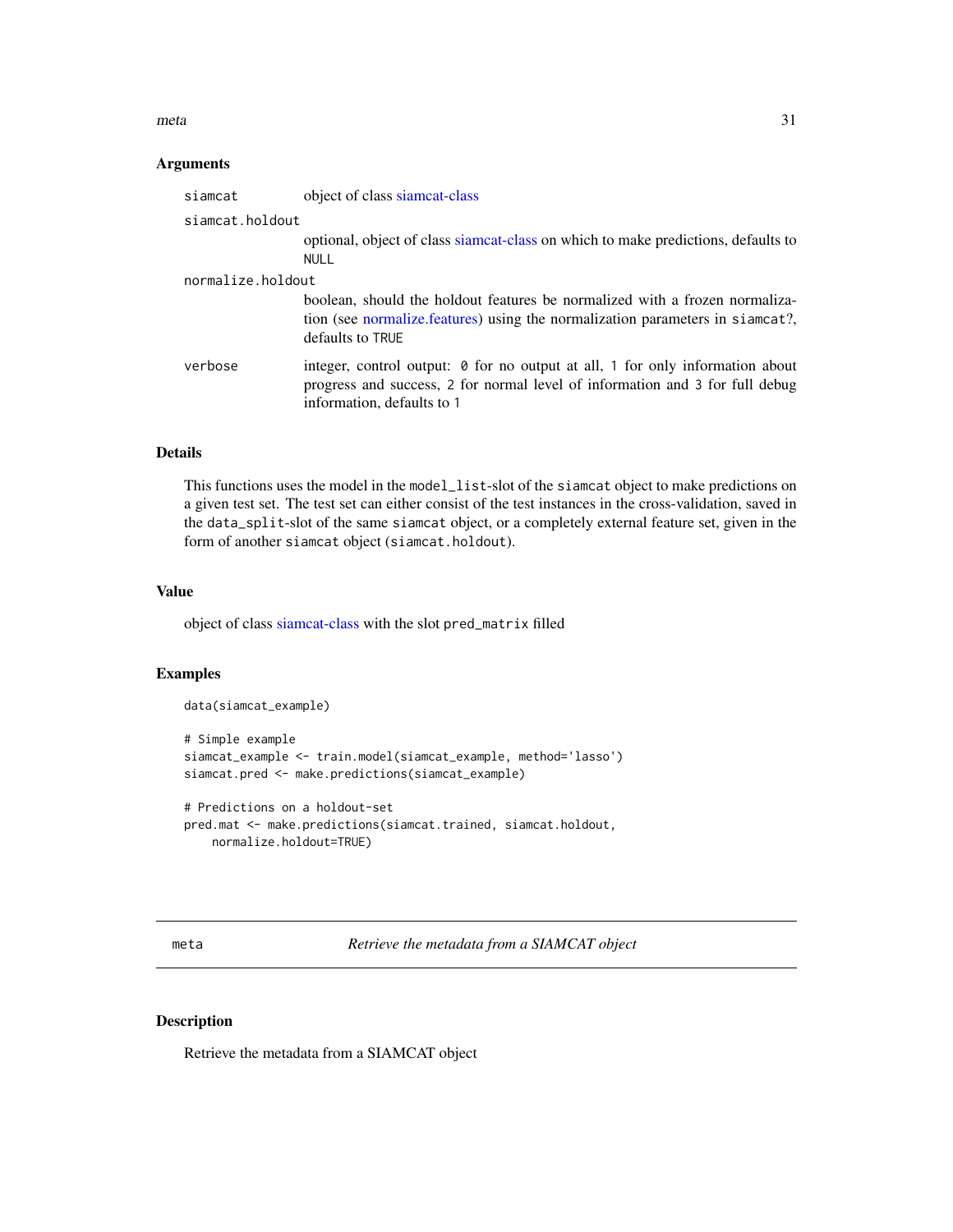# Usage

```
meta(siamcat)
## S4 method for signature 'siamcat'
meta(siamcat)
```
## S4 method for signature 'sample\_data' meta(siamcat)

### Arguments

siamcat (Required). A [siamcat-class](#page-51-1) object

# Details

This function will retrieve the metadata from a SIAMCAT object. The metadata is a object of the [sample\\_data-class.](#page-0-0)

#### Value

The metadata as [sample\\_data-class](#page-0-0) object

### Examples

```
data(siamcat_example)
temp <- meta(siamcat_example)
head(temp)
```
meta.crc.zeller *Example metadata matrix*

# Description

Metadata (as data.frame) of the CRC dataset from Zeller et al. MSB 2014 (see [http://msb.](http://msb.embopress.org/content/10/11/766) [embopress.org/content/10/11/766](http://msb.embopress.org/content/10/11/766)), containing 6 metadata variables variables (e.g. Age or BMI) for 141 samples.

#### Source

<http://msb.embopress.org/content/10/11/766>

<span id="page-31-0"></span>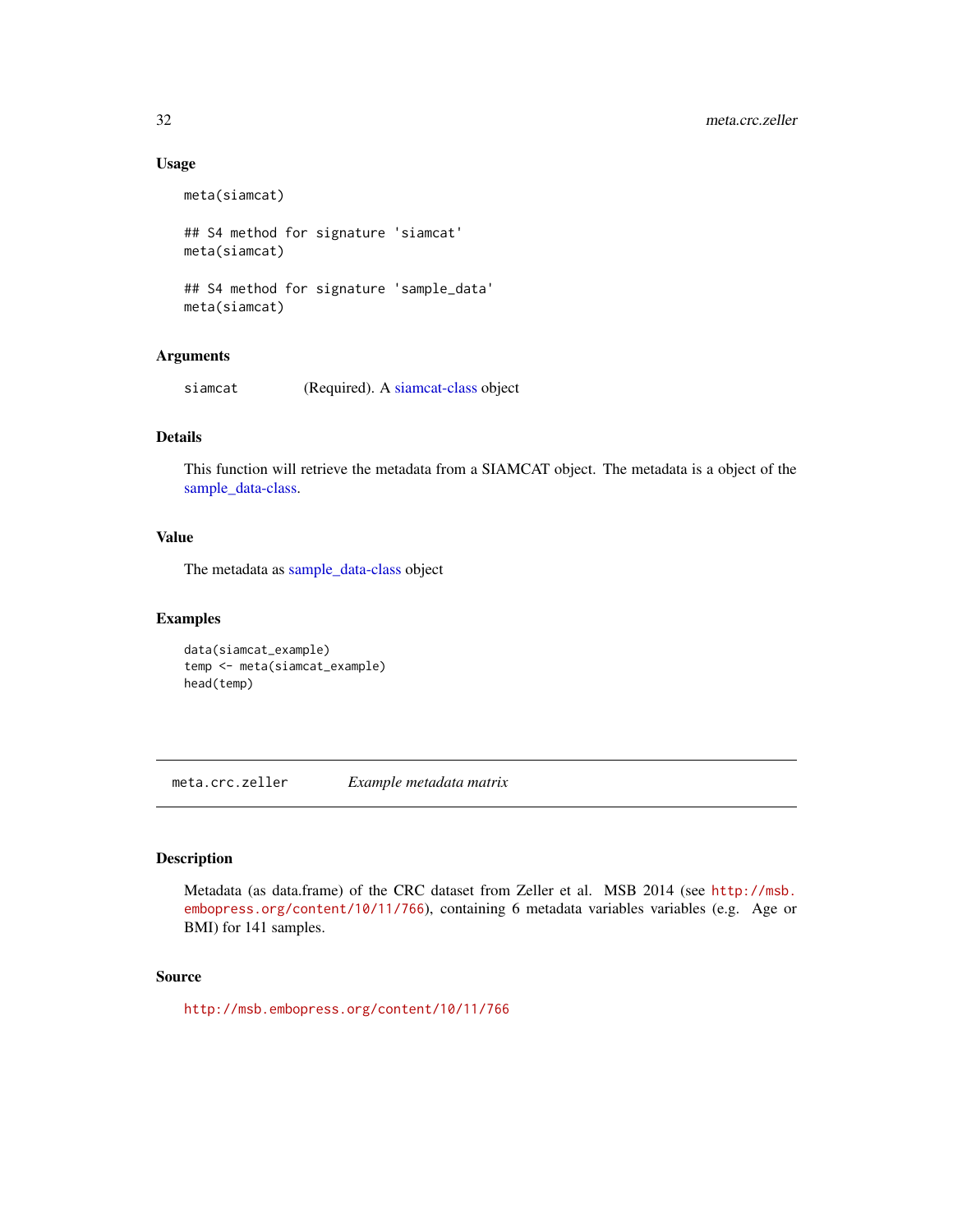<span id="page-32-0"></span>

Assign a new sam\_data object to x

# Usage

 $meta(x)$  <- value

## S4 replacement method for signature 'siamcat,sample\_data'  $meta(x)$  <- value

# Arguments

| X     | an object of class siamcat-class     |
|-------|--------------------------------------|
| value | an object of class sample_data-class |

#### Value

none

# Examples

```
data(siamcat_example)
meta(siamcat_example) <- meta(siamcat_example)
```
model.evaluation.plot *Model Evaluation Plot*

# Description

Produces plots for model evaluation.

# Usage

```
model.evaluation.plot(..., fn.plot = NULL,
colours=NULL, show.all=FALSE, verbose = 1)
```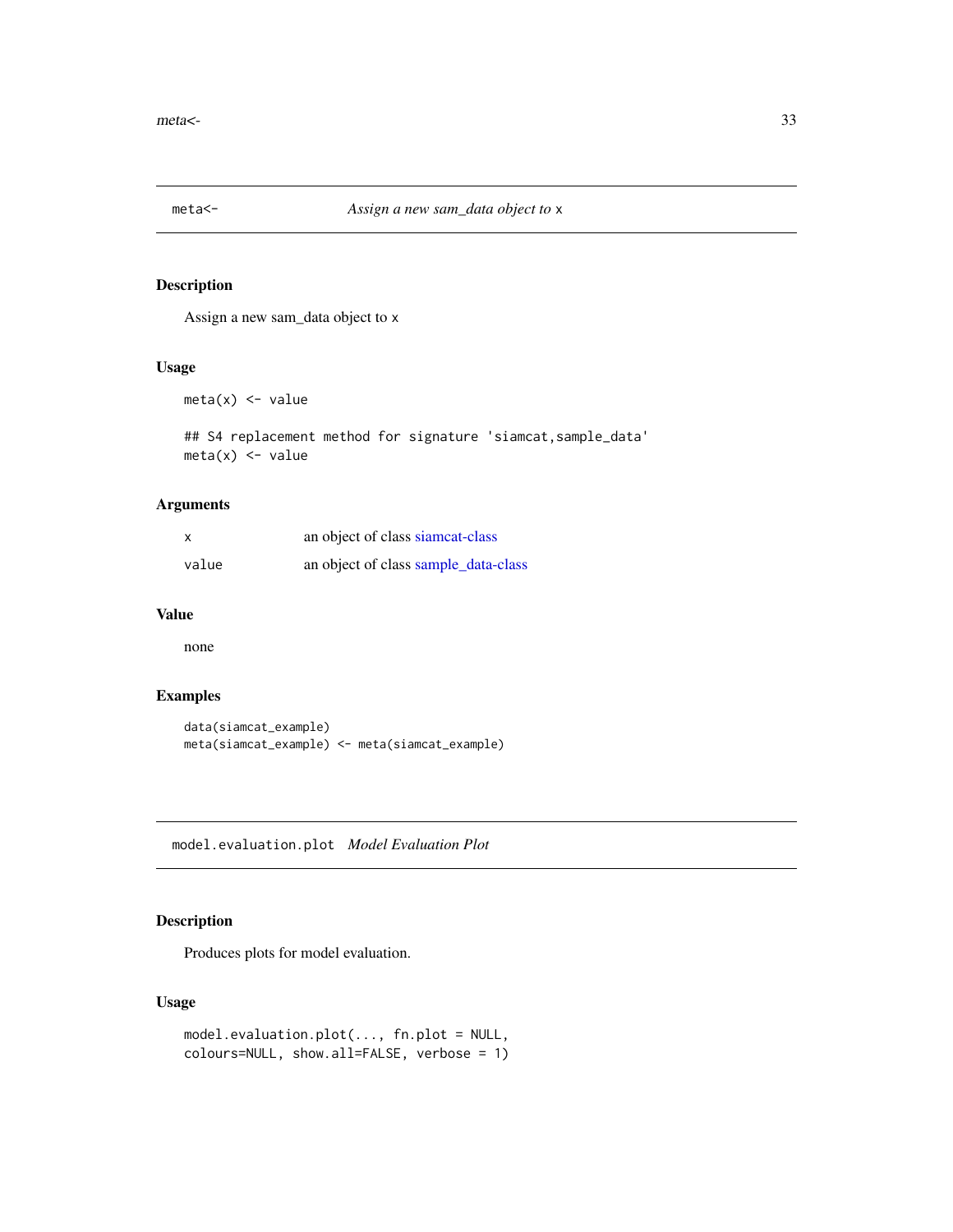# **Arguments**

| $\ddots$ | one or more object of class siamcat-class, can be named                                                                                                                            |
|----------|------------------------------------------------------------------------------------------------------------------------------------------------------------------------------------|
| fn.plot  | string, filename for the pdf-plot                                                                                                                                                  |
| colours  | colour specification for the different siamcat-class- objects, defaults to NULL<br>which will cause the colours to be picked from the 'Set1' palette                               |
| show.all | boolean, Should the results from repeated cross-validation models be plotted?<br>Defaults to FALSE, leading to a single line for the mean across cross-valdiation<br>repeats       |
| verbose  | control output: 0 for no output at all, 1 for only information about progress<br>and success, 2 for normal level of information and 3 for full debug information,<br>defaults to 1 |

#### Value

Does not return anything, but produces the model evaluation plot.

#### Binary classification problems

The first plot shows the Receiver Operating Characteristic (ROC)-curve, the other plot the Precisionrecall (PR)-curve for the model. If show.all  $==$  FALSE (which is the default), a single line representing the mean across cross-validation repeats will be plotted, otherwise the individual crossvalidation repeats will be included as lightly shaded lines.

#### Regression problems

For regression problems, this function will produce a scatter plot between the real and predicted values. If several [siamcat-class-](#page-51-1)objects are supplied, a single plot for each object will be produced.

#### Examples

```
data(siamcat_example)
# simple working example
model.evaluation.plot(siamcat_example, fn.plot='./eval.pdf')
# plot several named SIAMCAT object
# although we use only one example object here
model.evaluation.plot('Example_1'=siamcat_example,
    'Example_2'=siamcat_example, colours=c('red', 'blue'),
    fn.plot='./eval.pdf')
# show indiviudal cross-validation repeats
```
model.evaluation.plot(siamcat\_example, fn.plot='./eval.pdf', show.all=TRUE)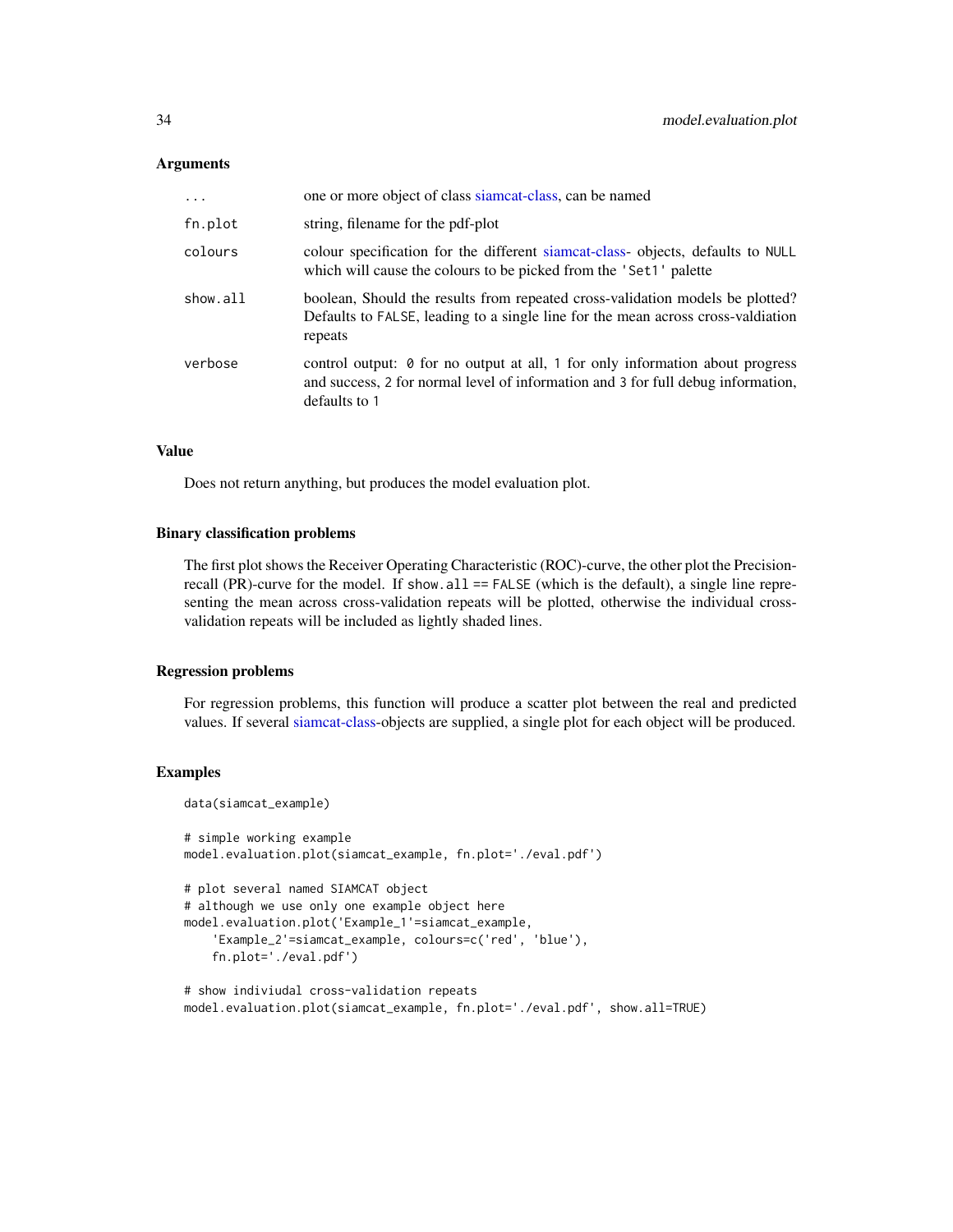<span id="page-34-0"></span>model.interpretation.plot

*Model Interpretation Plot*

#### Description

This function produces a plot for model interpretation

# Usage

```
model.interpretation.plot(siamcat, fn.plot = NULL,
color.scheme = "BrBG", consens.thres = 0.5, heatmap.type = "zscore",
limits = c(-3, 3), log.n0 = 1e-06, max.show = 50, prompt=TRUE,verbose = 1)
```
# Arguments

| siamcat            | object of class siamcat-class                                                                                                                                                                                                                                                                      |
|--------------------|----------------------------------------------------------------------------------------------------------------------------------------------------------------------------------------------------------------------------------------------------------------------------------------------------|
| fn.plot            | string, filename for the pdf-plot                                                                                                                                                                                                                                                                  |
| color.scheme       | color scheme for the heatmap, defaults to 'BrBG'                                                                                                                                                                                                                                                   |
| consens.thres      | float, minimal ratio of models incorporating a feature in order to include it into<br>the heatmap, defaults to 0.5 Note that for 'randomForest' models, this cutoff<br>specifies the minimum median Gini coefficient for a feature to be included<br>and should therefore be much lower, e.g. 0.01 |
| heatmap.type       | string, type of the heatmap, can be either 'fc' or 'zscore', defaults to 'zscore'                                                                                                                                                                                                                  |
| limits             | vector, cutoff for extreme values in the heatmap, defaults to $c(-3, 3)$                                                                                                                                                                                                                           |
| log.n <sub>0</sub> | float, pseudocount to be added before log-transformation of features, defaults to<br>$1e-06$                                                                                                                                                                                                       |
| max.show           | integer, maximum number of features to be shown in the model interpretation<br>plot, defaults to 50                                                                                                                                                                                                |
| prompt             | boolean, turn on/off prompting user input when not plotting into a pdf-file, de-<br>faults to TRUE                                                                                                                                                                                                 |
| verbose            | control output: $\theta$ for no output at all, 1 for only information about progress<br>and success, 2 for normal level of information and 3 for full debug information,<br>defaults to 1                                                                                                          |

#### Details

Produces a plot consisting of

- a barplot showing the feature weights and their robustness (i.e. in what proportion of models have they been incorporated)
- a heatmap showing the z-scores of the metagenomic features across samples
- another heatmap displaying the metadata categories (if applicable)
- a boxplot displaying the poportion of weight per model that is actually shown for the features that are incorporated into more than consens. thres percent of the models.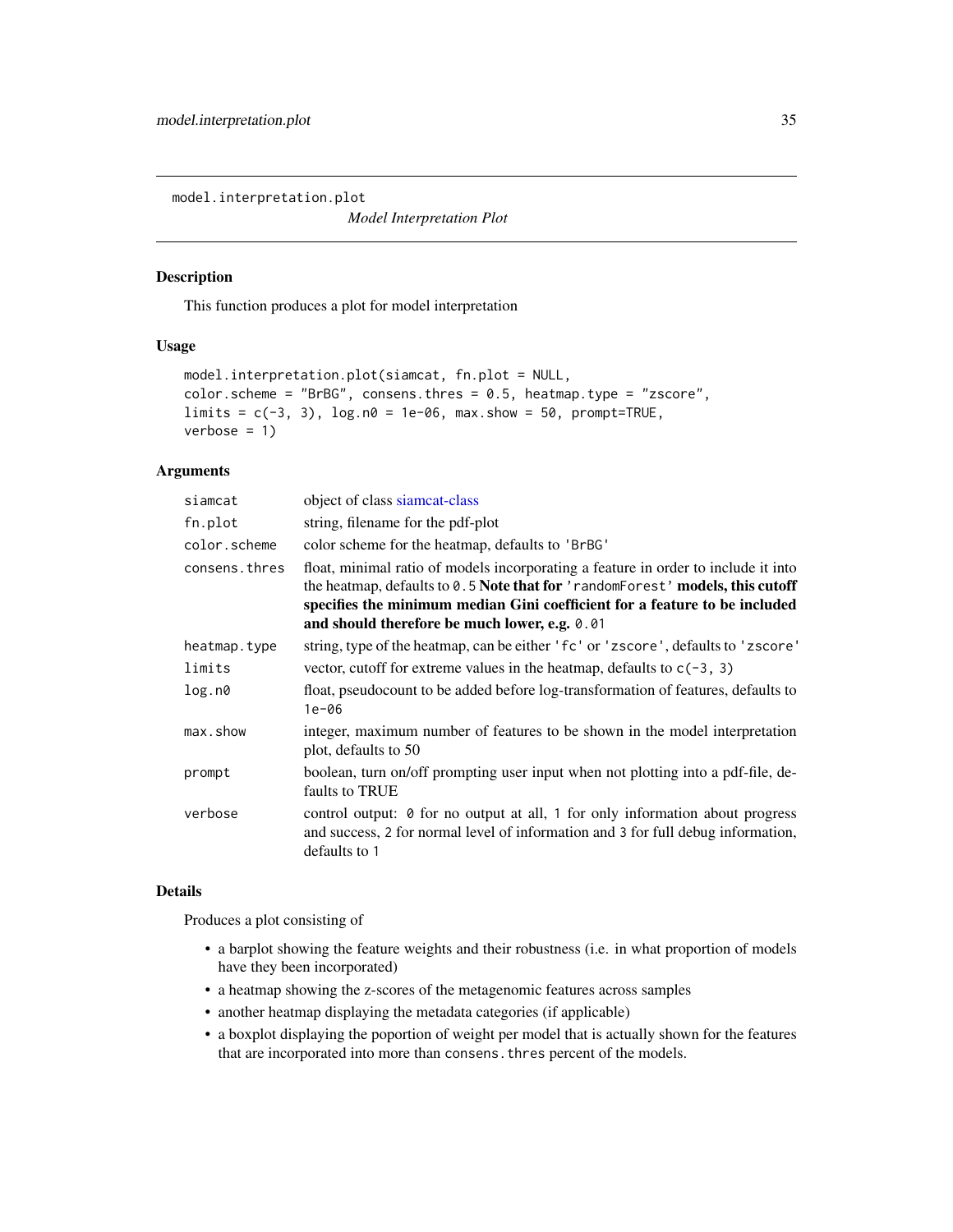# Value

Does not return anything, but produces the model interpretation plot.

#### Examples

```
data(siamcat_example)
```

```
# simple working example
siamcat_example <- train.model(siamcat_example, method='lasso')
model.interpretation.plot(siamcat_example, fn.plot='./interpretion.pdf',
    heatmap.type='zscore')
```
models *Retrieve list of trained models from a SIAMCAT object*

# Description

Function to retrieve the list of trained models

#### Usage

```
models(siamcat, verbose=1)
```

```
## S4 method for signature 'siamcat'
models(siamcat, verbose = 1)
```
#### Arguments

| siamcat | (Required). An instance of siamcat-class that contains trained models                     |
|---------|-------------------------------------------------------------------------------------------|
| verbose | integer, if the slot is empty, should a message be printed? values can be either $\theta$ |
|         | (no output) or 1 (print message)                                                          |

# Details

The function extracts the list of trained models.

#### Value

The list of models or NULL

```
data(siamcat_example)
temp <- models(siamcat_example)
temp[[1]]
```
<span id="page-35-0"></span>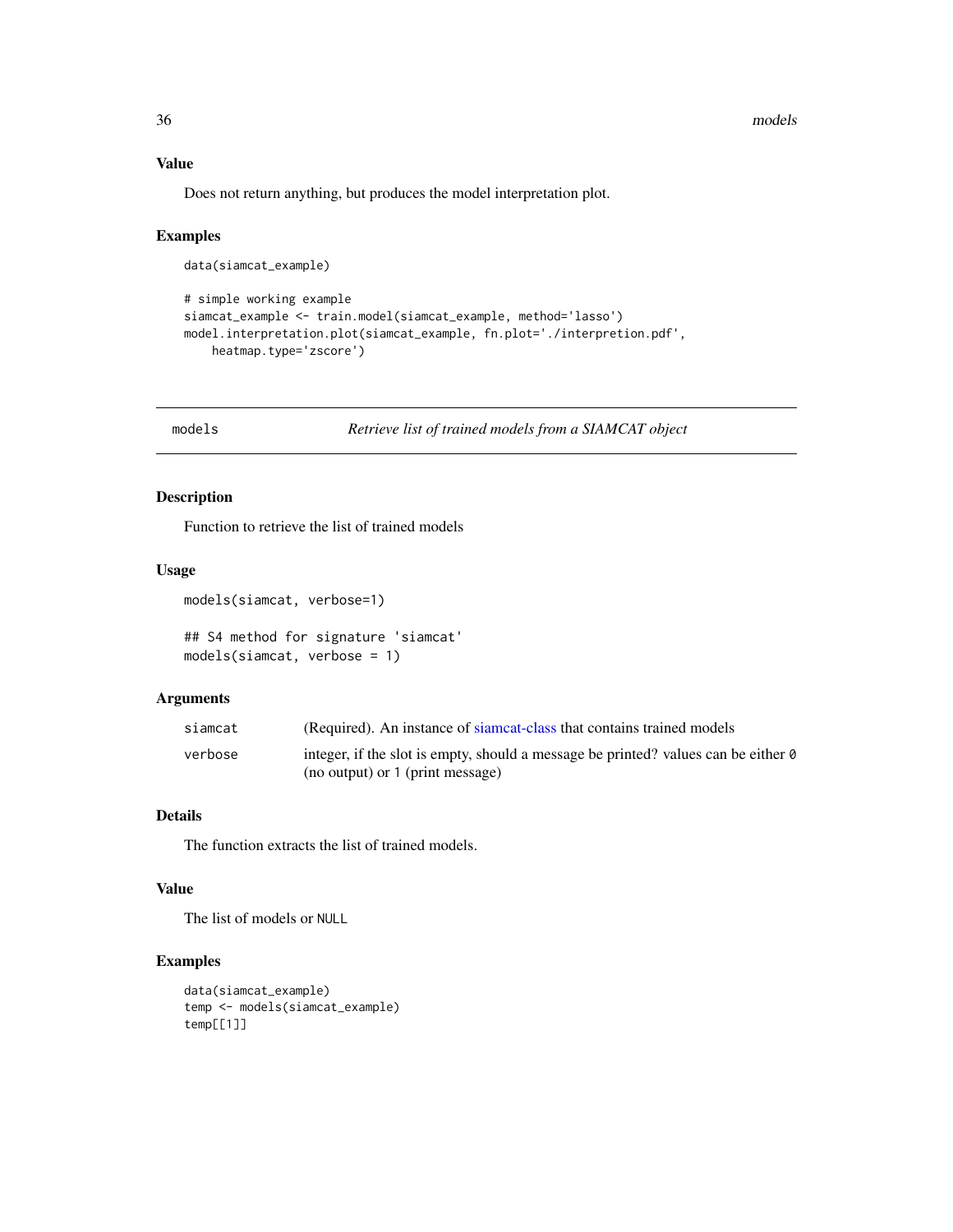<span id="page-36-0"></span>

Function to retrieve the information stored in the model\_list slot within a SIAMCAT object

#### Usage

```
model_list(siamcat, verbose=1)
```

```
## S4 method for signature 'siamcat'
model_list(siamcat, verbose = 1)
```
# Arguments

| siamcat | (Required). An instance of siamcat-class that contains trained models                     |
|---------|-------------------------------------------------------------------------------------------|
| verbose | integer, if the slot is empty, should a message be printed? values can be either $\theta$ |
|         | (no output) or 1 (print message)                                                          |

# Details

The function will return a list containing the information stored in the model\_list slot of a SIAM-CAT object. This list contains:

- models list of trained models
- model\_type machine learning method used for training
- feature\_type string describing on which type of features the models were trained

# Value

The list stored in the model\_list slot of the SIAMCAT object or NULL

```
data(siamcat_example)
temp <- model_list(siamcat_example)
names(temp)
```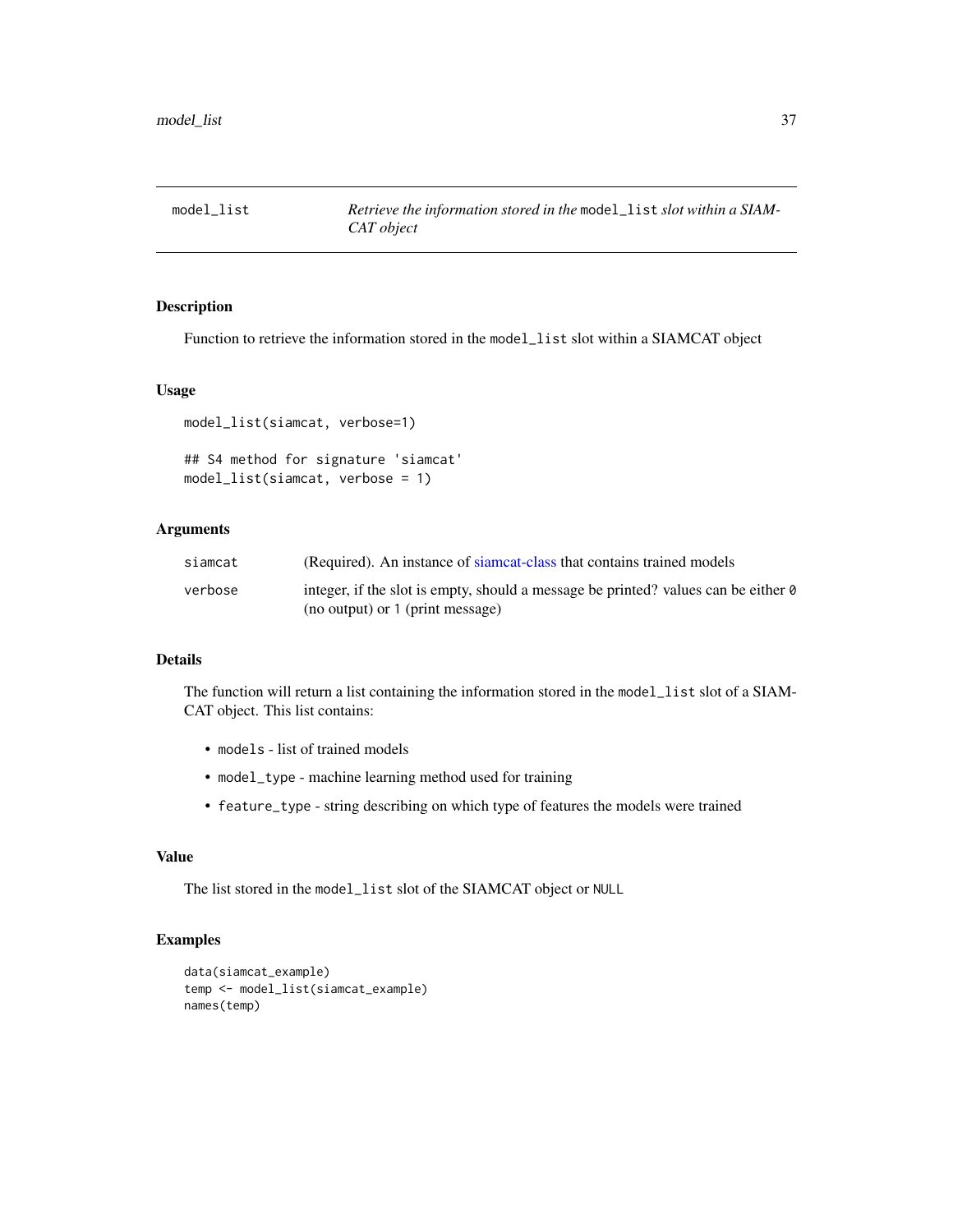<span id="page-37-0"></span>

Assign a new list containing trained models to a SIAMCAT object

# Usage

```
model_list(x) <- value
```

```
## S4 replacement method for signature 'siamcat,list'
model_list(x) <- value
```
#### Arguments

|       | an object of class siamcat-class                               |
|-------|----------------------------------------------------------------|
| value | list containing trained models, type of models and of features |

# Value

none

#### Examples

```
data(siamcat_example)
siamcat_example <- train.model(siamcat_example, method='lasso')
model_list(siamcat_example) <- model_list(siamcat_example)
```
model\_type *Retrieve the machine learning method from a SIAMCAT object*

# Description

Function to retrieve information on which type of machine learning method was used for model training

# Usage

```
model_type(siamcat, verbose=1)
## S4 method for signature 'siamcat'
```
model\_type(siamcat, verbose = 1)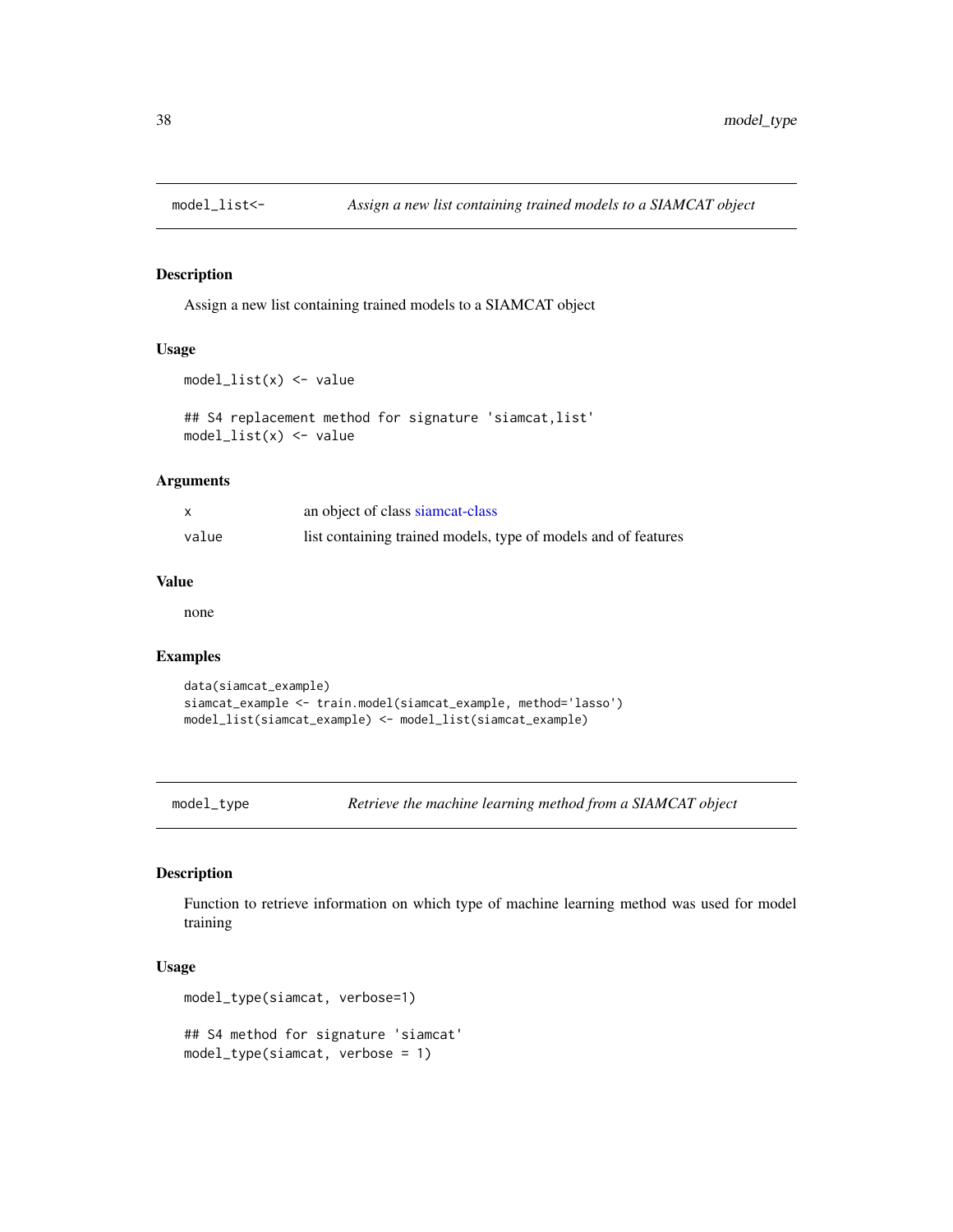#### <span id="page-38-0"></span>Arguments

| siamcat | (Required). An instance of siamcat-class that contains trained models                     |
|---------|-------------------------------------------------------------------------------------------|
| verbose | integer, if the slot is empty, should a message be printed? values can be either $\theta$ |
|         | (no output) or 1 (print message)                                                          |

# Details

The function extracts the information on which type of machine learning method was used for model training.

# Value

The string describing the machine learning method or NULL

# Examples

```
data(siamcat_example)
model_type(siamcat_example)
```
<span id="page-38-1"></span>normalize.features *Perform feature normalization*

# Description

This function performs feature normalization according to user-specified parameters.

# Usage

```
normalize.features(siamcat, norm.method = c("rank.unit", "rank.std",
"log.std", "log.unit", "log.clr", "std", "pass"),
norm.param = list(log.n0 = 1e-06, sd.min.q = 0.1, n.p = 2, norm.margin = 1),feature.type='filtered', verbose = 1)
```
#### Arguments

| siamcat      | an object of class siamcat-class                                                                                                                                                                   |
|--------------|----------------------------------------------------------------------------------------------------------------------------------------------------------------------------------------------------|
| norm.method  | string, normalization method, can be one of these: $c('rank.unit', 'rank.std', )$<br>'log.std', 'log.unit', 'log.clr', 'std', 'pass')                                                              |
| norm.param   | list, specifying the parameters of the different normalization methods, see De-<br>tails for more information                                                                                      |
| feature.type | string, on which type of features should the function work? Can be either<br>"original", "filtered", or "normalized". Please only change this paramter<br>if you know what you are doing!          |
| verbose      | integer, control output: $\theta$ for no output at all, 1 for only information about<br>progress and success, 2 for normal level of information and 3 for full debug<br>information, defaults to 1 |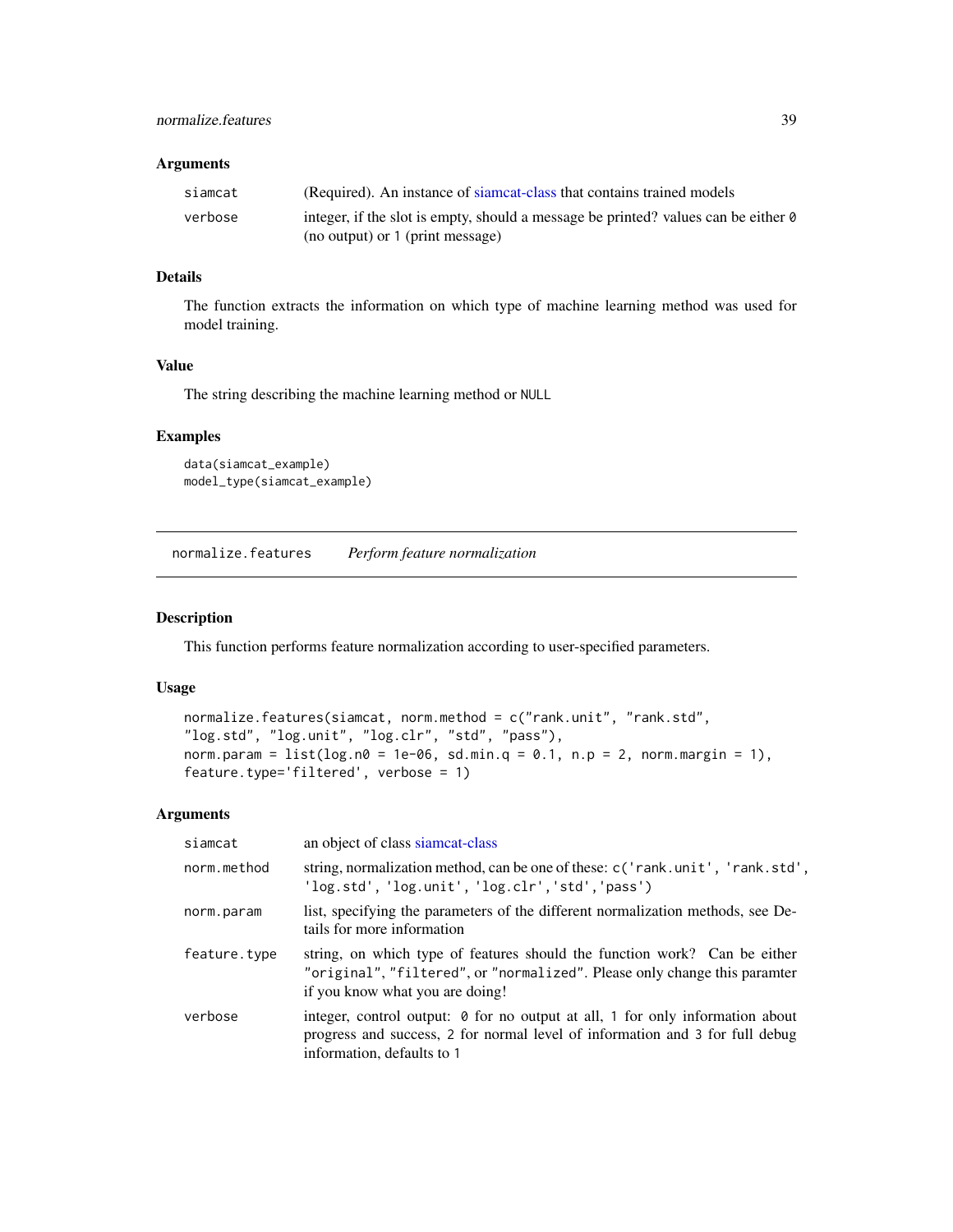<span id="page-39-0"></span>an object of class [siamcat-class](#page-51-1) with normalized features

#### Implemented methods

There are seven different normalization methods available, which might need additional parameters, which are passed via the norm.param list:

- 'rank.unit' converts features to ranks and normalizes each column (=sample) by the square root of the sum of ranks This method does not require additional parameters.
- 'rank.std' converts features to ranks and applies z-score standardization. This method requires sd.min.q (minimum quantile of the standard deviation to be added to all features in order to avoid underestimation of standard deviation) as additional parameter.
- 'log.clr' centered log-ratio transformation. This methods requires a pseudocount (log.n0) before log-transformation.
- 'log.std' log-transforms features and applies z-score standardization. This method requires both a pseudocount (log.n0) and sd.min.q
- 'log.unit' log-transforms features and normalizes by features or samples with different norms. This method requires a pseudocount  $(\log n0)$  and then additionally the parameters norm.maring (margin over which to normalize, similarly to the apply-syntax: Allowed values are 1 for normalization over features, 2 over samples, and 3 for normalization by the global maximum) and the parameter n. p (vector norm to be used, can be either 1 for  $x$ /sum( $x$ ) or 2 for  $x/sqrt(sum(x^2))$ .
- 'std' z-score standardization without any other transformation This method only requires the sd.min.q parameter
- 'pass' pass-through normalization will not change the features

# Frozen normalization

The function additionally allows to perform a frozen normalization on a different dataset. After normalizing the first dataset, the norm\_feat slot in the SIAMCAT object contains all parameters of the normalization, which you can access via the [norm\\_params](#page-41-1) accessor.

In order to perform a frozen normalization of a new dataset, you can run the function supplying the normalization parameters as argument to norm.param: norm.param=norm\_params(siamcat\_reference). See also the example below.

```
# Example data
data(siamcat_example)
# Simple example
siamcat_norm <- normalize.features(siamcat_example,
   norm.method='rank.unit')
# log.unit example
siamcat_norm <- normalize.features(siamcat_example,
```

```
norm.method='log.unit',
```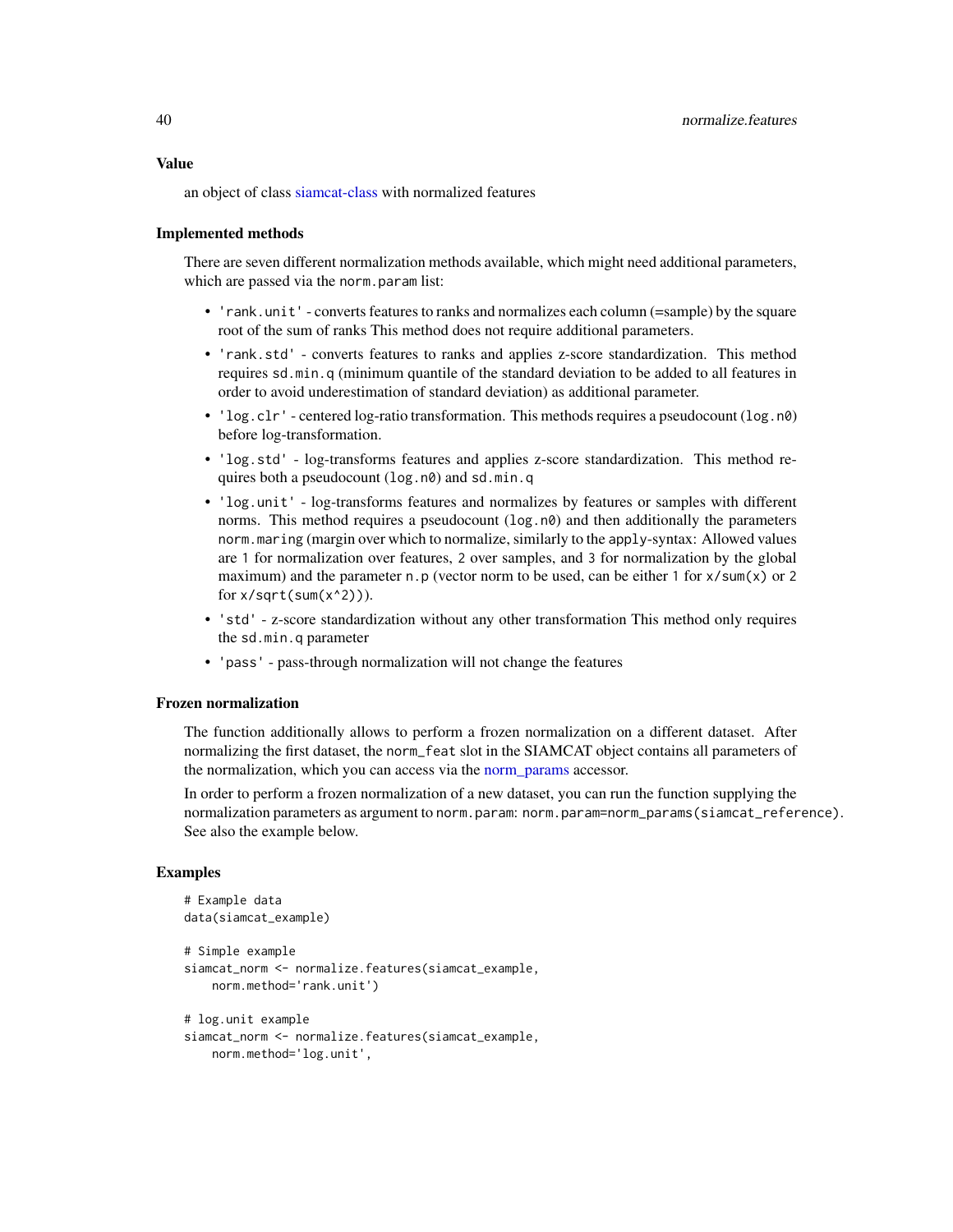#### <span id="page-40-0"></span>norm\_feat 41

```
norm.param=list(log.n0=1e-05, n.p=1, norm.margin=1))
# log.std example
siamcat_norm <- normalize.features(siamcat_example,
   norm.method='log.std',
   norm.param=list(log.n0=1e-05, sd.min.q=.1))
# Frozen normalization
siamcat_norm <- normalize.features(siamcat,
    norm.param=norm_params(siamcat_reference))
```
norm\_feat *Retrieve the information stored in the* norm\_feat *slot within a SIAM-CAT object*

# Description

Function to retrieve the information stored in the norm\_feat slot within a SIAMCAT object

#### Usage

```
norm_feat(siamcat, verbose=1)
```

```
## S4 method for signature 'siamcat'
norm_feat(siamcat, verbose = 1)
```
### Arguments

| siamcat | (Required). An instance of siamcat-class that contains normalized features                |
|---------|-------------------------------------------------------------------------------------------|
| verbose | integer, if the slot is empty, should a message be printed? values can be either $\theta$ |
|         | (no output) or 1 (print message)                                                          |

# Details

The function will return a list containing the information stored in the norm\_feat slot of a SIAM-CAT object. This list contains:

- norm.feat normalized features as matrix, see [get.norm\\_feat.matrix](#page-26-1)
- norm.param parameters used for normalization, see [normalize.features](#page-38-1)

#### Value

The list stored in the norm\_feat slot of the SIAMCAT object or NULL

```
data(siamcat_example)
temp <- norm_feat(siamcat_example)
names(temp)
```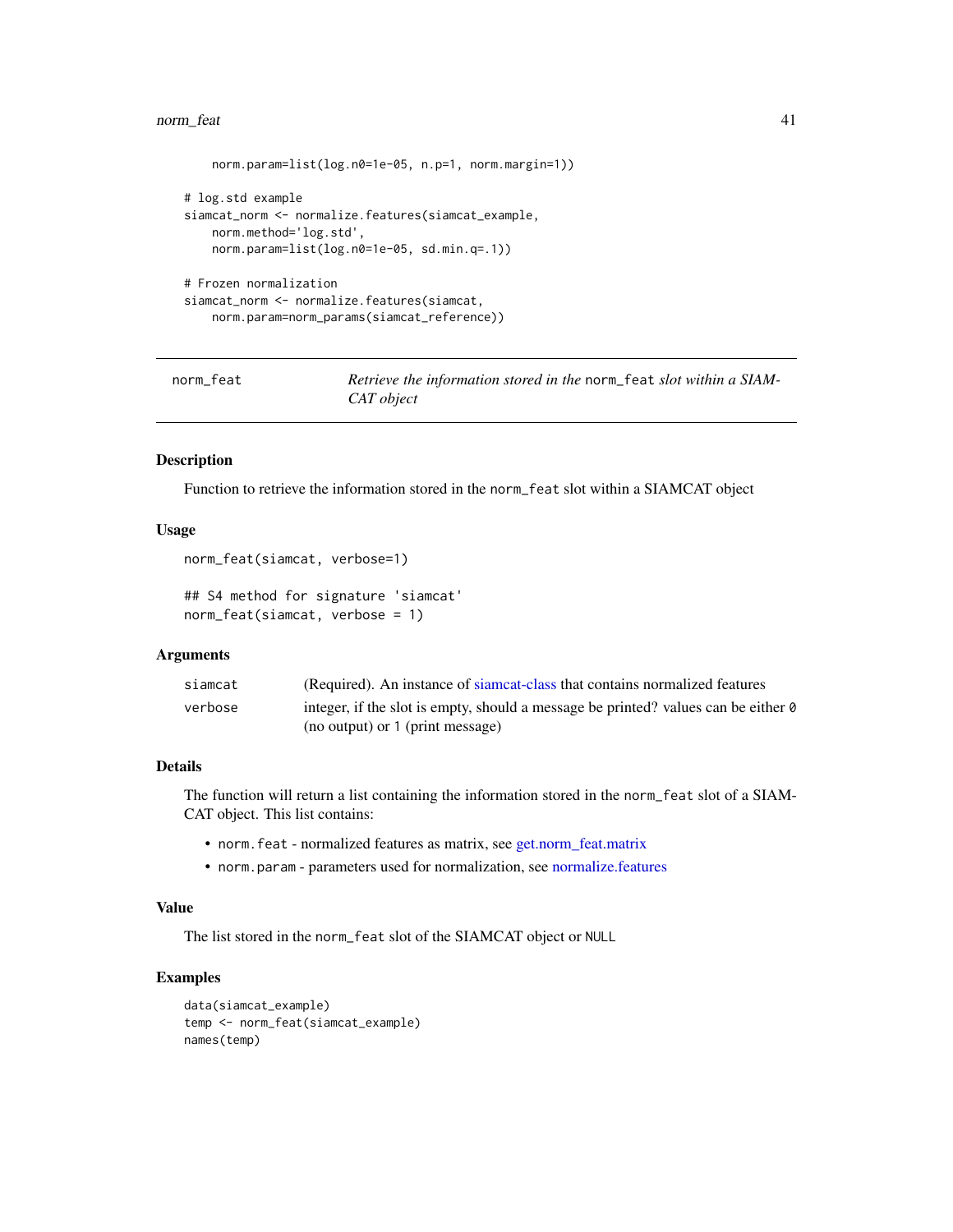<span id="page-41-0"></span>

Assign a new list containing normalziation parameters and normalized features to a SIAMCAT object

#### Usage

 $norm_feat(x) < -value$ 

```
## S4 replacement method for signature 'siamcat,list'
norm_feat(x) < - value
```
# Arguments

|       | an object of class siamcat-class                       |
|-------|--------------------------------------------------------|
| value | a list containing normaliation parameters and features |

# Value

none

# Examples

```
data(siamcat_example)
norm_feat(siamcat_example) <- norm_feat(siamcat_example)
```
<span id="page-41-1"></span>

| norm_params | Retrieve the list of parameters for feature normalization from a SIAM- |
|-------------|------------------------------------------------------------------------|
|             | CAT object                                                             |

# Description

Function to retrieve the list of parameters for feature normalization

# Usage

```
norm_params(siamcat, verbose=1)
## S4 method for signature 'siamcat'
norm_params(siamcat, verbose = 1)
```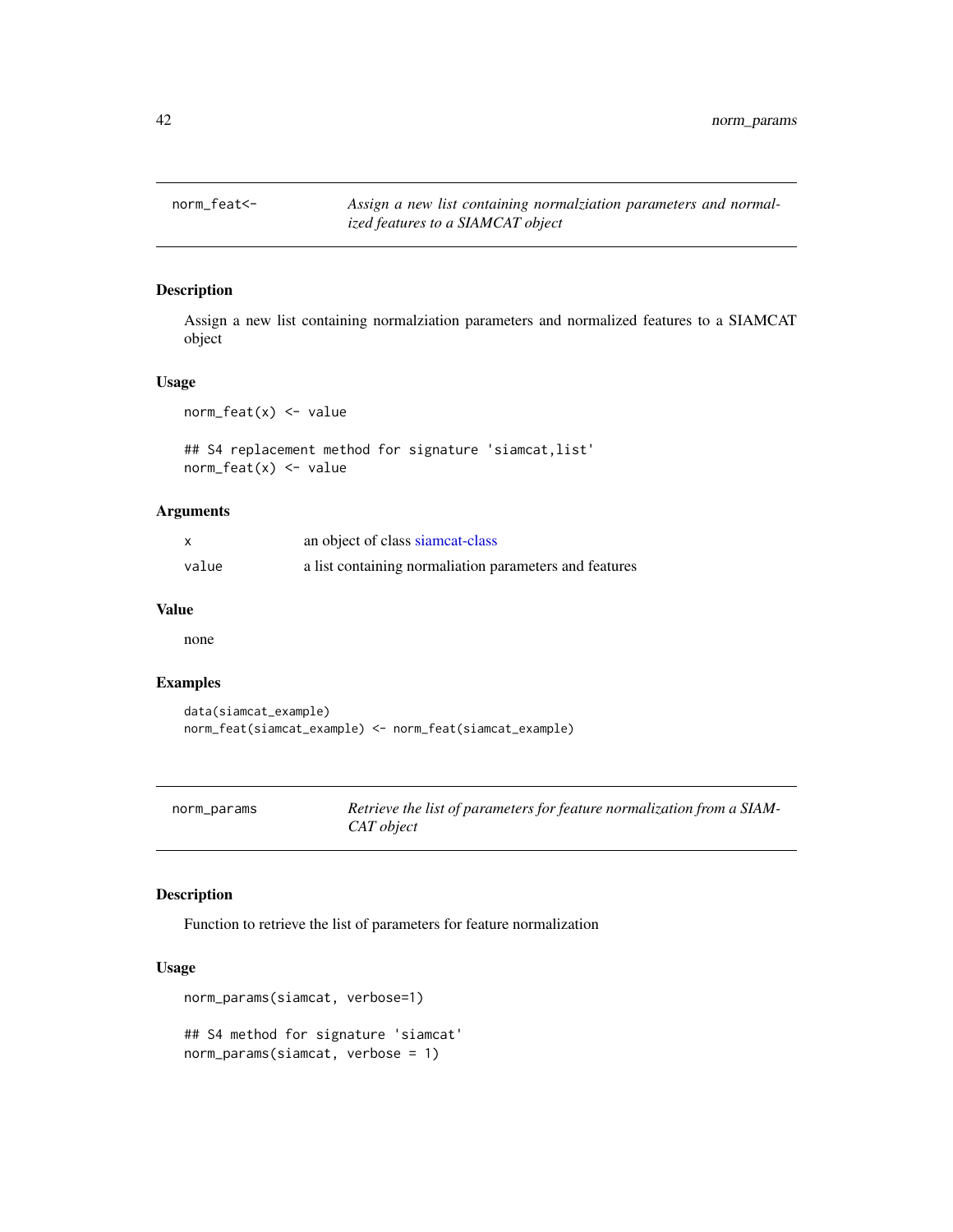#### <span id="page-42-0"></span>orig\_feat 43

#### Arguments

| siamcat | (Required). An instance of siamcat-class containing normalized features                   |
|---------|-------------------------------------------------------------------------------------------|
| verbose | integer, if the slot is empty, should a message be printed? values can be either $\theta$ |
|         | (no output) or 1 (print message)                                                          |

# Details

The function returns the list of normalization parameters used in the feature normalization procedure. See [normalize.features](#page-38-1) for more details.

# Value

A list of normalization parameters or NULL

# Examples

```
data(siamcat_example)
temp <- norm_params(siamcat_example)
names(temp)
```

| orig_feat | Retrieve a otu_table-class object from otu_table slot in the phyloseq |
|-----------|-----------------------------------------------------------------------|
|           | slot in a siamcat object                                              |

# Description

Retrieve a [otu\\_table-class](#page-0-0) object from otu\_table slot in the phyloseq slot in a siamcat object

#### Usage

```
orig_feat(siamcat)
## S4 method for signature 'siamcat'
orig_feat(siamcat)
## S4 method for signature 'otu_table'
```

```
orig_feat(siamcat)
```
# Arguments

siamcat (Required). An instance of [siamcat-class](#page-51-1) that contains a label or instance of [otu\\_table-class.](#page-0-0)

# Value

The [otu\\_table-class](#page-0-0) object or NULL.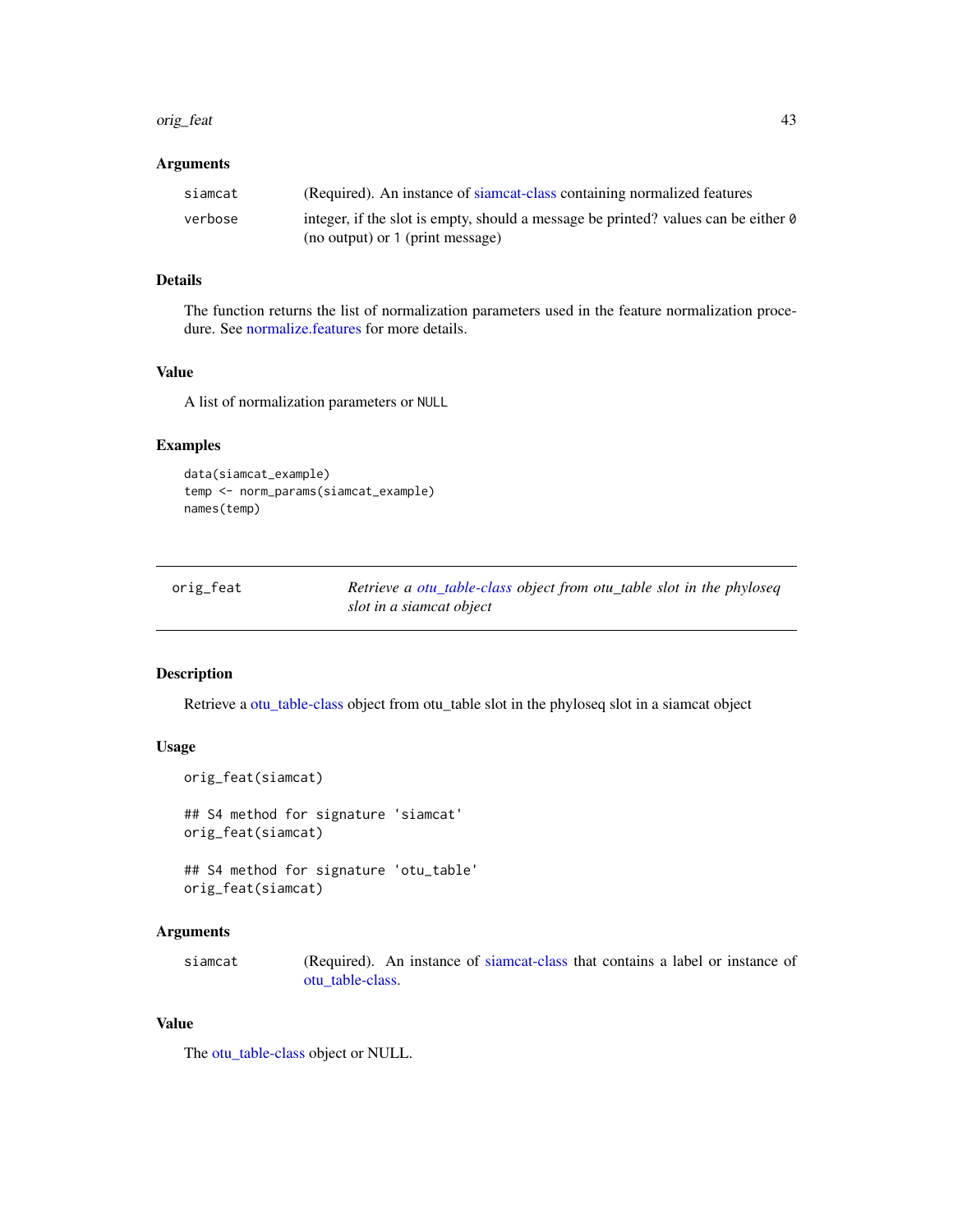# Examples

```
data(siamcat_example)
temp <- orig_feat(siamcat_example)
```
orig\_feat<- *Assign a new otu\_table object to* x *orig\_feat slot*

# Description

Assign a new otu\_table object to x orig\_feat slot

# Usage

orig\_feat(x) <- value

## S4 replacement method for signature 'siamcat,otu\_table'  $orig_feat(x) < -$  value

#### Arguments

| x     | an object of class siamcat-class   |
|-------|------------------------------------|
| value | an object of class otu_table-class |

#### Value

none

#### Examples

data(siamcat\_example) orig\_feat(siamcat\_example) <- orig\_feat(siamcat\_example)

physeq *Retrieve a [phyloseq-class](#page-0-0) object from object.*

#### Description

Retrieve a [phyloseq-class](#page-0-0) object from object.

#### Usage

```
physeq(siamcat, verbose=1)
## S4 method for signature 'ANY'
physeq(siamcat, verbose = 1)
## S4 method for signature 'phyloseq'
physeq(siamcat)
```
<span id="page-43-0"></span>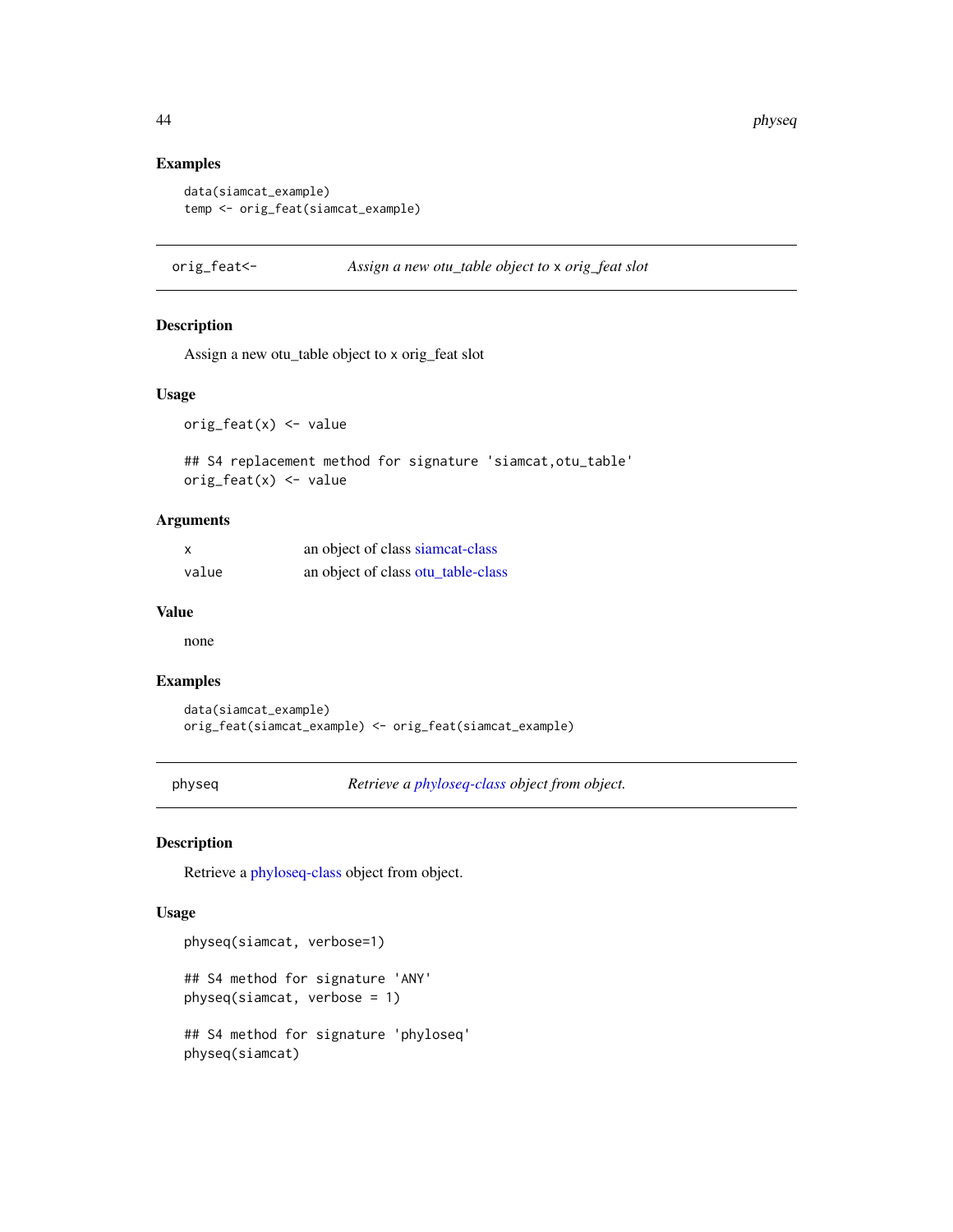#### <span id="page-44-0"></span>physeq<- 45

# Arguments

| siamcat | (Required). An instance of siamcat-class that contains a label or instance of<br>phyloseq-class.              |
|---------|---------------------------------------------------------------------------------------------------------------|
| verbose | If the slot is empty, should a message be printed? values can be either 0 (no<br>output) or 1 (print message) |

# Value

The [phyloseq-class](#page-0-0) object or NULL.

# Examples

```
data(siamcat_example)
physeq(siamcat_example)
```
physeq<- *Assign a new phyloseq object to* x

# Description

Assign a new phyloseq object to x

# Usage

physeq(x) <- value

## S4 replacement method for signature 'siamcat,phyloseq' physeq(x) <- value

# Arguments

|       | an object of class siamcat-class  |
|-------|-----------------------------------|
| value | an object of class phyloseq-class |

# Value

none

```
data(siamcat_example)
physeq(siamcat_example) <- physeq(siamcat_example)
```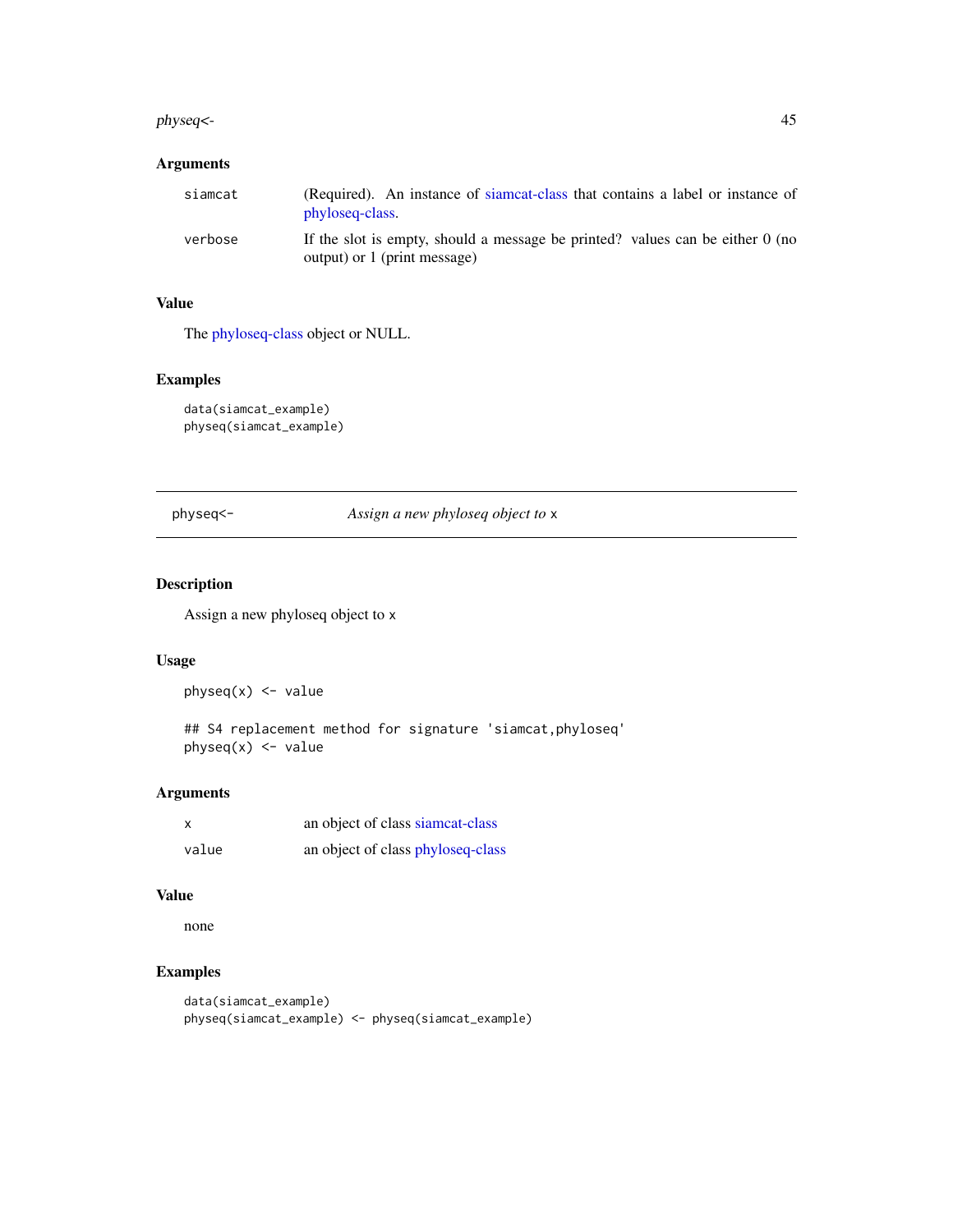<span id="page-45-0"></span>

Function to retrieve the prediction matrix from a SIAMCAT object

# Usage

```
pred_matrix(siamcat, verbose=1)
```

```
## S4 method for signature 'siamcat'
pred_matrix(siamcat, verbose = 1)
```
#### Arguments

| siamcat | (Required). A siamcat-class object that contains a prediction matrix               |
|---------|------------------------------------------------------------------------------------|
| verbose | integer, if the slot is empty, should a message be printed? values can be either 0 |
|         | (no output) or 1 (print message)                                                   |

# Details

The functions returns a matrix containing the predictions for all samples across the different crossvalidation repeats. See [make.predictions](#page-29-3) for more information.

### Value

A matrix containing predictions or NULL

#### Examples

```
data(siamcat_example)
temp <- pred_matrix(siamcat_example)
head(temp)
```
pred\_matrix<- *Assign a new matrix with predictions to a SIAMCAT object*

#### Description

Assign a new matrix with predictions to a SIAMCAT object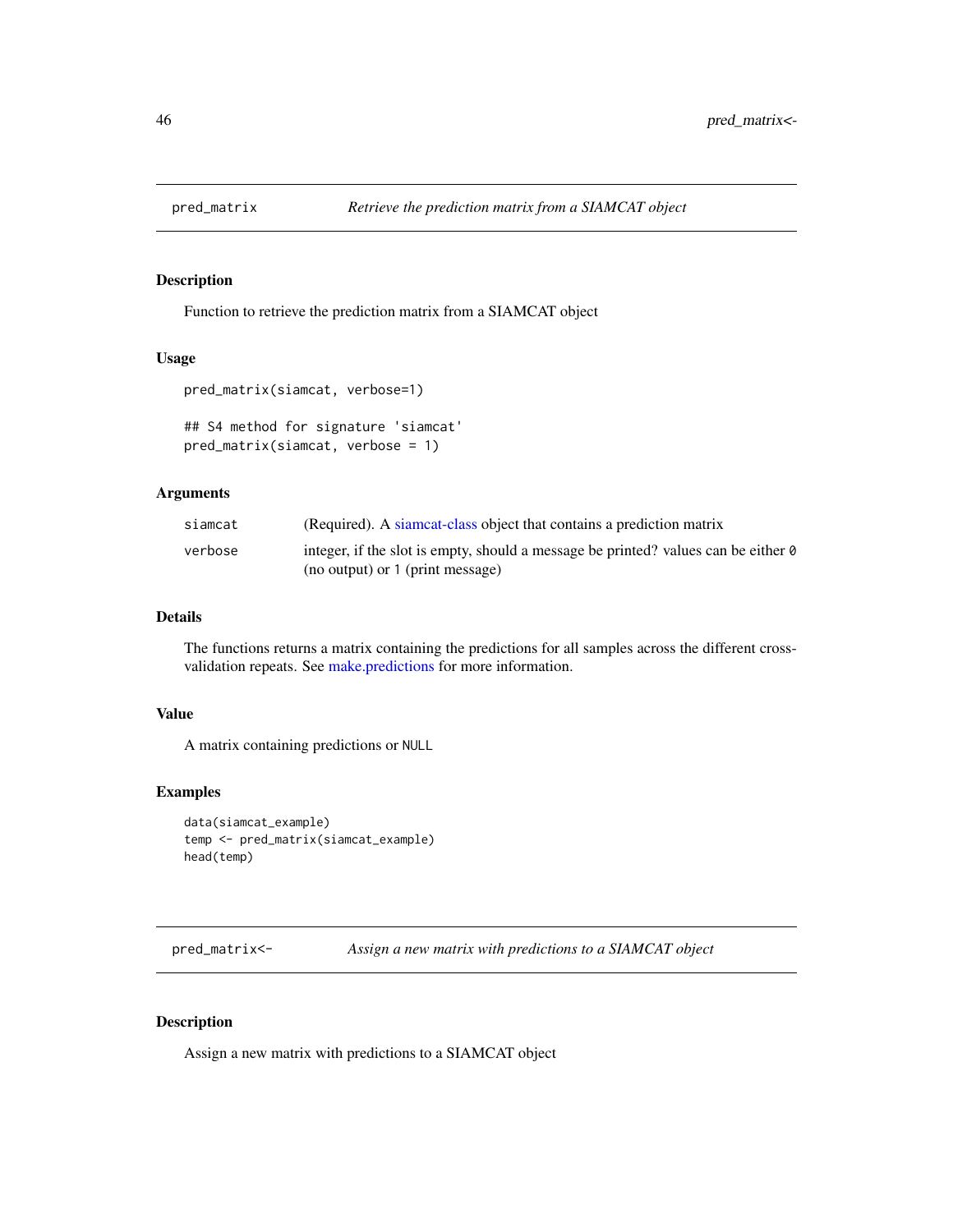#### <span id="page-46-0"></span>read.label 47

# Usage

 $pred_matrix(x) < - value$ 

## S4 replacement method for signature 'siamcat,matrix'  $pred_matrix(x) < - value$ 

#### Arguments

| X     | an object of class siamcat-class |
|-------|----------------------------------|
| value | a matrix containing predictions  |

#### Value

none

# Examples

```
data(siamcat_example)
pred_matrix(siamcat_example) <- pred_matrix(siamcat_example)
```
<span id="page-46-1"></span>read.label *Read label file*

#### Description

Read label information from a file

# Usage

read.label(fn.in.label)

# Arguments

fn.in.label name of the tsv file containing labels

# Details

This function reads in a tsv file with labels and converts it into a label.

First row is expected to be

#BINARY:1=[label for cases]; -1=[label for controls].

Second row should contain the sample identifiers as tab-separated list (consistent with feature and metadata).

Third row is expected to contain the actual class labels (tab-separated): 1 for each case and -1 for each control.

Note: Labels can take other numeric values (but not characters or strings); importantly, the label for cases has to be greater than the one for controls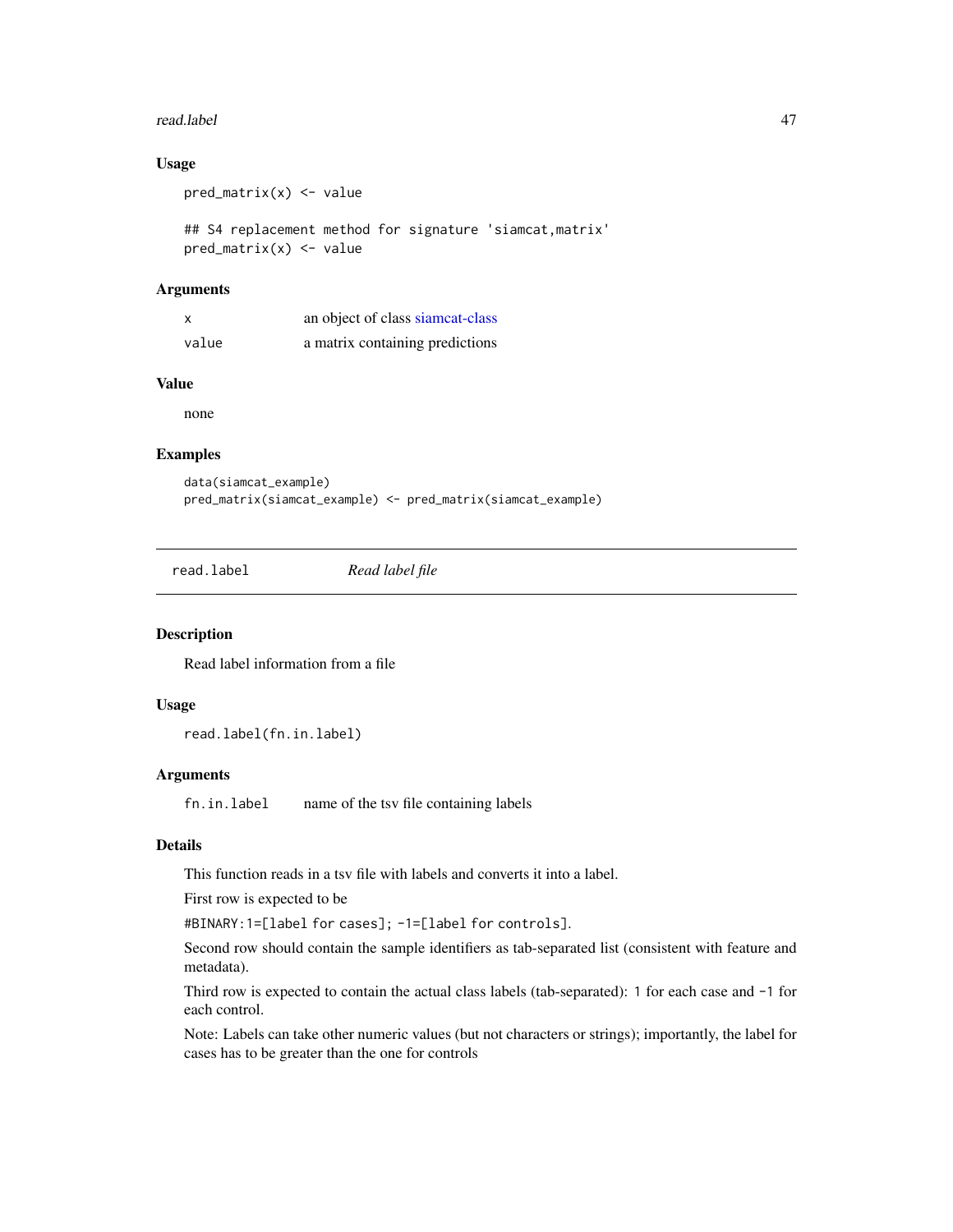# <span id="page-47-0"></span>Value

label object containing several entries:

- \$label named vector containing the numerical labels from the file;
- \$info information about the classes in the label;
- \$type information about the label type (e.g. BINARY);

# Examples

```
# run with example data
fn.label <- system.file('extdata',
   'label_crc_zeller_msb_mocat_specI.tsv',
   package = 'SIAMCAT')
crc.zeller.label <- read.label(fn.label)
```
read.lefse *read an input file in a LEfSe input format*

# Description

This reads an input file in a LEfSe input format

# Usage

```
read.lefse(filename = "data.txt", rows.meta = 1, row.samples = 2)
```
# Arguments

| filename    | name of the input file in a LEfSe input format      |
|-------------|-----------------------------------------------------|
| rows.meta   | specifies in which rows medata variables are stored |
| row.samples | specifies in which row sample names are stored      |

# Value

a list with two elements:

- feat a features matrix
- meta a metadate matrix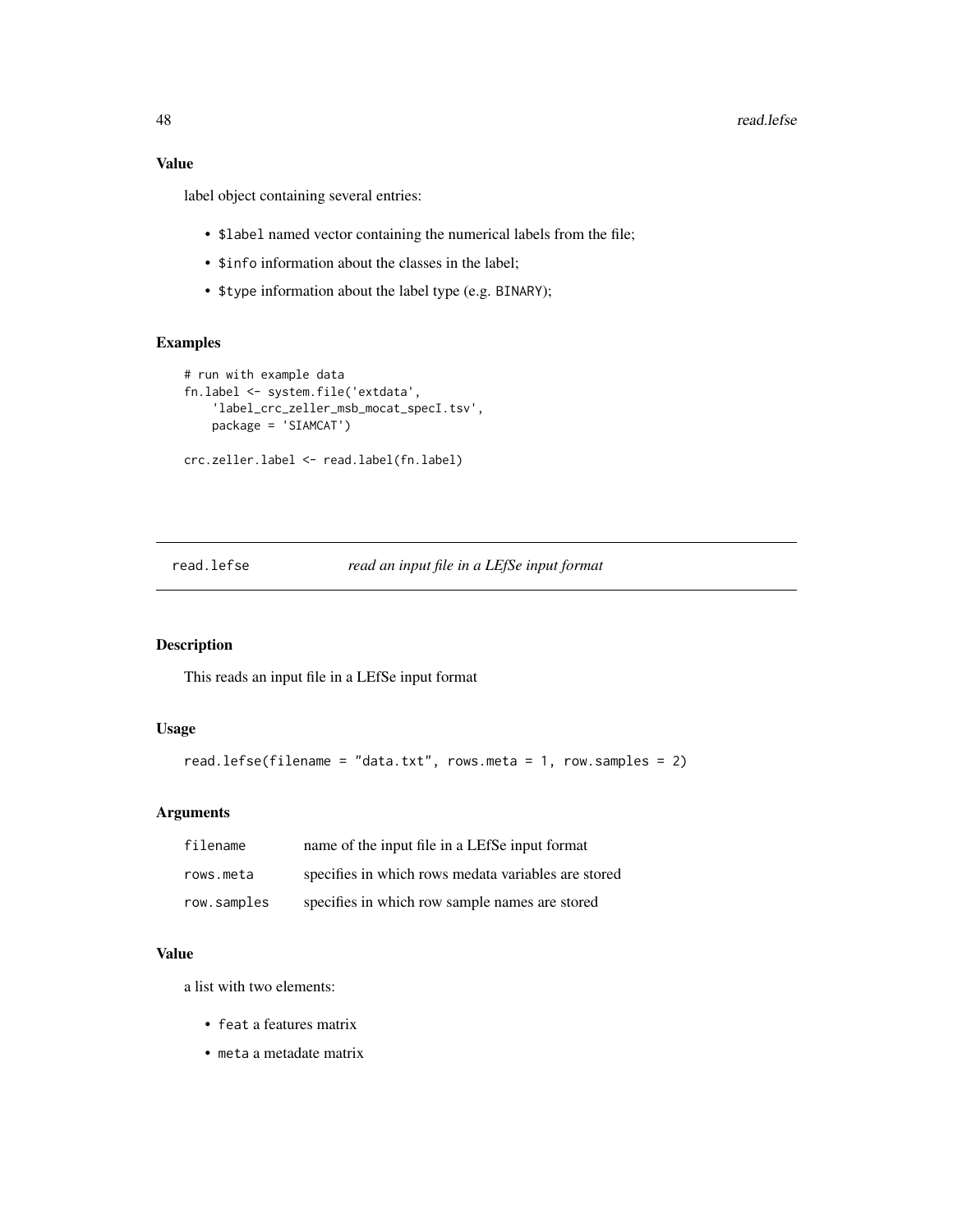# <span id="page-48-0"></span>select.samples 49

#### Examples

```
fn.in.lefse<- system.file("extdata",
"LEfSe_crc_zeller_msb_mocat_specI.tsv",package = "SIAMCAT")
meta.and.features <- read.lefse(fn.in.lefse, rows.meta = 1:6,
row.samples = 7)
meta <- meta.and.features$meta
feat <- meta.and.features$feat
label <- create.label(meta=meta, label="label", case = "cancer")
siamcat <- siamcat(feat=feat, label=label, meta=meta)
```
select.samples *Select samples based on metadata*

#### Description

This function select samples based on information given in the metadata

#### Usage

```
select.samples(siamcat, filter, allowed.set = NULL,
allowed.range = NULL, verbose = 1)
```
# Arguments

| siamcat       | an object of class siamcat-class                                                                                                                                                            |
|---------------|---------------------------------------------------------------------------------------------------------------------------------------------------------------------------------------------|
| filter        | string, name of the meta variable on which the selection should be done                                                                                                                     |
| allowed.set   | a vector of allowed values                                                                                                                                                                  |
| allowed.range | a range of allowed values                                                                                                                                                                   |
| verbose       | integer, control output: 0 for no output at all, 1 for only information about<br>progress and success, 2 for normal level of information and 3 for full debug<br>information, defaults to 1 |

#### Details

This functions selects labels and metadata based on a specific column in the metadata. Provided with a column-name in the metadata and a range or a set of allowed values, the function will filter the [siamcat-class](#page-51-1) object accordingly.

# Value

an object of class [siamcat-class](#page-51-1) with labels and metadata filtered in order to contain only allowed values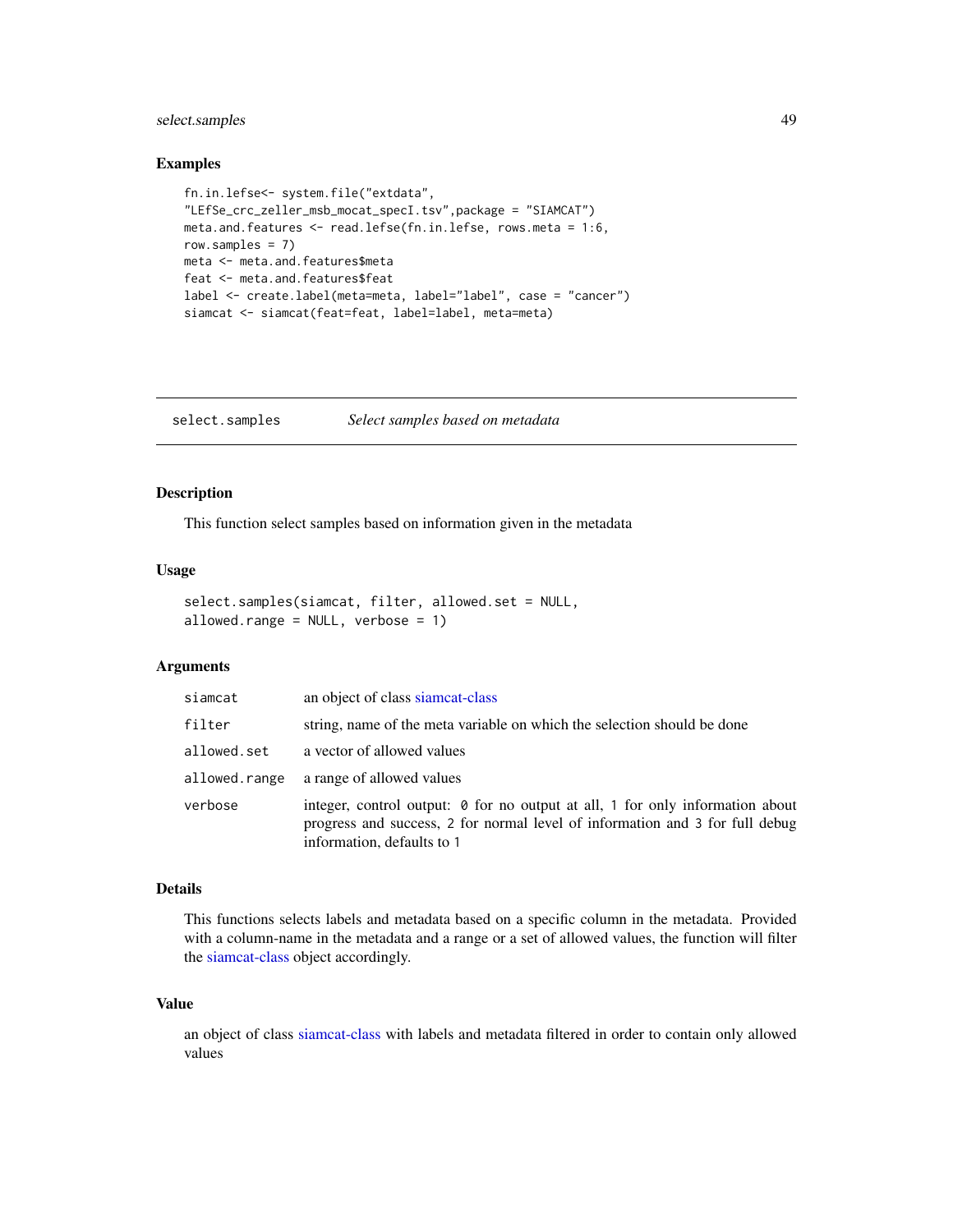#### 50 siamcat and the signal state of the signal state of the signal state of the signal state of the signal state of the signal state of the signal state of the signal state of the signal state of the signal state of the sig

#### Examples

```
data(siamcat_example)
```

```
# Select all samples that fall into an Age-range between 25 and 80 years
siamcat_selected <- select.samples(siamcat_example,
   filter='Age',
   allowed.range=c(25, 80))
# Select only female samples
siamcat_female <- select.samples(siamcat_example,
   filter='Gender',
   allowed.set=c('F'))
```
<span id="page-49-1"></span>

#### siamcat *SIAMCAT constructor function*

# Description

Function to construct an object of class [siamcat-class](#page-51-1)

#### Usage

```
siamcat(..., feat=NULL, label=NULL, meta=NULL,
   phyloseq=NULL, validate=TRUE, verbose=3)
```
# Arguments

| $\cdots$ | additional arguments                                                                                                                                                               |
|----------|------------------------------------------------------------------------------------------------------------------------------------------------------------------------------------|
| feat     | feature information for SIAMCAT (see details)                                                                                                                                      |
| label    | label information for SIAMCAT (see details)                                                                                                                                        |
| meta     | (optional) metadata information for SIAMCAT (see details)                                                                                                                          |
| phyloseq | (optional) a phyloseq object for the creation of an SIAMCAT object (see details)                                                                                                   |
| validate | boolean, should the newly constructed SIAMCAT object be validated? defaults<br>to TRUE (we strongly recommend against setting this parameter to FALSE)                             |
| verbose  | control output: 0 for no output at all, 1 for only information about progress<br>and success, 2 for normal level of information and 3 for full debug information,<br>defaults to 1 |

# Details

Build siamcat-class objects from their components.

This functions creates a SIAMCAT object (see [siamcat-class\)](#page-51-1). In order to do so, the function needs

• feat the feature information for SIAMCAT, should be either a matrix, a data.frame, or a [otu\\_table-class.](#page-0-0) The columns should correspond to the different samples (e.g. patients) and the rows the different features (e.g. taxa). Columns and rows should be named.

<span id="page-49-0"></span>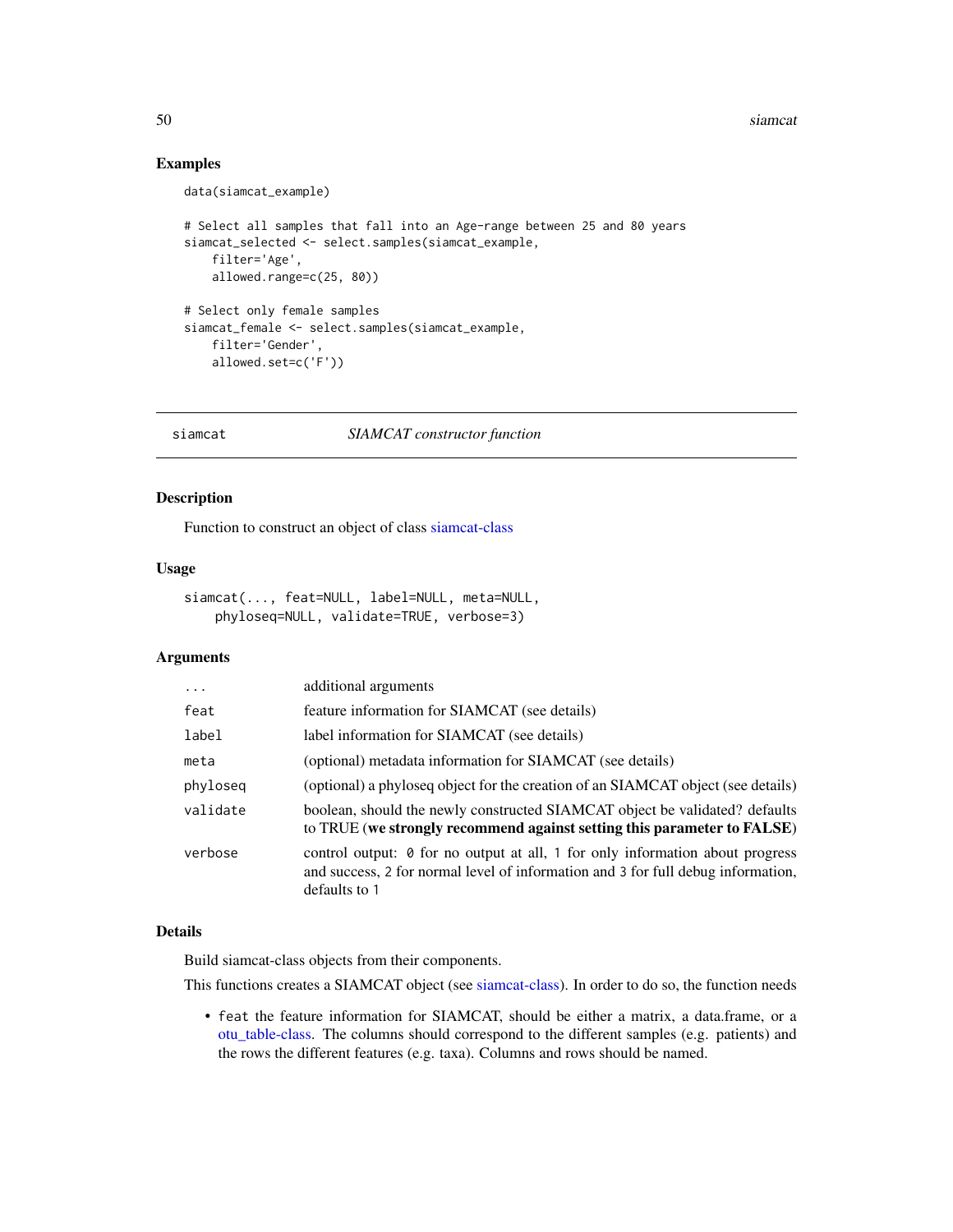#### <span id="page-50-0"></span>siamcat 51

- meta metadata information for the different samples in the feature matrix. Metadata is optional for the SIAMCAT workflow. Should be either a data.frame (with the rownames corresponding to the sample names of the feature matrix) or an object of class [sample\\_data-class](#page-0-0)
- phyloseq Alternatively to supplying both feat and meta, SIAMCAT can also work with a phyloseq object containing an otu\_table and other optional slots (like sample\_data for metavariables).

Notice: do supply either the feature information as matrix/data.frame/otu table (and optionally metadata) or a phyloseq object, but not both.

The label information for SIAMCAT can take several forms:

• metadata column: if there is metadata (either via meta or as sample\_data in the phyloseq object), the label object can be created by taking the information in a specific metadata column. In order to do so, label should be the name of the column, and case should indicate which  $group(s)$  should be the positive group(s). A typical example could look like that:

```
siamcat <- siamcat(feat=feat.matrix, meta=metadata, label='DiseaseState', case='CRC')
```
for the construction of a label to predict CRC status (which is encoded in the column "DiseaseState" of the metadata). For more control (e.g. specific labels for plotting or specific control state), the label can also be created outside of the siamcat function using the [create.label](#page-13-1) function.

- named vector: the label can also be supplied as named vector which encodes the label either as characters (e.g. "Healthy" and "Diseased"), as factor, or numerically (e.g. -1 and 1). The vector must be named with the names of samples (corresponding to the samples in features). Also here, the information about the positive group(s) is needed via the case parameter. Internally, the vector is given to the [create.label](#page-13-1) function.
- label object: A label object can be created with the [create.label](#page-13-1) function or by reading a dedicated label file with [read.label.](#page-46-1)

#### Value

A new [siamcat-class](#page-51-1) object

```
# example with package data
data("feat_crc_zeller", package="SIAMCAT")
data("meta_crc_zeller", package="SIAMCAT")
siamcat <- siamcat(feat=feat.crc.zeller,
   meta=meta.crc.zeller,
    label='Group',
    case='CRC')
```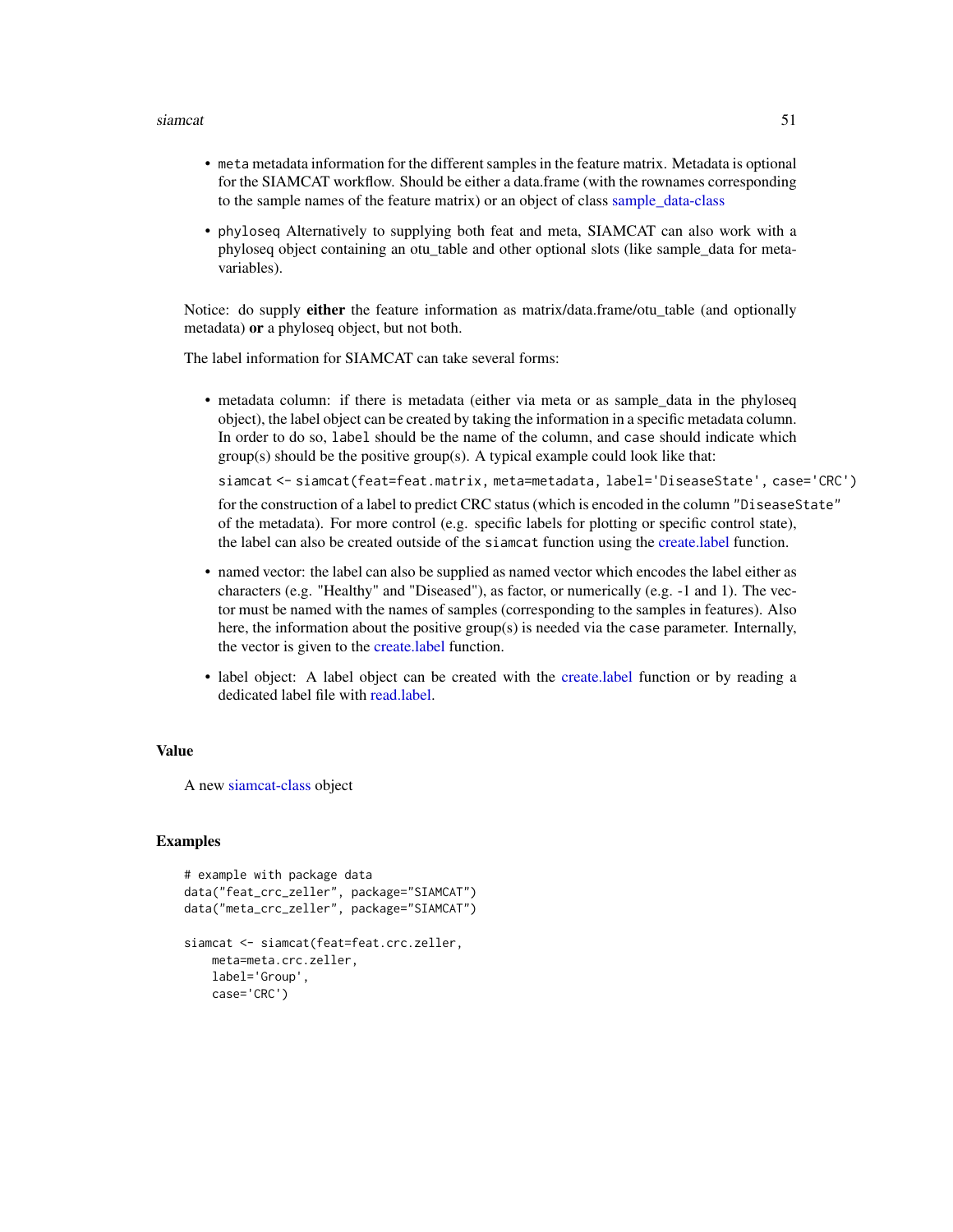<span id="page-51-1"></span><span id="page-51-0"></span>

The SIAMCAT class

# Details

The S4 SIAMCAT class stores the results from the SIAMCAT workflow in different slots. The different slots will be filled by different functions (referenced in the description below).

In order to contruct a SIAMCAT class object, please refer to the documentation of the construction function [siamcat.](#page-49-1)

The SIAMCAT class is based on the [phyloseq-class.](#page-0-0) Therefore, you can easily import a phyloseq object into SIAMCAT.

#### **Slots**

phyloseq object of class [phyloseq-class](#page-0-0)

- label list containing the label information for the samples and some metadata about the label, created by [create.label](#page-13-1) or when creating the [siamcat-class](#page-51-1) object by calling [siamcat](#page-49-1)
- filt\_feat list containing the filtered features as matrix and the list of filtering parameters, created by calling the [filter.features](#page-20-1) function
- associations list containing the parameters for association testing and the results of association testing with these parameters in a dataframe, created by calling the [check.associations](#page-9-1) function
- norm\_feat list containing the normalized features as matrix and the list of normalziation parameters (for frozen normalization), created by calling the [normalize.features](#page-38-1) function
- data\_split list containing cross-validation instances, created by calling the [create.data.split](#page-12-1) function
- model\_list list containing the trained models, the type of model that was trained, and on which kind of features it was trained, created by calling the [train.model](#page-53-1) function
- pred\_matrix matrix of predictions, created by calling the [make.predictions](#page-29-3) function
- eval\_data list containing different evaluation metrics, created by calling the [evaluate.predictions](#page-15-1) function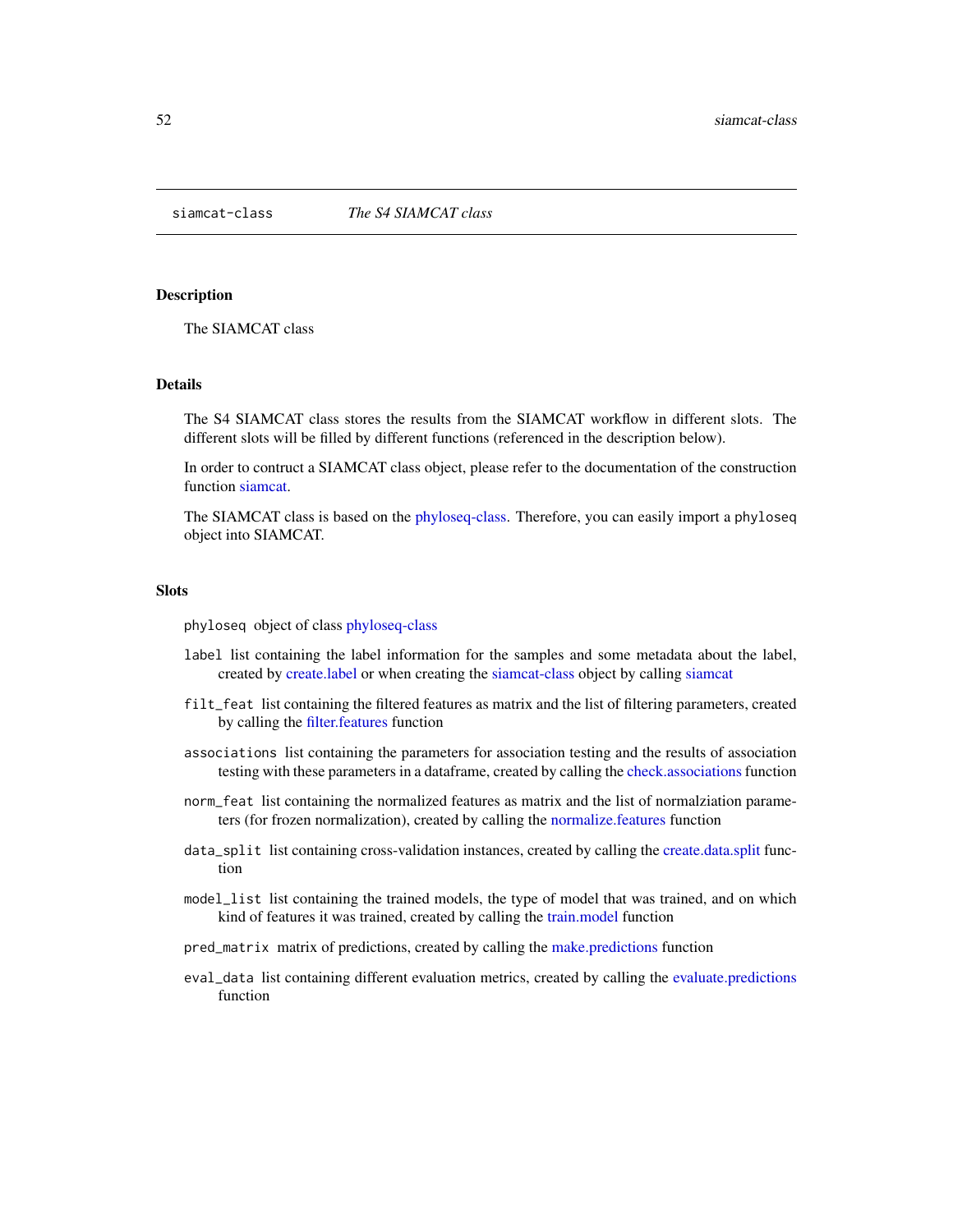<span id="page-52-0"></span>siamcat.to.lefse *create a LEfSe input file from SIAMCAT object*

# Description

This function creates a LEfSe input file from SIAMCAT object

#### Usage

```
siamcat.to.lefse(siamcat, filename = "siamcat_output.txt")
```
#### **Arguments**

| siamcat  | object of class siamcat-class                     |
|----------|---------------------------------------------------|
| filename | name of the input file to which data will be save |

# Value

nothing but data is written to a file

#### Examples

data(siamcat\_example) siamcat.to.lefse(siamcat\_example)

siamcat\_example *SIAMCAT example*

#### Description

Reduced version of the CRC dataset from Zeller et al. MSB 2014 (see [http://msb.embopress.](http://msb.embopress.org/content/10/11/766) [org/content/10/11/766](http://msb.embopress.org/content/10/11/766)), containing 100 features (15 associated features at 5% FDR in the original dataset and 85 random other features) and 141 samples, saved after the complete SIAMCAT pipelinehas been run.

Thus, the example dataset contains entries in every slot of the SIAMCAT object (see [siamcat-class\)](#page-51-1), e.g, eval\_data or data\_split.

Mainly used for running the examples in the function documentation.

# Source

<http://msb.embopress.org/content/10/11/766>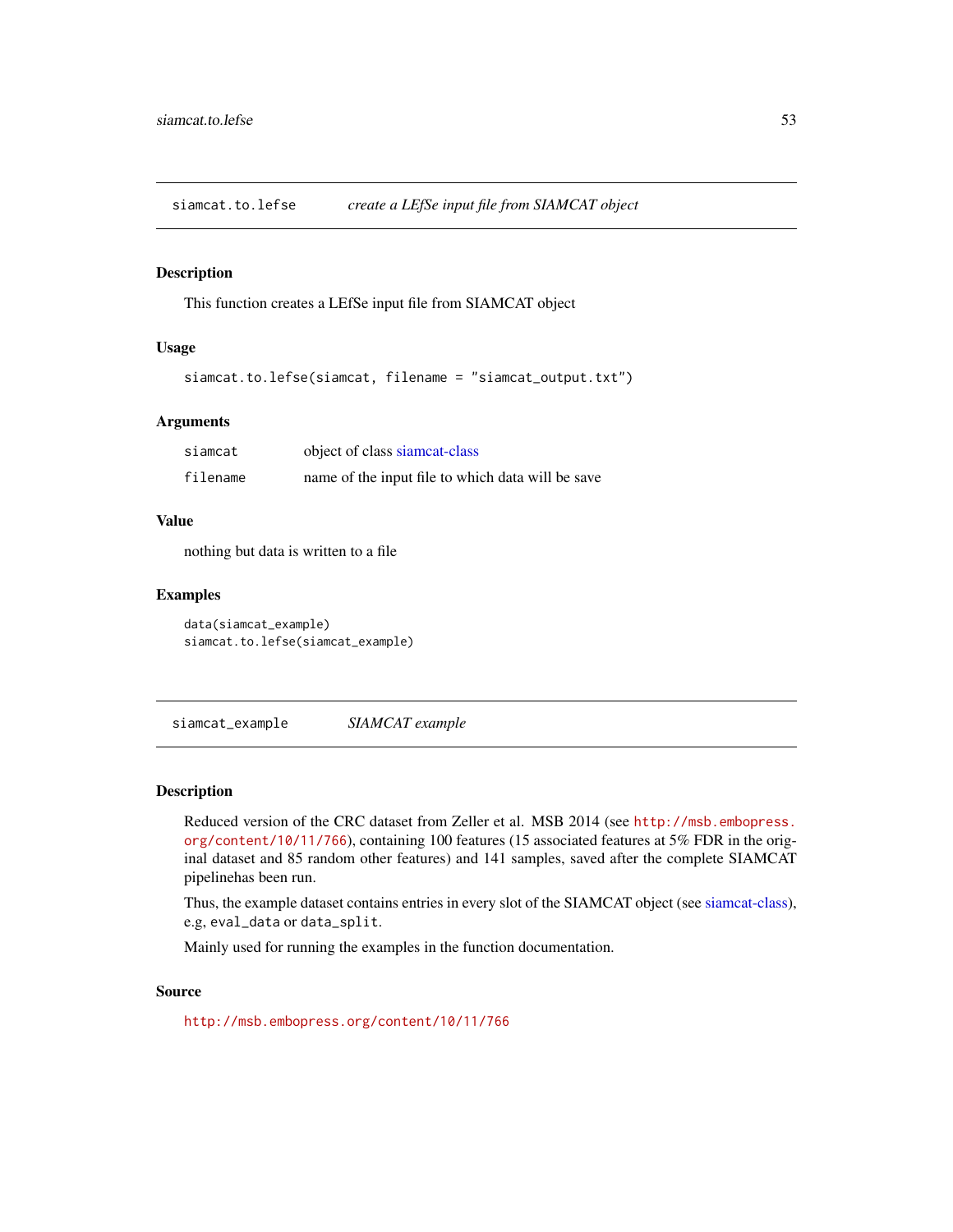<span id="page-53-1"></span><span id="page-53-0"></span>

This function trains the a machine learning model on the training data

### Usage

```
train.model(siamcat, method = c("lasso", "enet", "ridge",
"lasso_ll", "ridge_ll", "randomForest"), measure = "classif.acc",
param.set = NULL, grid.size=11, min.nonzero=5, perform.fs = FALSE,
param.fs = list(no_features = 100, method = "AUC", direction="absolute"),
feature.type='normalized', verbose = 1)
```
# Arguments

| siamcat      | object of class siamcat-class                                                                                                                                                               |
|--------------|---------------------------------------------------------------------------------------------------------------------------------------------------------------------------------------------|
| method       | string, specifies the type of model to be trained, may be one of these: c('lasso',<br>'enet', 'ridge', 'lasso_ll', 'ridge_ll', 'randomForest')                                              |
| measure      | character, specifies the model selection criterion during internal cross-validation,<br>see mlr_measures for more details, defaults to 'classif.acc'                                        |
| param.set    | list, set of extra parameters for mlr, see below for details, defaults to NULL                                                                                                              |
| grid.size    | integer, grid size for internal tuning (needed for some machine learning methods,<br>for example lasso_11), defaults to 11                                                                  |
| min.nonzero  | integer number of minimum nonzero coefficients that should be present in the<br>model (only for 'lasso', 'ridge', and 'enet'), defaults to 5                                                |
| perform.fs   | boolean, should feature selection be performed? Defaults to FALSE                                                                                                                           |
| param.fs     | list, parameters for the feature selection, see Details, defaults to list (thres. fs=100,<br>method.fs="AUC", direction='absolute')                                                         |
| feature.type | string, on which type of features should the function work? Can be either<br>"original", "filtered", or "normalized". Please only change this paramter<br>if you know what you are doing!   |
| verbose      | integer, control output: 0 for no output at all, 1 for only information about<br>progress and success, 2 for normal level of information and 3 for full debug<br>information, defaults to 1 |

#### Value

object of class [siamcat-class](#page-51-1) with added model\_list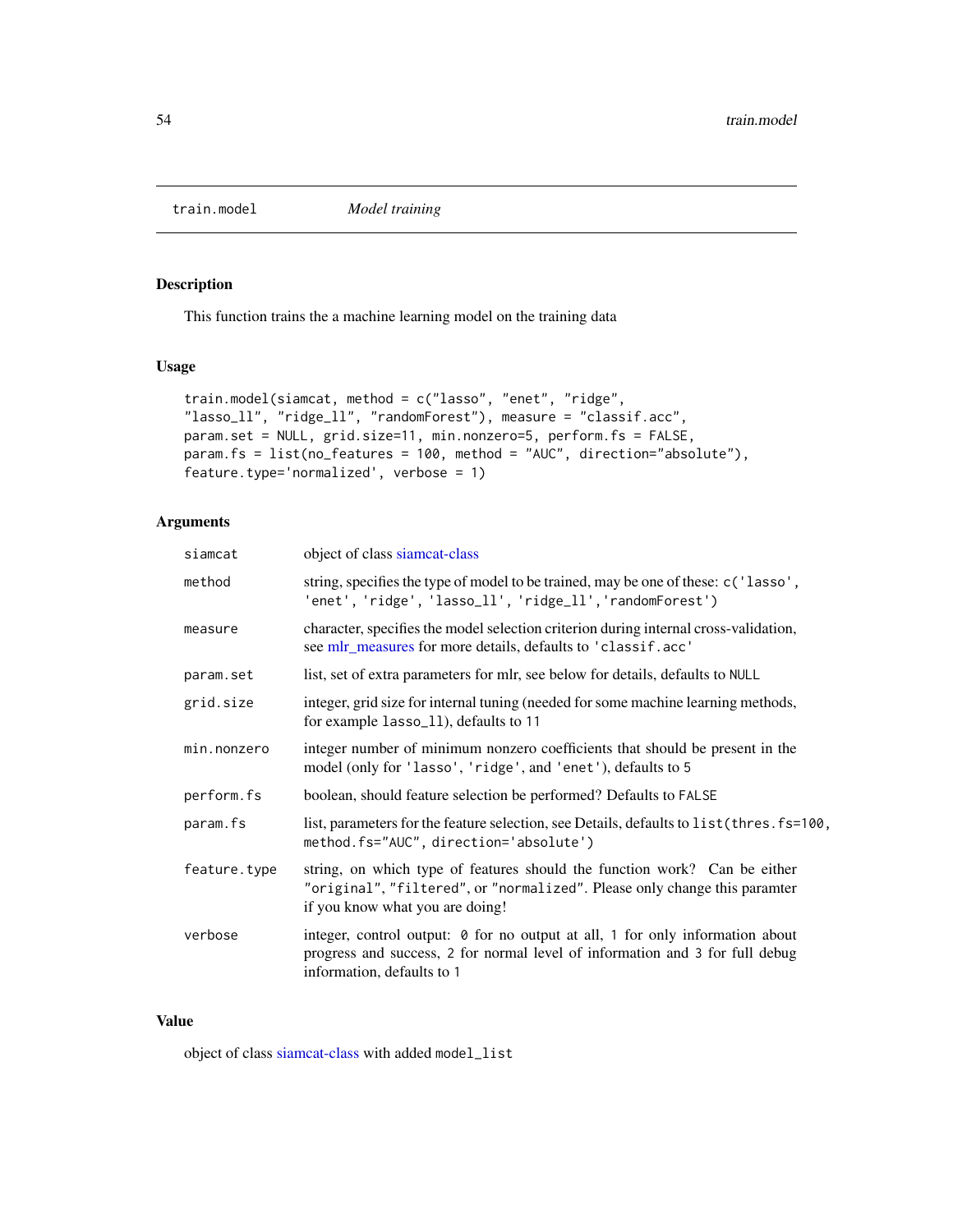#### <span id="page-54-0"></span>train.model 55

#### Machine learning methods

This functions performs the training of the machine learning model and functions as an interface to the mlr3-package.

The function expects a [siamcat-class-](#page-51-1)object with a prepared cross-validation (see [create.data.split\)](#page-12-1) in the data\_split-slot of the object. It then trains a model for each fold of the data split.

The different machine learning methods are implemented as Learners from the [mlr3learners](#page-0-0) package:

- 'lasso', 'enet', and 'ridge' use the 'classif.cv\_glmnet' or 'regr.cv\_glmnet' Learners, which interface to the [glmnet](#page-0-0) package,
- 'lasso\_ll' and 'ridge\_ll' use a custom Learner, which is only available for classification tasks. The underlying package is the [LiblineaR](#page-0-0) packge.
- 'randomForest' is implemented via the 'classif.ranger' or regr.ranger Learners available trough the [ranger](#page-0-0) package.

#### Hyperparameter tuning

There is additional control over the machine learning procedure by supplying information through the param. set parameter within the function. We encourage you to check out the excellent [mlr](https://mlr3book.mlr-org.com/optimization.html) [documentation](https://mlr3book.mlr-org.com/optimization.html) for more in-depth information.

Here is a short overview which parameters you can supply in which form:

- enet The alpha parameter describes the mixture between lasso and ridge penalty and is per default- determined using internal cross-validation (the default would be equivalent to param. set=list('alpha'=c( $(0,1)$ )). You can supply either the limits of the hyperparameter exploration (e.g. with limits 0.2 and 0.8: param.set=list('alpha'=c(0.2,0.8))) or you can supply a fixed alpha value as well (param.set=list('alpha'=0.5)).
- lasso\_ll/ridge\_ll You can supply both class.weights and the cost parameter (cost of the con-straints violation, see [LiblineaR](#page-0-0) for more info). The default values would be equal to param. set=list('class.weight 1),  $\text{cost}' = c(-2, 3)$ .
- randomForest You can supply the two parameters **num.trees** (Number of trees to grow) and mtry (Number of variables randomly sampled as candidates at each split). See also [ranger](#page-0-0) for more info. The default values correspond to param.set=list('num.trees'=c(100, 1000), 'mtry'= c(round(sqrt.mdim / 2), round(sqrt.mdim), round(sqrt.mdim  $*$  2))) with sqrt.mdim=sqrt(nrow(da

#### Feature selection

If feature selection should be performed (for example for functional data with a large number of features), the param. fs list should contain:

- no\_features Number of features to be retained after feature selection,
- method method for the feature selection, may be AUC, gFC, or Wilcoxon for binary classification problems or spearman, pearson, or MI (mutual information) for regression problems
- direction indicates if the feature selection should be performed in a single direction only. Can be either
	- absolute select the top associated features (independent of the sign of enrichment),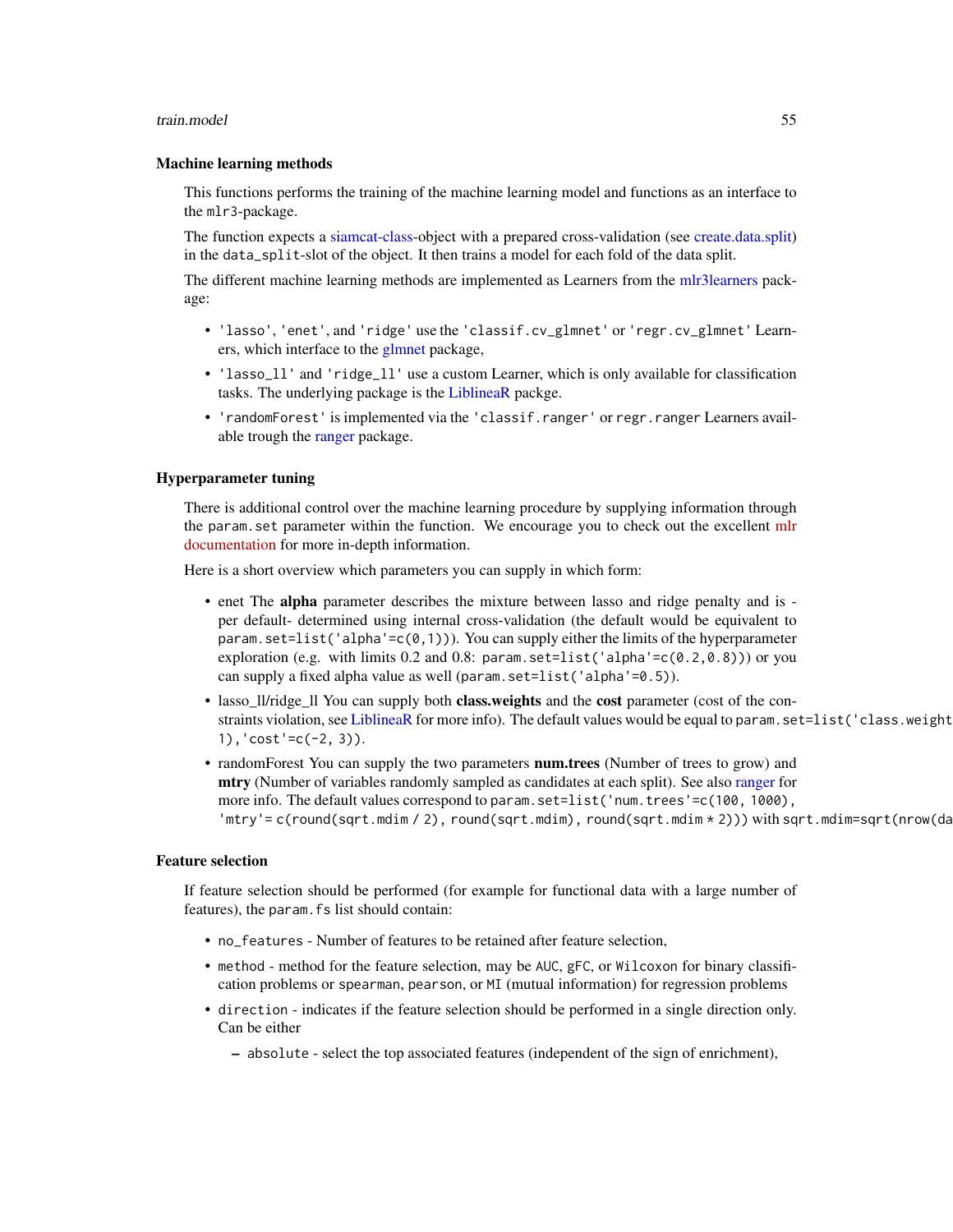- positivethe top positively associated featured (enriched in the case group for binary classification or enriched in higher values for regression),
- negative the top negatively associated features (inverse of positive)

Direction will be ignored for Wilcoxon and MI.

# Examples

```
data(siamcat_example)
# simple working example
siamcat_example <- train.model(siamcat_example, method='lasso')
```
<span id="page-55-1"></span>validate.data *Validate samples in labels, features, and metadata*

# Description

This function checks if labels are available for all samples in features. Additionally validates metadata, if available.

#### Usage

```
validate.data(siamcat, verbose = 1)
```
#### Arguments

| siamcat | an object of class siame at-class                                                                                                                                                           |
|---------|---------------------------------------------------------------------------------------------------------------------------------------------------------------------------------------------|
| verbose | integer, control output: 0 for no output at all, 1 for only information about<br>progress and success, 2 for normal level of information and 3 for full debug<br>information, defaults to 1 |

#### Details

This function validates the data by checking that labels are available for all samples in the feature matrix. Furthermore, the number of samples per class is checked to ensure a minimum number. If metadata is available, the overlap between labels and metadata is checked as well.

This function is run when a [siamcat-class](#page-51-1) object is created.

#### Value

an object of class [siamcat-class](#page-51-1)

<span id="page-55-0"></span>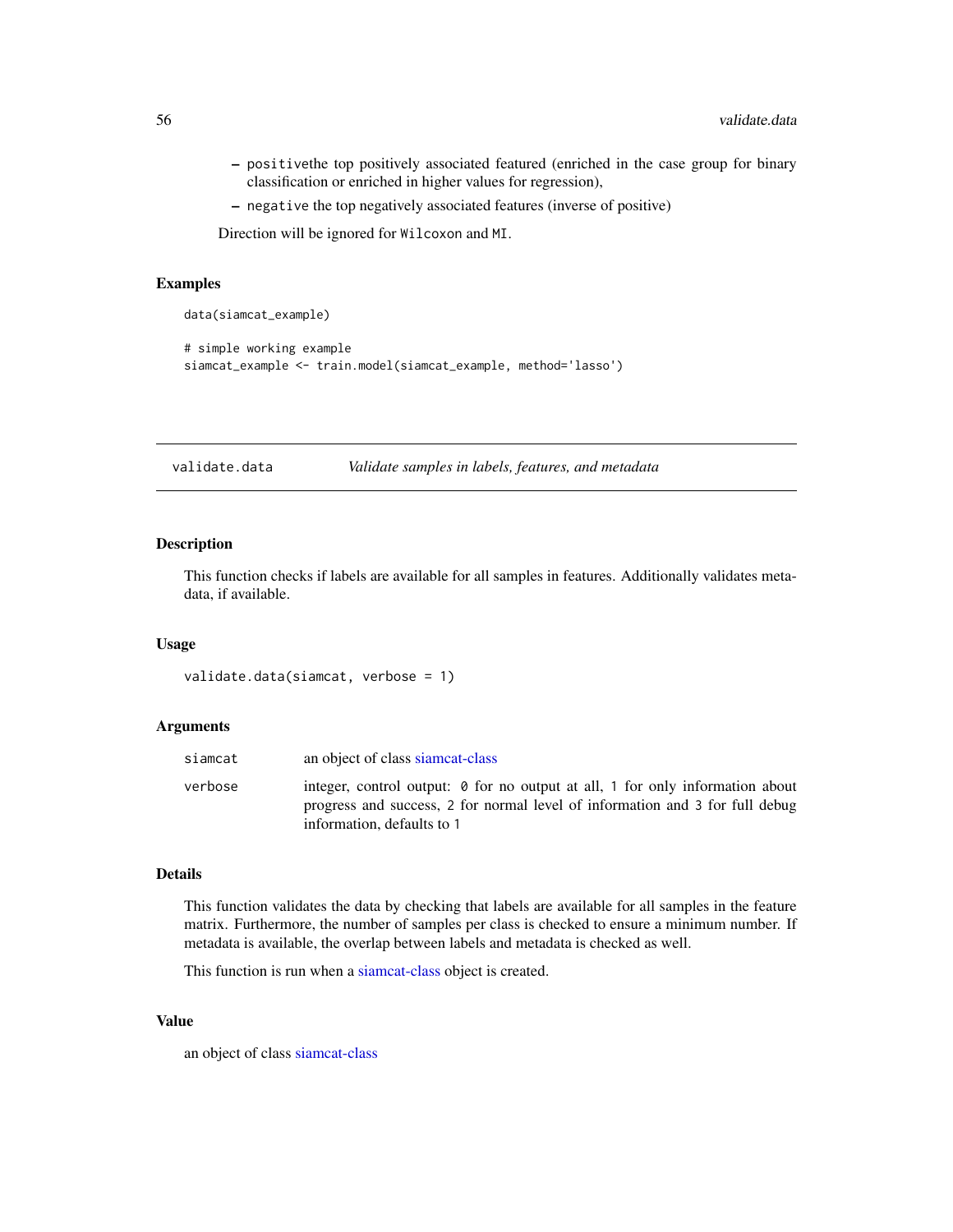# <span id="page-56-0"></span>volcano.plot 57

# Examples

data(siamcat\_example)

```
# validate.data should be run before completing the pipeline
# since the complete pipeline had been run on siamcat_example, we
# construct a new siamcat object for the example
feat <- orig_feat(siamcat_example)
label <- label(siamcat_example)
siamcat <- siamcat(feat=feat, label=label, validate=FALSE)
siamcat <- validate.data(siamcat, verbose=2)
```
volcano.plot *Visualize associations between features and classes as volcano plot*

# Description

This function creates a volcano plot to vizualize the association between features and the label

# Usage

```
volcano.plot(siamcat, fn.plot=NULL, color.scheme="RdYlBu",
annotate=5)
```
#### Arguments

| siamcat      | object of class siamcat-class                                                                                                   |
|--------------|---------------------------------------------------------------------------------------------------------------------------------|
| fn.plot      | string, filename for the pdf-plot. If fn. plot is NULL, the plot will be produced<br>in the active graphics device.             |
| color.scheme | valid R color scheme or vector of valid R colors (must be of the same length as<br>the number of classes), defaults to 'RdY1Bu' |
| annotate     | integer, number of features to annotate with the name                                                                           |

# Details

bla bla bla

# Value

Does not return anything, but produces a volcano plot based on association measures

```
# Example data
data(siamcat_example)
# Simple example
volcano.plot(siamcat_example, fn.plot='./volcano.pdf')
```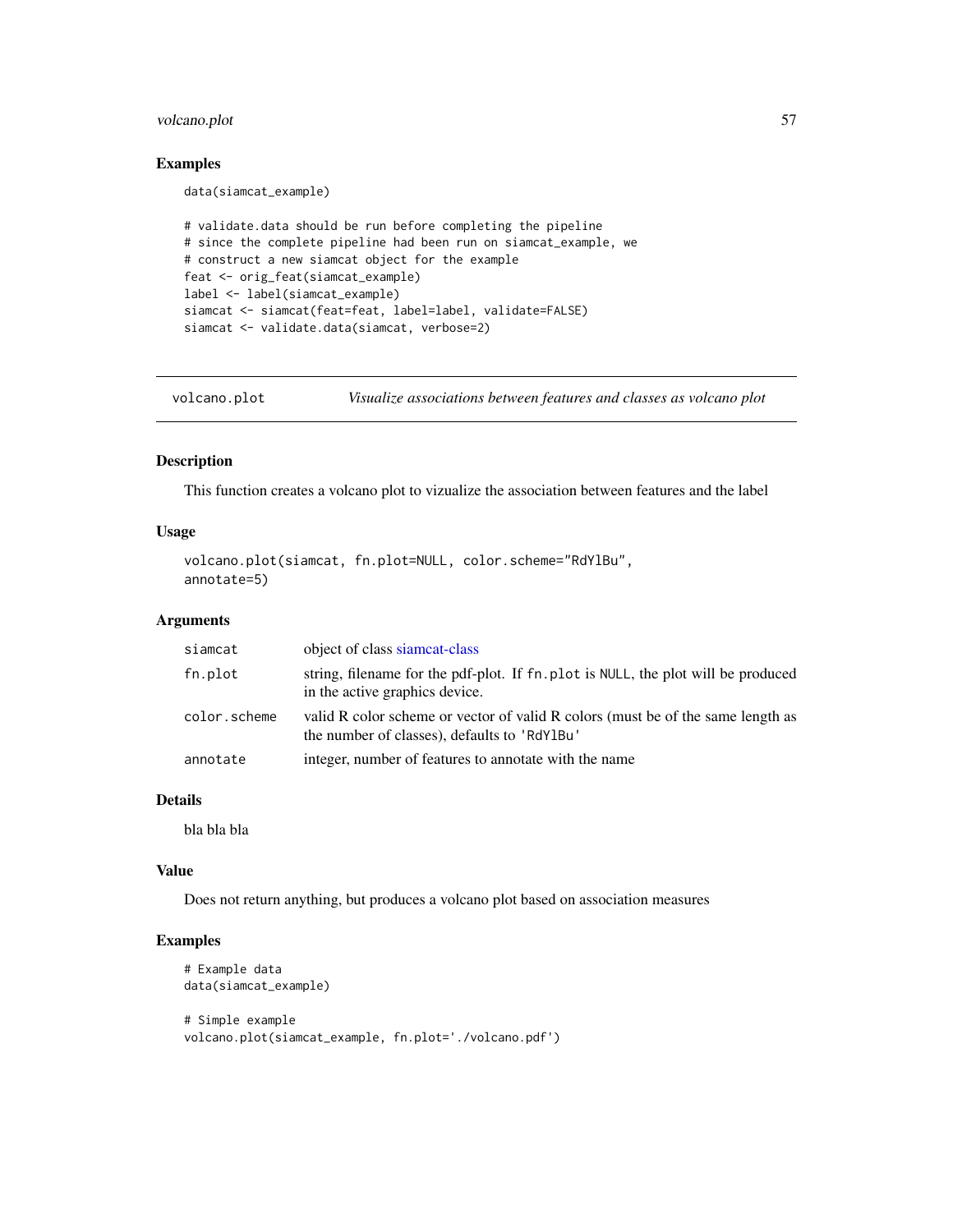<span id="page-57-1"></span><span id="page-57-0"></span>

Function to retrieve the feature weights from a SIAMCAT object

# Usage

```
weight_matrix(siamcat, verbose=1)
```
## S4 method for signature 'siamcat' weight\_matrix(siamcat, verbose = 1)

# Arguments

| siamcat | (Required). An instance of siamcat-class that contains trained models                     |
|---------|-------------------------------------------------------------------------------------------|
| verbose | integer, if the slot is empty, should a message be printed? values can be either $\theta$ |
|         | (no output) or 1 (print message)                                                          |

# Details

The function extracts the feature weights from all trained models acorss all cross-validation folds and repeats.

# Value

A matrix containing the feature weights or NULL

```
data(siamcat_example)
temp <- weight_matrix(siamcat_example)
temp[1:3, 1:3]
```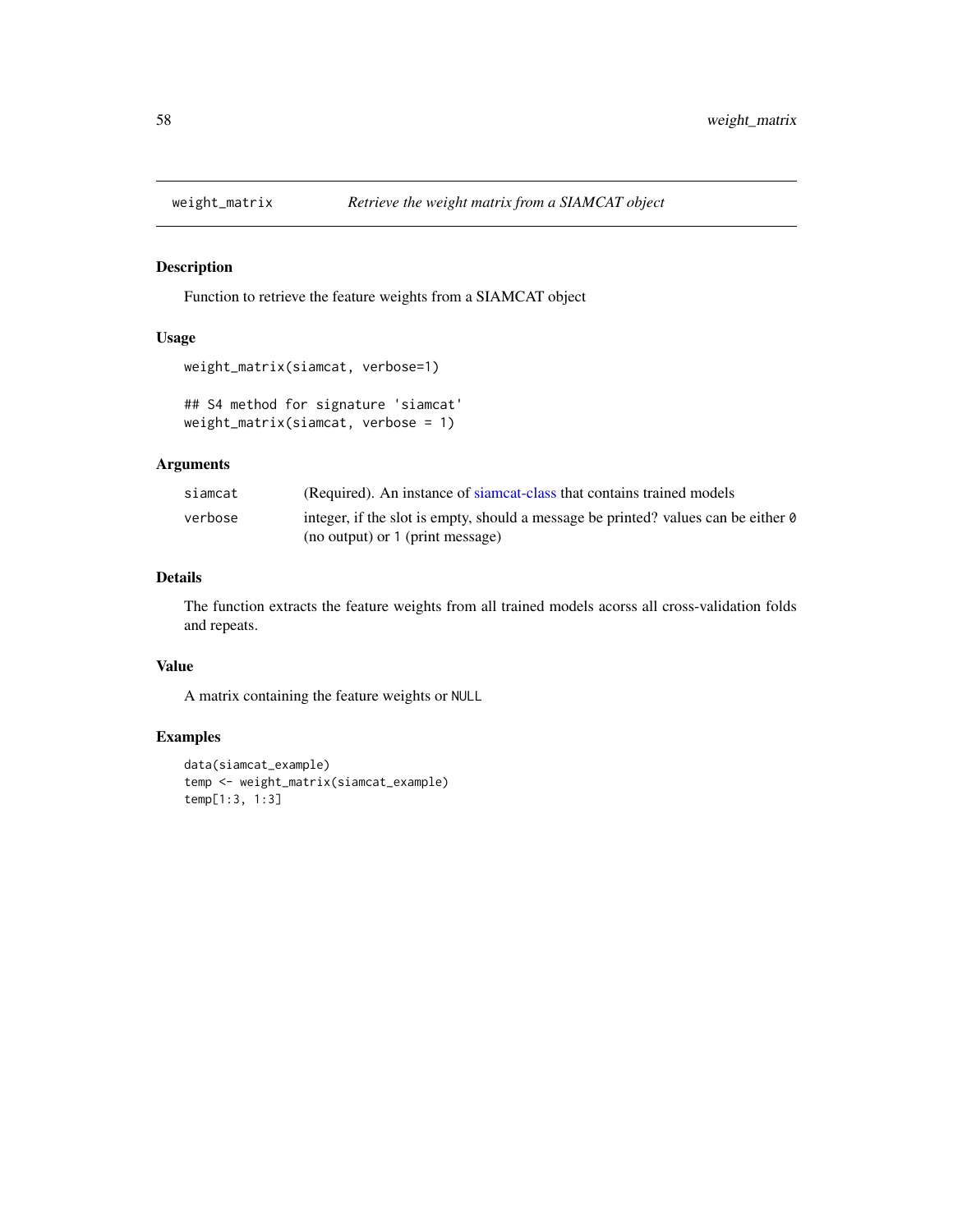# <span id="page-58-0"></span>**Index**

∗ SIAMCAT add.meta.pred, [5](#page-4-0) association.plot, [6](#page-5-0) check.associations, [10](#page-9-0) check.confounders, [12](#page-11-0) create.data.split, [13](#page-12-0) evaluate.predictions, [16](#page-15-0) filter.features, [21](#page-20-0) make.predictions, [30](#page-29-0) model.evaluation.plot, [33](#page-32-0) model.interpretation.plot, [35](#page-34-0) normalize.features, [39](#page-38-0) select.samples, [49](#page-48-0) train.model, [54](#page-53-0) validate.data, [56](#page-55-0) volcano.plot, [57](#page-56-0) ∗ add.meta.pred add.meta.pred, [5](#page-4-0) ∗ association.plot association.plot, [6](#page-5-0) ∗ check.associations check.associations, [10](#page-9-0) ∗ check.confounders check.confounders, [12](#page-11-0) ∗ create.data.split create.data.split, [13](#page-12-0) ∗ create.label create.label, [14](#page-13-0) ∗ data feat.crc.zeller, [19](#page-18-0) meta.crc.zeller, [32](#page-31-0) siamcat\_example, [53](#page-52-0) ∗ evaluate.predictions evaluate.predictions, [16](#page-15-0) ∗ filter.features filter.features, [21](#page-20-0) ∗ filter.label filter.label, [23](#page-22-0) ∗ make.predictions

make.predictions, [30](#page-29-0) ∗ model.evaluation.plot model.evaluation.plot, [33](#page-32-0) ∗ model.interpretation.plot model.interpretation.plot, [35](#page-34-0) ∗ normalize.features normalize.features, [39](#page-38-0) ∗ plm.trainer train.model, [54](#page-53-0) ∗ read.lefse read.lefse, [48](#page-47-0) ∗ select.samples select.samples, [49](#page-48-0) ∗ siamcat.to.lefse siamcat.to.lefse, [53](#page-52-0) ∗ validate.data validate.data, [56](#page-55-0) ∗ volcano.plot volcano.plot, [57](#page-56-0) accessSlot, [4](#page-3-0) add.meta.pred, [5](#page-4-0) assign-associations *(*associations<-*)*, [8](#page-7-0) assign-data\_split *(*data\_split<-*)*, [16](#page-15-0) assign-eval\_data *(*eval\_data<-*)*, [19](#page-18-0) assign-filt\_feat *(*filt\_feat<-*)*, [25](#page-24-0) assign-label *(*label<-*)*, [29](#page-28-0)

```
assign-meta (meta<-), 33
assign-model_list (model_list<-), 38
assign-norm_feat (norm_feat<-), 42
assign-orig_feat (orig_feat<-), 44
assign-physeq (physeq<-), 45
assign-pred_matrix (pred_matrix<-), 46
assoc_param, 9
assoc_param,siamcat-method
        (assoc_param), 9
assoc_param_param (assoc_param), 9
association.plot, 6
associations, 7
```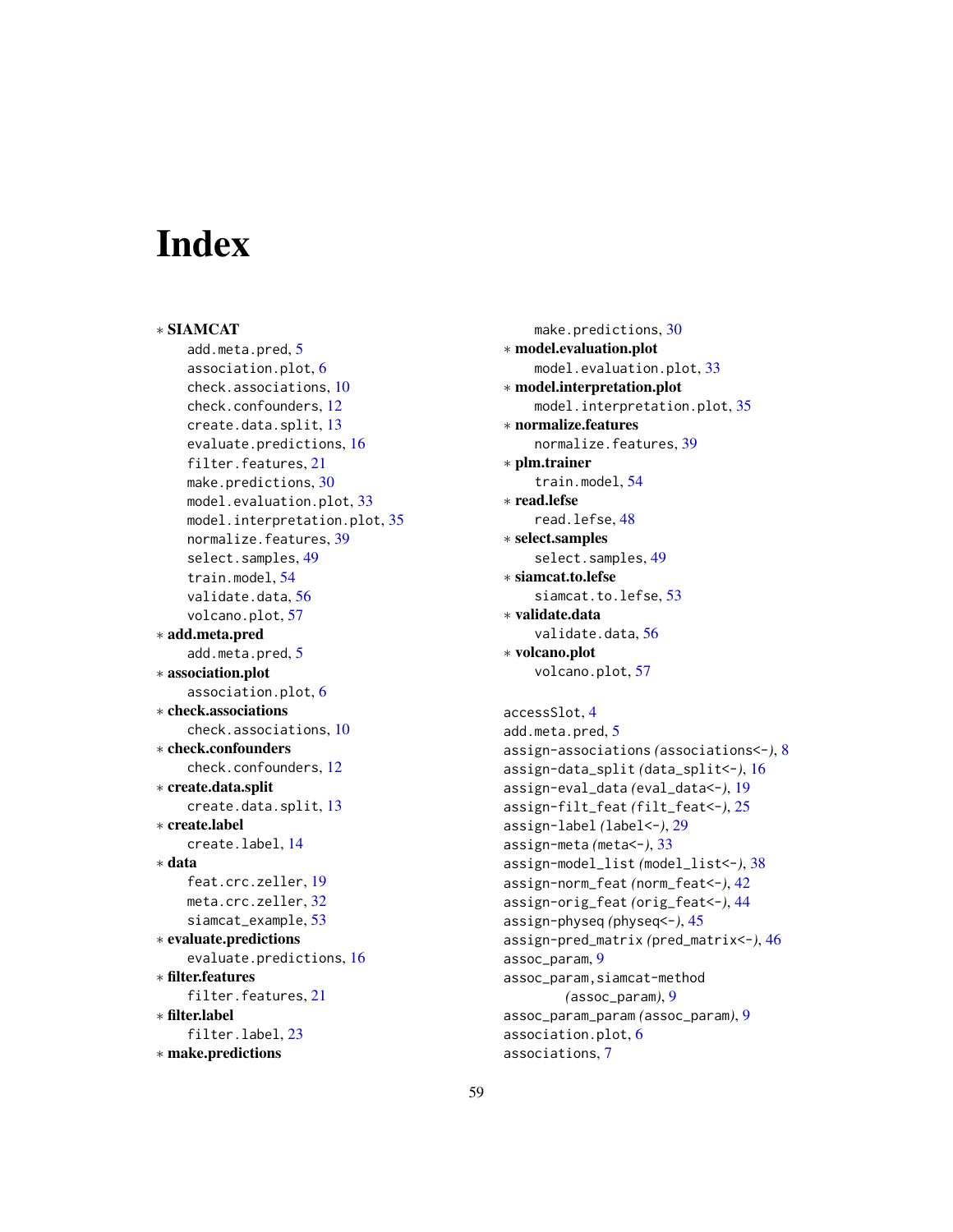associations,siamcat-method *(*associations*)*, [7](#page-6-0) associations<-, [8](#page-7-0) associations<-,siamcat,list-method *(*associations<-*)*, [8](#page-7-0) check.associations, *[6–](#page-5-0)[9](#page-8-0)*, [10,](#page-9-0) *[52](#page-51-0)* check.confounders, [12](#page-11-0) create.data.split, [13,](#page-12-0) *[15](#page-14-0)*, *[52](#page-51-0)*, *[55](#page-54-0)* create.label, [14,](#page-13-0) *[51,](#page-50-0) [52](#page-51-0)* data\_split, [15](#page-14-0) data\_split,siamcat-method *(*data\_split*)*, [15](#page-14-0) data\_split<-, [16](#page-15-0) data\_split<-,siamcat,list-method *(*data\_split<-*)*, [16](#page-15-0) eval\_data, [18](#page-17-0) eval\_data,siamcat-method *(*eval\_data*)*, [18](#page-17-0) eval\_data<-, [19](#page-18-0) eval\_data<-,siamcat,list-method *(*eval\_data<-*)*, [19](#page-18-0) evaluate.predictions, [16,](#page-15-0) *[18](#page-17-0)*, *[52](#page-51-0)* feat.crc.zeller, [19](#page-18-0) feature\_type, [20](#page-19-0) feature\_type,siamcat-method *(*feature\_type*)*, [20](#page-19-0) feature\_weights, [20](#page-19-0) feature\_weights,siamcat-method *(*feature\_weights*)*, [20](#page-19-0) filt\_feat, [24](#page-23-0) filt\_feat,siamcat-method *(*filt\_feat*)*, [24](#page-23-0) filt\_feat < $-$ , [25](#page-24-0) filt\_feat<-,siamcat,list-method *(*filt\_feat<-*)*, [25](#page-24-0) filt\_params, [25](#page-24-0) filt\_params,siamcat-method *(*filt\_params*)*, [25](#page-24-0) filter.features, [21,](#page-20-0) *[26](#page-25-0)*, *[52](#page-51-0)* filter.label, [23](#page-22-0) get.filt\_feat.matrix, *[24](#page-23-0)*, [26](#page-25-0) get.norm\_feat.matrix, [27,](#page-26-0) *[41](#page-40-0)* get.orig\_feat.matrix, [27](#page-26-0) glmnet, *[55](#page-54-0)* label, [28](#page-27-0) label,siamcat-method *(*label*)*, [28](#page-27-0)

```
label<-, 29
label<-,siamcat,list-method (label<-),
        29
LearnerClassifLiblineaR, 29
LiblineaR, 55
lm, 11
lmerTest, 11
make.predictions, 30, 46, 52
meta, 31
meta,sample_data-method (meta), 31
meta,siamcat-method (meta), 31
meta.crc.zeller, 32
meta\leftarrow33
meta<-,siamcat,sample_data-method
        (meta<-), 33
mlr3::Learner, 30
mlr3::LearnerClassif, 30
mlr3learners, 55
mlr_measures, 54
model.evaluation.plot, 33
model.interpretation.plot, 35
model_list, 37
model_list,siamcat-method (model_list),
        37
model_list<-, 38
model_list<-,siamcat,list-method
        (model_list<-), 38
model_type, 38
model_type,siamcat-method (model_type),
        38
models, 36
models,siamcat-method (models), 36
norm_feat, 41
norm_feat,siamcat-method (norm_feat), 41
norm_feat<-, 42
norm_feat<-,siamcat,list-method
        (norm_feat<-), 42
norm_params, 40, 42
norm_params,siamcat-method
        (norm_params), 42
normalize.features, 27, 31, 39, 41, 43, 52
orig_feat, 43
orig_feat,otu_table-method (orig_feat),
        43
orig_feat,siamcat-method (orig_feat), 43
```
orig\_feat<-, [44](#page-43-0)